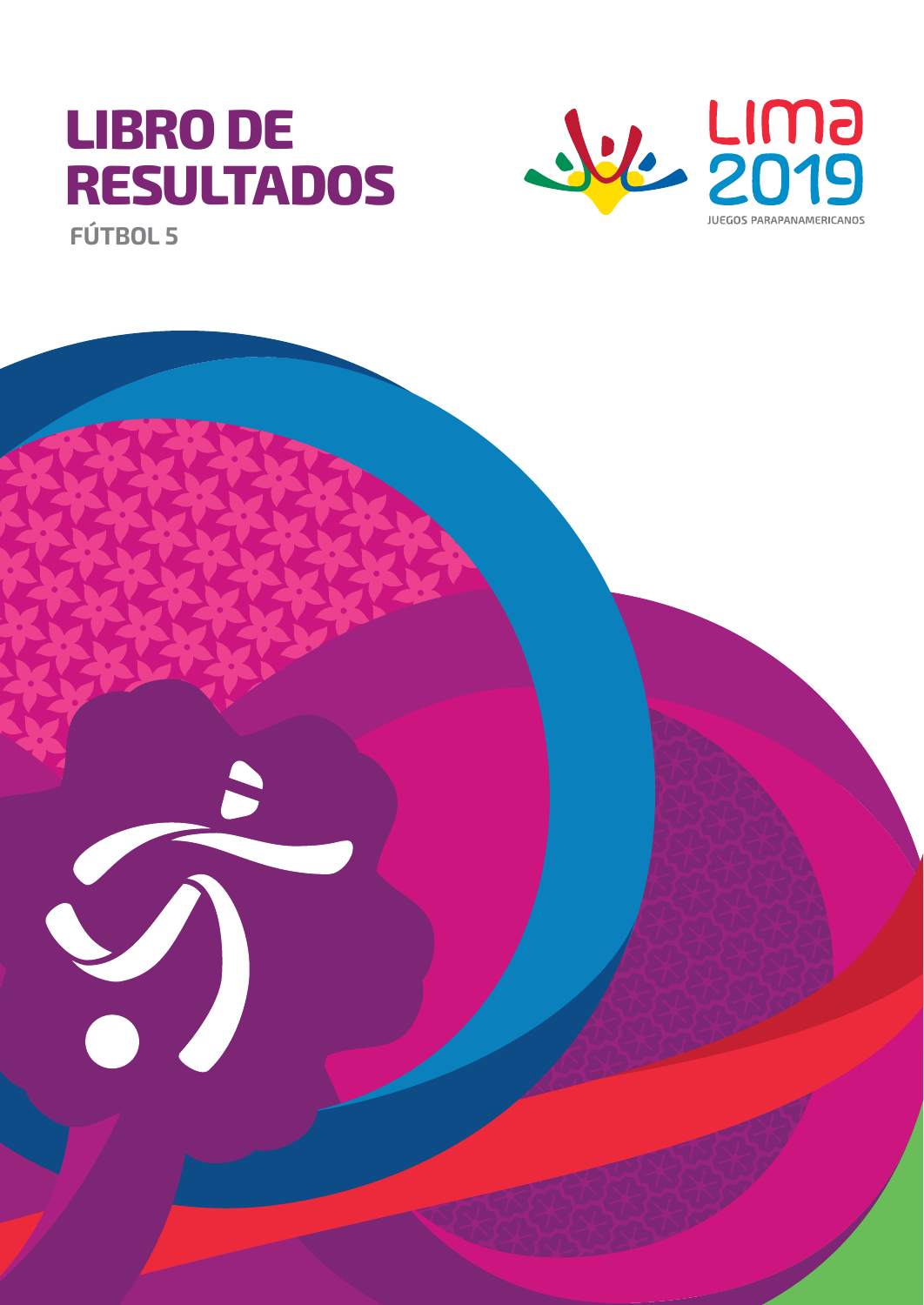

**MEN** MASCULINO



#### **TEAM ROSTER** As of 30 AUG 2019 **FORMACIÓN DEL EQUIPO**

#### **ARG - Argentina**

| No.   | Name                              |      | Pos                         | <b>Sport</b><br><b>Class</b>  | Date of Birth Club |               |  |              |  |
|-------|-----------------------------------|------|-----------------------------|-------------------------------|--------------------|---------------|--|--------------|--|
| 1     | LENCINA Dario Aldo                |      |                             |                               | 23 AUG 1980        |               |  |              |  |
| 2     | <b>DELDO GARCIA Angel Ricardo</b> |      |                             | B1                            | 1 OCT 1987         |               |  |              |  |
| 3     | <b>ACCARDI Federico Miguel</b>    |      |                             | B1                            | 26 JUN 1989        |               |  |              |  |
| 4     | <b>PADILLA Froilan Durval</b>     |      |                             | <b>B1</b>                     | 22 FEB 1979        |               |  |              |  |
| 5     | VELO Silvio Mauricio              |      |                             | B1                            | 29 MAY 1971        |               |  |              |  |
| 8     | PANIZZA Marcelo Alejand           |      |                             | <b>B1</b>                     | 7 OCT 1983         |               |  |              |  |
| 10    | <b>HEREDIA Nahuel Armando</b>     |      |                             | <b>B1</b>                     | 27 MAY 1995        |               |  |              |  |
| 11    | <b>VELIZ Nicolas Agustin</b>      |      |                             | B1                            | 14 FEB 1991        |               |  |              |  |
| 12    | MÜLECK German                     |      |                             |                               | 4 MAY 1990         |               |  |              |  |
| 15    | <b>ESPINILLO Maximiliano Ant</b>  |      |                             | <b>B1</b>                     | 16 NOV 1993        |               |  |              |  |
|       | Team average age:                 |      |                             | 33 years 4 months             |                    |               |  |              |  |
|       | <b>Team colours</b>               |      | <b>Shirt</b>                |                               |                    | <b>Shorts</b> |  | <b>Socks</b> |  |
|       |                                   |      |                             | Blue Sky / White              |                    | White         |  | <b>Black</b> |  |
|       |                                   |      |                             | Blue Sky / White              |                    | <b>Black</b>  |  | <b>Blue</b>  |  |
|       |                                   | GK - | Yellow                      |                               |                    | <b>Black</b>  |  | White        |  |
| Coach |                                   |      |                             | <b>CRESPO Juan Manuel</b>     |                    |               |  |              |  |
|       |                                   |      |                             | <b>DEMONTE Ricardo Martin</b> |                    |               |  |              |  |
|       |                                   |      | <b>FALCO Claudio Hector</b> |                               |                    |               |  |              |  |
|       |                                   |      |                             | <b>FIGUEROA Antonio Ariel</b> |                    |               |  |              |  |
|       |                                   |      |                             | <b>MARQUEZ German Alberto</b> |                    |               |  |              |  |
|       |                                   |      |                             | <b>ROJAS Agustin German</b>   |                    |               |  |              |  |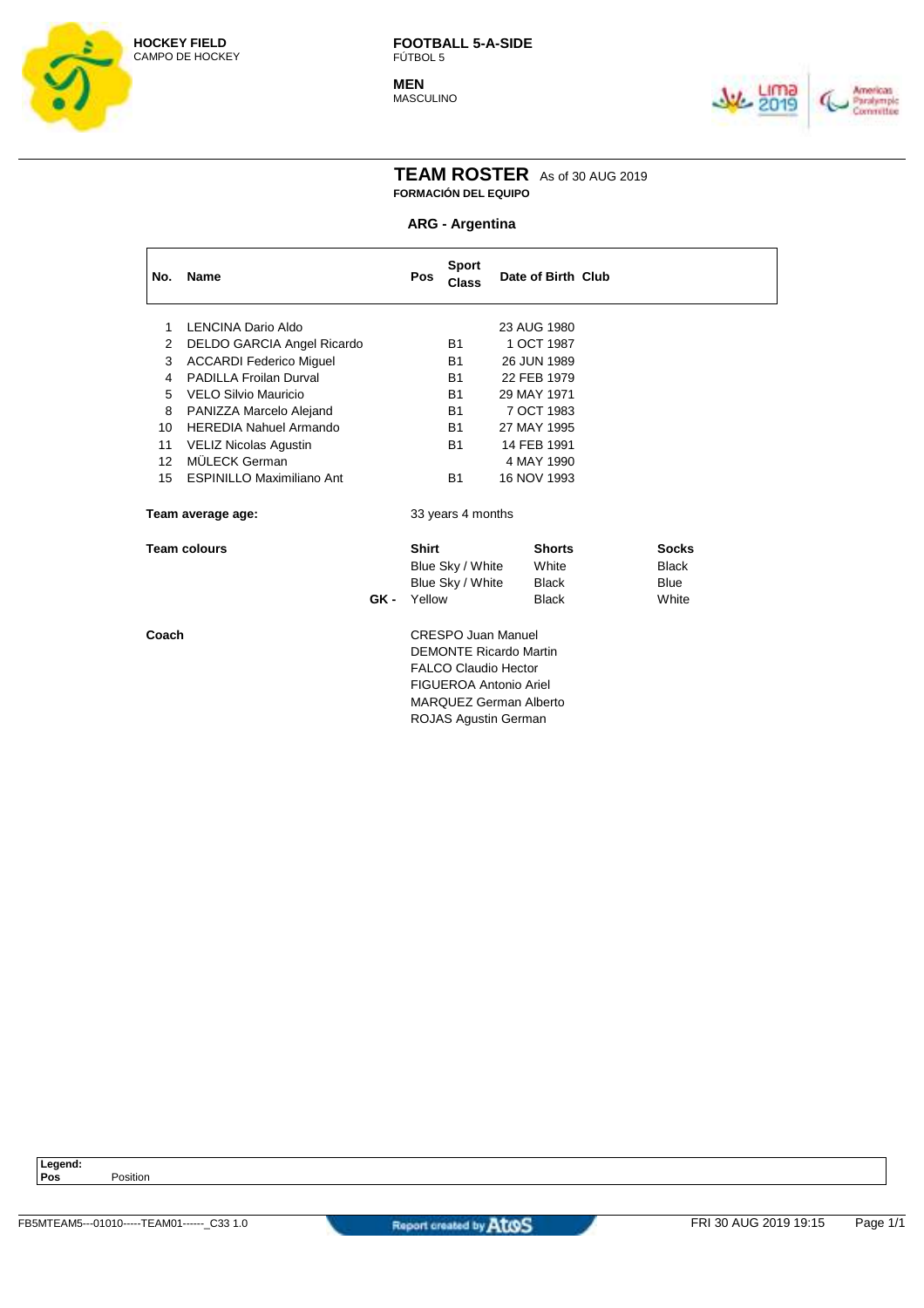

**MEN MASCULINO** 



#### **TEAM ROSTER** As of 30 AUG 2019 **FORMACIÓN DEL EQUIPO**

#### **BRA - Brazil**

| No.               | <b>Name</b>                     | Pos                                | <b>Sport</b><br><b>Class</b> | Date of Birth Club |  |              |  |
|-------------------|---------------------------------|------------------------------------|------------------------------|--------------------|--|--------------|--|
| 1                 | DE LACERDA GONÇALVE Luan        |                                    |                              | 6 JAN 1993         |  |              |  |
| 4                 | DOS SANTOS MENDES Maicon Junior |                                    | B1                           | 1 JUN 2000         |  |              |  |
| 5                 | LOPES DOS REIS Cassio           |                                    | <b>B1</b>                    | 15 MAY 1989        |  |              |  |
| 6                 | <b>VIEIRA SOARES Jardiel</b>    |                                    | B1                           | 26 JUL 1996        |  |              |  |
| $\overline{7}$    | DA CONCEIÇÃO GONÇAL Jeferson    |                                    | B1                           | 5 OCT 1989         |  |              |  |
| 8                 | ALVES MENDES Raimundo Nonato    |                                    | B <sub>1</sub>               | 19 AUG 1987        |  |              |  |
| 9                 | DA SILVA Tiago                  |                                    | B <sub>1</sub>               | 28 SEP 1995        |  |              |  |
| 10                | STEINMETZ ALVES Ricardo         |                                    | <b>B1</b>                    | 15 DEC 1988        |  |              |  |
| 11                | DA PAIXÃO BARROS Gledson        |                                    | B <sub>1</sub>               | 10 SEP 1990        |  |              |  |
| 12 <sup>°</sup>   | DA COSTA COELHO BUM Matheus     |                                    |                              | 10 MAR 1994        |  |              |  |
| Team average age: |                                 |                                    | 26 years 11 months           |                    |  |              |  |
|                   | <b>Team colours</b>             | <b>Shirt</b>                       |                              | <b>Shorts</b>      |  | <b>Socks</b> |  |
|                   |                                 | Yellow                             |                              | <b>Blue</b>        |  | White        |  |
|                   |                                 | Green                              |                              | White              |  | White        |  |
|                   | GK -                            | Yellow                             |                              | <b>Black</b>       |  | <b>Black</b> |  |
| Coach             |                                 | <b>BARBOSA DE FREITAS Halekson</b> |                              |                    |  |              |  |

COSTA SOUSA Josinaldo FERREIRA MENESCAL C Carlos Felipe GYULO BAKOS Kelvin NART UGIONI Eduardo RIBEIRO DE VASCONCE Fábio Luiz SILVA Alexandre Sergio

**Legend:**

**Pos** Position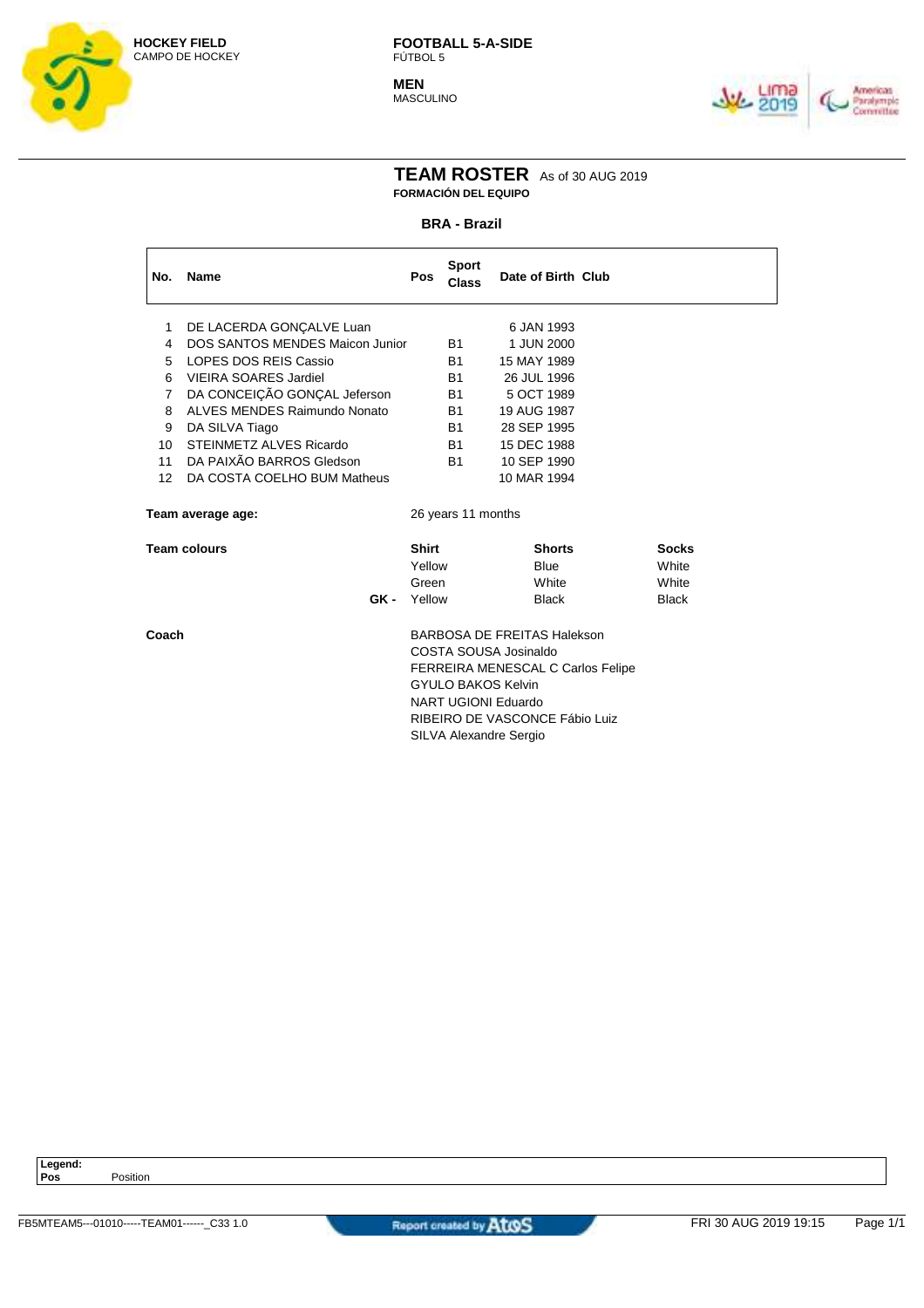

**MEN** MASCULINO



#### **TEAM ROSTER** As of 30 AUG 2019 **FORMACIÓN DEL EQUIPO**

#### **COL - Colombia**

| No.               | Name                                   | Pos               | <b>Sport</b><br><b>Class</b>                                                                                                                      | Date of Birth Club |  |              |  |  |
|-------------------|----------------------------------------|-------------------|---------------------------------------------------------------------------------------------------------------------------------------------------|--------------------|--|--------------|--|--|
| 1                 | CORREA ARISTIZABAL William Andres      |                   |                                                                                                                                                   | 2 SEP 1981         |  |              |  |  |
| 2                 | <b>LOPEZ MORALES Fredy Duvian</b>      |                   | <b>B1</b>                                                                                                                                         | 11 OCT 1984        |  |              |  |  |
| 3                 | PIMIENTO SEQUEDA Javier Ricardo        |                   | <b>B1</b>                                                                                                                                         | 9 NOV 1984         |  |              |  |  |
| 7                 | MARTINEZ GUEVARA Alex Enrique          |                   | <b>B1</b>                                                                                                                                         | 7 FEB 1986         |  |              |  |  |
| 8                 | RINCON RINCON Jose Danilo              |                   | <b>B1</b>                                                                                                                                         | 8 MAR 1991         |  |              |  |  |
| 9                 | GONZALEZ HERNANDEZ Jhon Eider          |                   | <b>B1</b>                                                                                                                                         | 28 JUL 1997        |  |              |  |  |
| 10                | PEREZ QUINTERO Juan David              |                   | <b>B1</b>                                                                                                                                         | 4 MAR 1996         |  |              |  |  |
| 11                | PARRA SANTACRUZ Juan Pablo             |                   | <b>B1</b>                                                                                                                                         | 10 JUL 1984        |  |              |  |  |
| $12 \overline{ }$ | ARDILA CARDENAS Jhohan Dario           |                   |                                                                                                                                                   | 27 AUG 1998        |  |              |  |  |
| 13                | <b>HERNANDEZ GARCIA Jhon Alexander</b> |                   | <b>B1</b>                                                                                                                                         | 13 JUN 1993        |  |              |  |  |
|                   | Team average age:                      | 29 years 8 months |                                                                                                                                                   |                    |  |              |  |  |
|                   | <b>Team colours</b>                    | <b>Shirt</b>      |                                                                                                                                                   | <b>Shorts</b>      |  | <b>Socks</b> |  |  |
|                   |                                        | <b>Blue</b>       |                                                                                                                                                   | <b>Blue</b>        |  | Red          |  |  |
|                   |                                        | Yellow            |                                                                                                                                                   | <b>Blue</b>        |  | Red          |  |  |
|                   | GK -                                   | Orange            |                                                                                                                                                   | <b>Black</b>       |  | <b>Black</b> |  |  |
| Coach             |                                        |                   | <b>BERNAL Jose Domingo</b><br>CANARIA MARTINEZ Angie Lady<br>CARRILLO RAMIREZ Fernando<br>CASTAÑEDA VARGAS Juan Carlos<br>MUÑOZ URBINA Joel Edwin |                    |  |              |  |  |

PEÑA FRANCO Andres Felipe RODRIGUEZ BERNAL Martha Liliana

SILVA OTALORA Leonel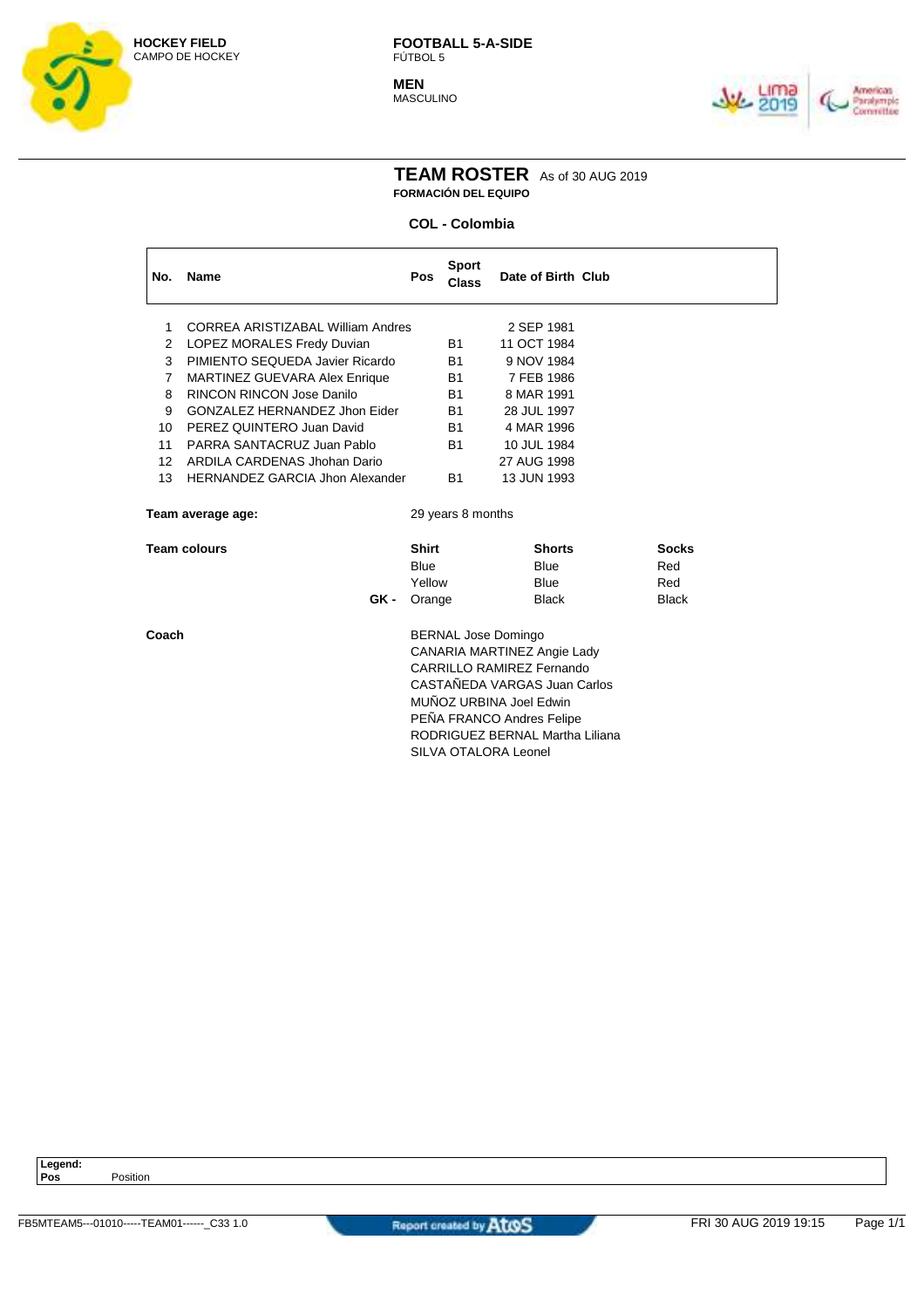

**MEN** MASCULINO



#### **TEAM ROSTER** As of 30 AUG 2019 **FORMACIÓN DEL EQUIPO**

#### **CRC - Costa Rica**

| <b>Name</b>                   | <b>Pos</b>                                                                                                                                                              | <b>Sport</b><br><b>Class</b> |                                                                                                                        |                   |                                                                                                                                                                                                           |                    |                       |
|-------------------------------|-------------------------------------------------------------------------------------------------------------------------------------------------------------------------|------------------------------|------------------------------------------------------------------------------------------------------------------------|-------------------|-----------------------------------------------------------------------------------------------------------------------------------------------------------------------------------------------------------|--------------------|-----------------------|
| MADRIGAL ZUÑIGA Ronny         |                                                                                                                                                                         |                              |                                                                                                                        |                   |                                                                                                                                                                                                           |                    |                       |
|                               |                                                                                                                                                                         |                              |                                                                                                                        |                   |                                                                                                                                                                                                           |                    |                       |
| <b>MORALES ESTRADA Gerald</b> |                                                                                                                                                                         | B <sub>1</sub>               |                                                                                                                        |                   |                                                                                                                                                                                                           |                    |                       |
| ALVAREZ CAMPOS Argeni         |                                                                                                                                                                         | <b>B1</b>                    |                                                                                                                        |                   |                                                                                                                                                                                                           |                    |                       |
|                               |                                                                                                                                                                         |                              |                                                                                                                        |                   |                                                                                                                                                                                                           |                    |                       |
|                               |                                                                                                                                                                         |                              |                                                                                                                        |                   |                                                                                                                                                                                                           |                    |                       |
|                               |                                                                                                                                                                         |                              |                                                                                                                        |                   |                                                                                                                                                                                                           |                    |                       |
| GUEVARA ACUÑA Manuel          |                                                                                                                                                                         |                              |                                                                                                                        |                   |                                                                                                                                                                                                           |                    |                       |
| Team average age:             |                                                                                                                                                                         |                              |                                                                                                                        |                   |                                                                                                                                                                                                           |                    |                       |
| Team colours                  |                                                                                                                                                                         |                              |                                                                                                                        |                   |                                                                                                                                                                                                           | <b>Socks</b>       |                       |
|                               |                                                                                                                                                                         |                              |                                                                                                                        |                   |                                                                                                                                                                                                           |                    |                       |
| GK -                          |                                                                                                                                                                         |                              |                                                                                                                        |                   |                                                                                                                                                                                                           | <b>Black</b>       |                       |
|                               | ARAYA ARAYA Frickson<br><b>MORA SOLIS Michael</b><br>CHAVES SALAS Esteban<br><b>CONTRERAS VARELA Daniel Isaac</b><br><b>ULATE SALAS Felipe</b><br>FLORES GUARDADO Angel | Red                          | B1<br>B <sub>1</sub><br><b>B1</b><br>B <sub>1</sub><br><b>B1</b><br><b>B1</b><br><b>Shirt</b><br><b>Black</b><br>Green | 32 years 5 months | 2 MAY 1983<br>30 JUN 1989<br>28 JUN 1980<br>6 DEC 1986<br>18 APR 1982<br>28 JUN 1980<br>20 SEP 1989<br>13 FEB 1995<br>14 DEC 2001<br>13 AUG 1981<br><b>Shorts</b><br><b>Blue</b><br><b>Black</b><br>Green | Date of Birth Club | White<br><b>Black</b> |

**Coach** COACH CHAVEZ RAMIREZ Olman FLORES GUARDADO Roger Ernesto MONTERO MORA Fernando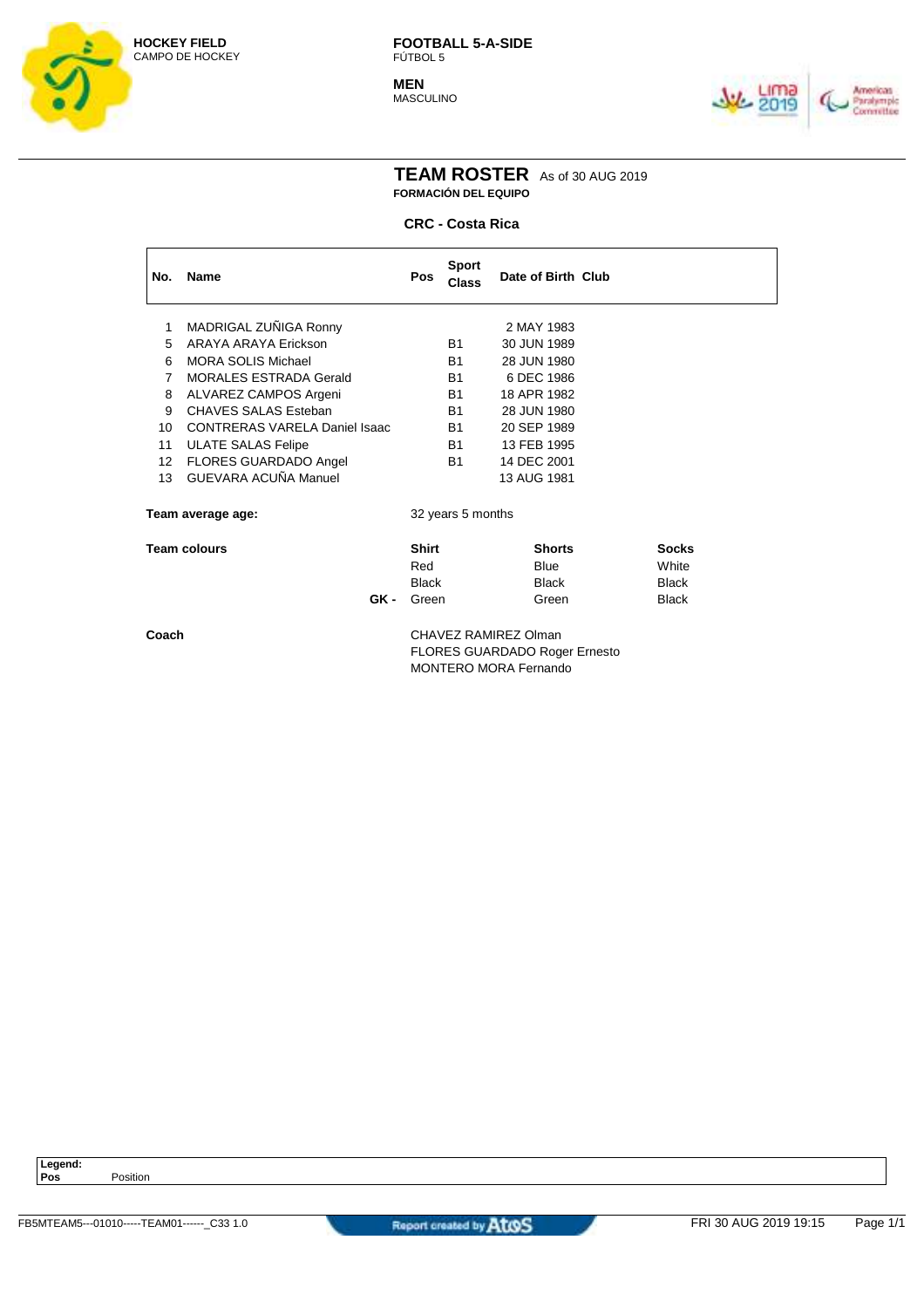

**MEN** MASCULINO



#### **TEAM ROSTER** As of 30 AUG 2019 **FORMACIÓN DEL EQUIPO**

#### **MEX - Mexico**

| No.             | Name                              | <b>Pos</b>                          | <b>Sport</b><br><b>Class</b> | Date of Birth Club            |  |              |  |  |
|-----------------|-----------------------------------|-------------------------------------|------------------------------|-------------------------------|--|--------------|--|--|
| 1.              | AMOZURRUTIA CASTRO Javier Augusto |                                     |                              | 17 NOV 1980                   |  |              |  |  |
| 2               | LOPEZ HERNANDEZ Jonathan Agustí   |                                     |                              | 11 MAR 1996                   |  |              |  |  |
| 3               | CEREZO RIVERA Jose Eduardo        |                                     | <b>B1</b>                    | 14 OCT 1976                   |  |              |  |  |
| 4               | RANGEL MONREAL Francisco Javie    |                                     | <b>B1</b>                    | 26 OCT 1991                   |  |              |  |  |
| 5               | <b>CEREZO RIVERA Moises</b>       |                                     | <b>B1</b>                    | 14 AUG 1982                   |  |              |  |  |
| 6               | SOTELO MARTINEZ Gerardo Javier    |                                     | <b>B1</b>                    | 26 OCT 1999                   |  |              |  |  |
| $\overline{7}$  | OTERO MUÑOZ Omar                  |                                     | <b>B1</b>                    | 25 JUL 1991                   |  |              |  |  |
| 8               | CARRILLO MONTES DE Edgar Javier   |                                     | <b>B1</b>                    | 25 JUL 1984                   |  |              |  |  |
| 9               | ARANA MAGAÑA Felipe Gustavo       |                                     | <b>B1</b>                    | 10 SEP 1993                   |  |              |  |  |
| 10 <sup>1</sup> | DE LA CRUZ TORRES Rubicel         |                                     | <b>B1</b>                    | 23 MAR 1994                   |  |              |  |  |
|                 | Team average age:                 |                                     | 30 years 5 months            |                               |  |              |  |  |
|                 | <b>Team colours</b>               | <b>Shirt</b>                        |                              | <b>Shorts</b>                 |  | <b>Socks</b> |  |  |
|                 |                                   | Pink                                |                              | <b>Black</b>                  |  | Green        |  |  |
|                 |                                   | Pink                                |                              | <b>Black</b>                  |  | <b>Black</b> |  |  |
|                 |                                   | Green                               |                              | <b>Black</b>                  |  | Green        |  |  |
| Coach           |                                   |                                     |                              | <b>BONET CORRALES Ricardo</b> |  |              |  |  |
|                 |                                   |                                     |                              | BRAVO SUAREZ Fernando Felix   |  |              |  |  |
|                 |                                   | CUEVAS RAYÓN César                  |                              |                               |  |              |  |  |
|                 |                                   | <b>GARCIA DE LA CRUZ Juan Jesus</b> |                              |                               |  |              |  |  |
|                 |                                   |                                     | LABASTIDA ESPINOZA Estela    |                               |  |              |  |  |

ORTÍZ MELLO Raúl Ignacio

RODRÍGUEZ GONZÁLEZ Diego Alejandro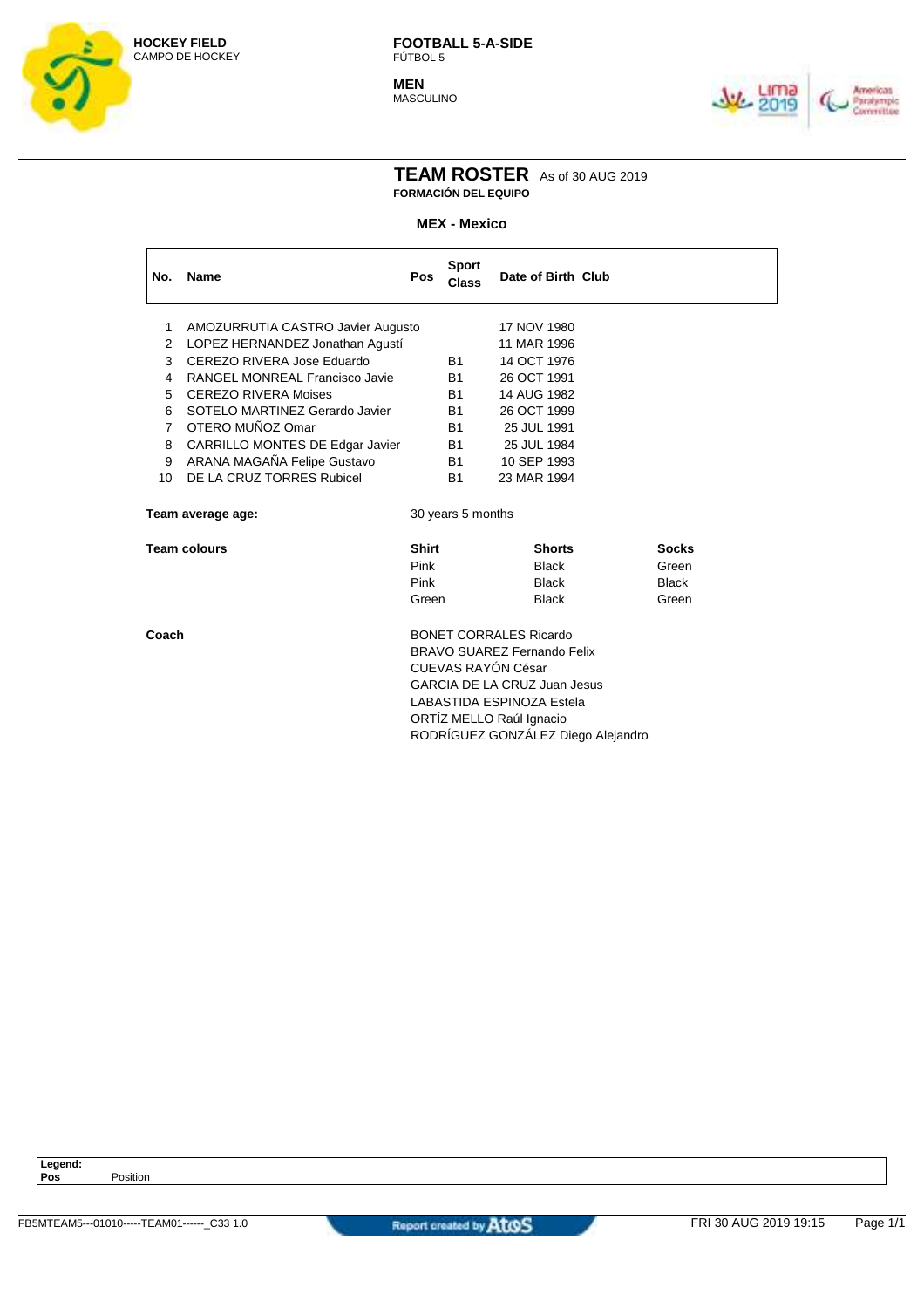

**MEN MASCULINO** 



#### **TEAM ROSTER** As of 30 AUG 2019 **FORMACIÓN DEL EQUIPO**

#### **PER - Peru**

| No. | <b>Name</b>                            | <b>Pos</b> | <b>Sport</b><br>Class | Date of Birth Club                    |                             |
|-----|----------------------------------------|------------|-----------------------|---------------------------------------|-----------------------------|
|     | <b>BOLIVAR MEJIA Jose Carlos</b>       |            |                       | 19 APR 1989                           |                             |
|     |                                        |            |                       |                                       |                             |
| 4   | <b>FERNANDEZ TINCO Cesar</b>           |            | <b>B1</b>             | 26 OCT 1989                           |                             |
| 5   | <b>TORRES RODRIGUEZ Juan Pablo</b>     |            | B1                    | 29 JUL 1988                           |                             |
| 6   | ALZA TAPIA Richard Elio                |            | <b>B1</b>             | 31 MAR 1977                           |                             |
| 7   | PEREZ DAVILA Francesco Leone           |            | B1                    | 5 SEP 1997                            |                             |
| 8   | GUEVARA SHUPINGAHUA Carlos Javier      |            | <b>B1</b>             | 7 SEP 1991                            |                             |
| 9   | <b>ESTRADA RAMIREZ Rony Giancarlos</b> |            | <b>B1</b>             | 30 JUN 1995                           |                             |
| 10  | BARTOLO CLIMACO Brayan Jhonatan        |            | B1                    | 8 AUG 1998                            |                             |
| 11  | DEL VALLE FARFAN Waldir Antony         |            | <b>B1</b>             | 12 MAR 1994                           |                             |
| 12  | RAMIREZ FERNANDEZ Jhony Francisco      |            |                       | 28 MAY 1985                           |                             |
|     | Team average age:                      |            | 28 years 10 months    |                                       |                             |
|     | 7. <b>.</b>                            | CH 1-4     |                       | $\mathbf{A}$ is a set of $\mathbf{A}$ | $\mathbf{a}$ - $\mathbf{b}$ |

| <b>Team colours</b> |      | <b>Shirt</b> | <b>Shorts</b> | <b>Socks</b> |
|---------------------|------|--------------|---------------|--------------|
|                     |      | Red          | Red           | Red          |
|                     |      | White        | White         | White        |
|                     | GK - | Pink         | Pink          | Pink         |
|                     |      |              |               |              |

**Coach HERRERA CHAMORRO Jorge Guiseppe** MONTAÑEZ MANGO Cristian Maury RAMIREZ FERNANDEZ Jhonny Felipe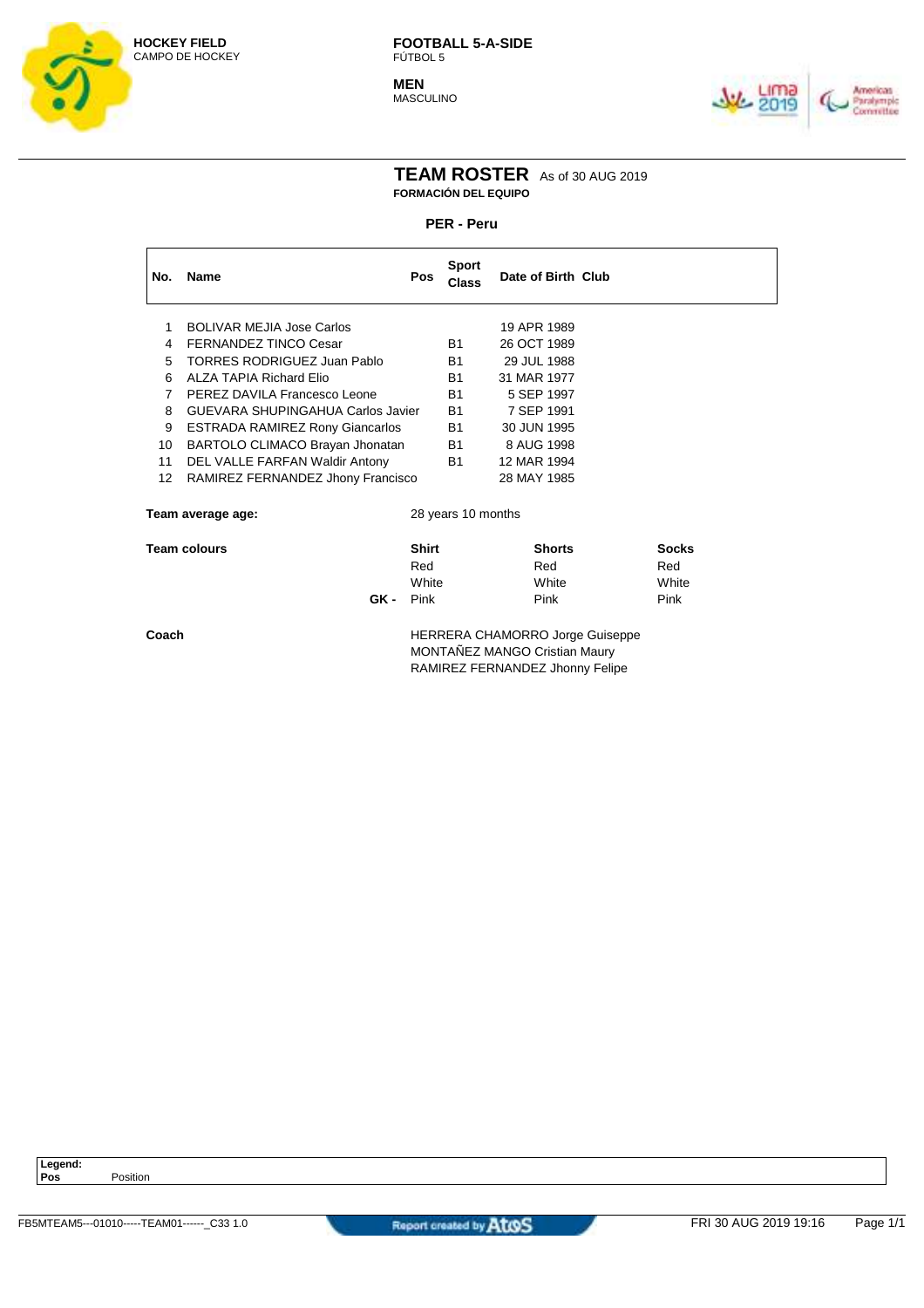

**MEN** MASCULINO



#### **COMPETITION SCHEDULE** As of 30 AUG 2019 **PROGRAMA DE LA COMPETENCIA**

**Date Start Time Teams Match No. Phase Venue** SAT 24 AUG 15:00 ARG - CRC 1 First Round Hockey Field, Lima<br>17:30 COL - BRA 2 First Round Hockey Field. Lima 17:30 COL - BRA 2 First Round Hockey Field, Lima<br>20:00 MEX - PER 3 First Round Hockey Field, Lima Hockey Field, Lima SUN 25 AUG 15:00 ARG - BRA 4 First Round Hockey Field, Lima<br>17:30 COL - MEX 5 First Round Hockey Field. Lima Hockey Field, Lima 20:00 CRC - PER 6 First Round Hockey Field, Lima MON 26 AUG 15:00 BRA - MEX 7 First Round Hockey Field, Lima<br>17:30 ARG - PER 8 First Round Hockey Field, Lima 17:30 ARG - PER 8 First Round Hockey Field, Lima 20:00 CRC - COL 9 First Round Hockey Field, Lima TUE 27 AUG **REST DAY** WED 28 AUG 15:00 ARG - MEX 10 First Round Hockey Field, Lima 17:30 BRA - CRC 11 First Round Hockey Field, Lima 20:00 PER - COL 12 First Round Hockey Field, Lima THU 29 AUG 15:00 MEX - CRC 13 First Round Hockey Field, Lima<br>17:30 PER - BRA 14 First Round Hockey Field, Lima 17:30 PER - BRA 14 First Round Hockey Field, Lima 20:00 ARG - COL 15 First Round Hockey Field, Lima FRI 30 AUG 14:30 COL - MEX 17 Bronze Medal Hockey Field, Lima<br>17:00 ARG - BRA 18 Gold Medal Hockey Field, Lima Hockey Field, Lima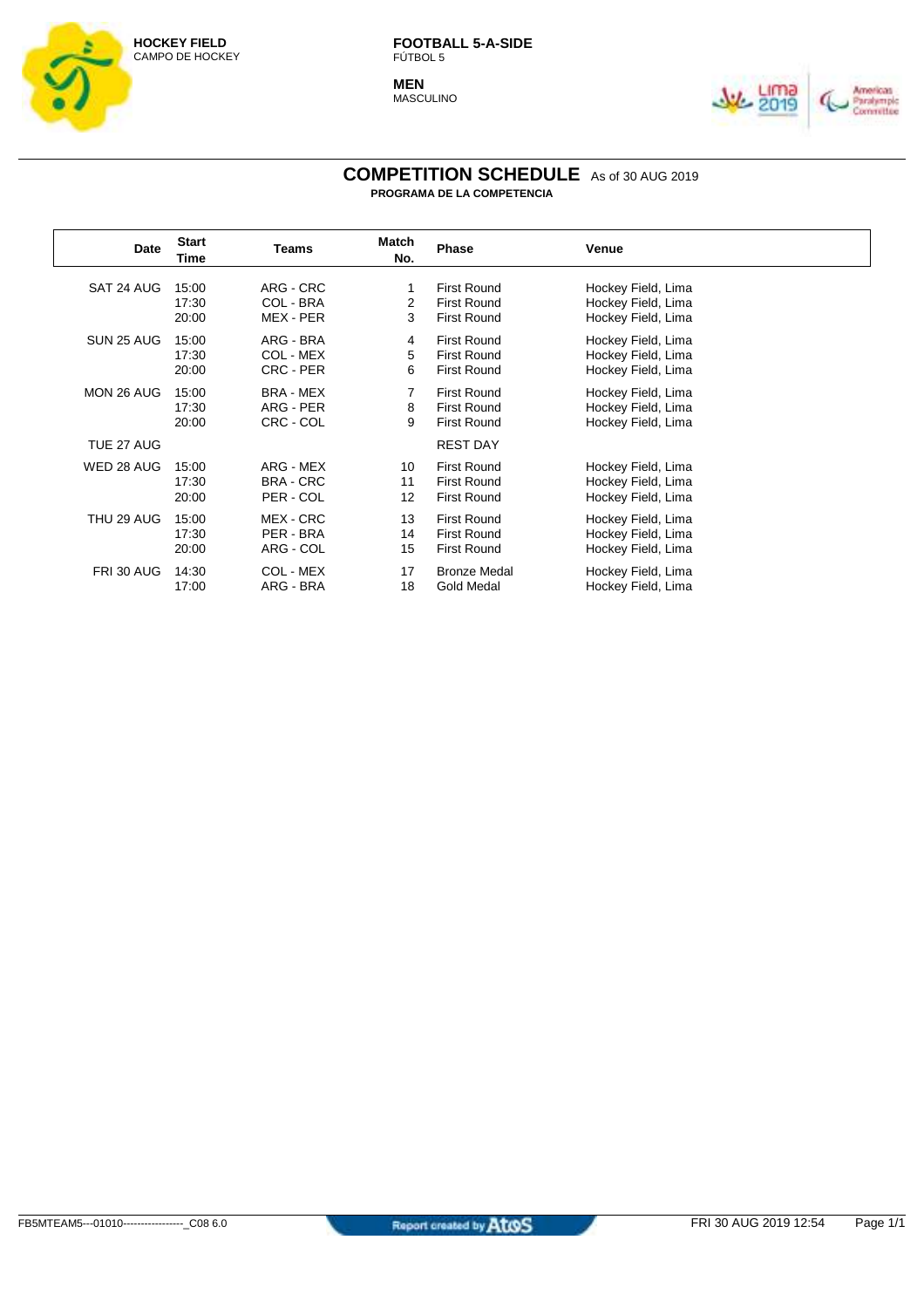

**MEN** MASCULINO



#### **MEDALLISTS MEDALLISTAS**

| <b>GOLD</b>                    | <b>SILVER</b>          |                                                                | <b>BRONZE</b>                       |  |
|--------------------------------|------------------------|----------------------------------------------------------------|-------------------------------------|--|
| <b>BRA - Brazil</b>            | <b>ARG - Argentina</b> |                                                                | <b>MEX - Mexico</b>                 |  |
| 1 DE LACERDA GONÇALVE Luan     |                        | 1 LENCINA Dario Aldo                                           | 1 AMOZURRUTIA CASTRO Javier Augusto |  |
|                                |                        | 4 DOS SANTOS MENDES Maicon Junior 2 DELDO GARCIA Angel Ricardo | 2 LOPEZ HERNANDEZ Jonathan Agustí   |  |
| 5 LOPES DOS REIS Cassio        |                        | 3 ACCARDI Federico Miguel                                      | 3 CEREZO RIVERA Jose Eduardo        |  |
| 6 VIEIRA SOARES Jardiel        |                        | 4 PADILLA Froilan Durval                                       | 4 RANGEL MONREAL Francisco Javie    |  |
| 7 DA CONCEIÇÃO GONÇAL Jeferson |                        | 5 VELO Silvio Mauricio                                         | 5 CEREZO RIVERA Moises              |  |
| 8 ALVES MENDES Raimundo Nonato |                        | 8 PANIZZA Marcelo Alejand                                      | 6 SOTELO MARTINEZ Gerardo Javier    |  |
| 9 DA SILVA Tiago               |                        | 10 HEREDIA Nahuel Armando                                      | 7 OTERO MUÑOZ Omar                  |  |
| STEINMETZ ALVES Ricardo<br>10. |                        | 11 VELIZ Nicolas Agustin                                       | 8 CARRILLO MONTES DE Edgar Javier   |  |
| 11 DA PAIXÃO BARROS Gledson    |                        | 12 MÜLECK German                                               | 9 ARANA MAGAÑA Felipe Gustavo       |  |
| 12 DA COSTA COELHO BUM Matheus |                        | 15 ESPINILLO Maximiliano Ant                                   | 10 DE LA CRUZ TORRES Rubicel        |  |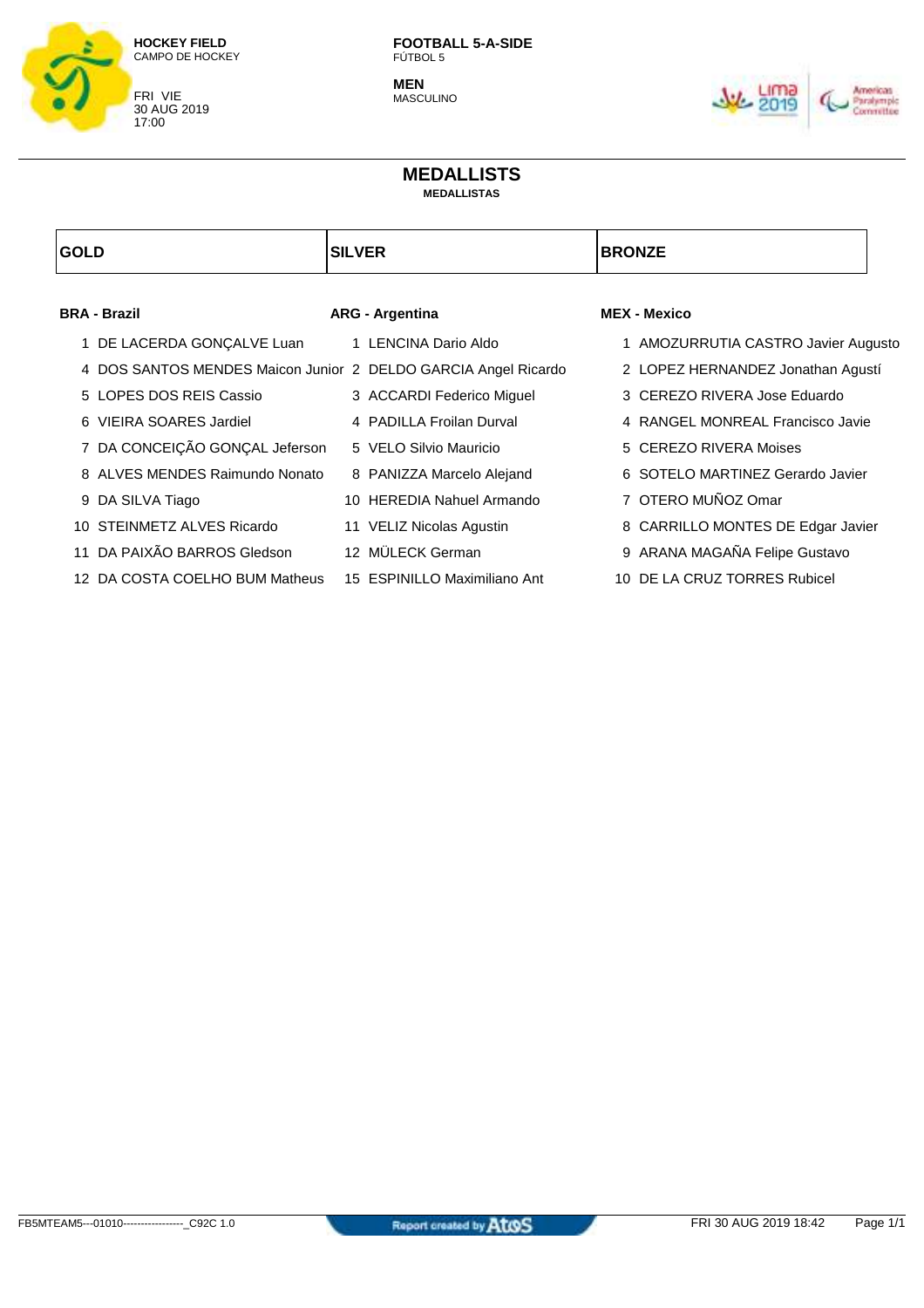

**MEN MASCULINO** 



**Final Standings Medal Rank Team Gold 1 BRA Silver 2 ARG Bronze 3 MEX**

**4 COL**

## COMPETITION SUMMARY As of 30 AUG 2019

**RESUMEN DE LA COMPETENCIA**

#### **First Round**

| Rank           | Team       | Pts          | <b>MP</b> | W | D |                 | GF            | GA | GD    | Team       | <b>ARG</b> | <b>BRA</b> | COL | <b>MEX</b> | <b>PER</b> | <b>CRC</b> |
|----------------|------------|--------------|-----------|---|---|-----------------|---------------|----|-------|------------|------------|------------|-----|------------|------------|------------|
|                | <b>ARG</b> | 13           |           |   |   |                 |               |    |       | <b>ARG</b> |            | 0:0        | 1:0 | 1:0        | 3:0        | 2:0        |
| $\overline{2}$ | <b>BRA</b> | 11           | 5.        |   |   |                 | 12            |    | 12    | <b>BRA</b> | 0:0        |            | 0:0 | 3:0        | 5:0        | 4:0        |
| 3              | COL        | ۰<br>o       |           |   |   |                 | 5             | ົ  |       | COL        | 0:1        | 0:0        |     | 0:0        | 3:2        | 2:0        |
| 4              | <b>MEX</b> |              |           |   |   | $\sqrt{2}$<br>▵ | ◠<br><u>_</u> |    | $-2$  | <b>MEX</b> | 0:1        | 0:3        | 0:0 |            | 1:0        | 1:0        |
| 5              | <b>PER</b> | $\cdot$<br>v | 5.        |   |   |                 | 3             | 12 | -9    | <b>PER</b> | 0:3        | 0:5        | 2:3 | 0:1        |            | 1:0        |
| 6              | <b>CRC</b> | 0            |           |   |   |                 |               | 10 | $-10$ | <b>CRC</b> | 0:2        | 0:4        | 0:2 | 0:1        | 0:1        |            |

| Team       | <b>ARG</b> | <b>BRA</b> | COL | <b>MEX</b> | <b>PER</b> | <b>CRC</b> |
|------------|------------|------------|-----|------------|------------|------------|
| ARG        |            | 0:0        | 1:0 | 1:0        | 3:0        | 2:0        |
| BRA        | 0:0        |            | 0:0 | 3:0        | 5:0        | 4:0        |
| COL        | 0:1        | 0:0        |     | 0:0        | 3:2        | 2:0        |
| <b>MEX</b> | 0:1        | 0:3        | 0:0 |            | 1:0        | 1:0        |
| PER        | 0:3        | 0:5        | 2:3 | 0:1        |            | 1:0        |
| CRC        | 0:2        | 0:4        | 0:2 | 0:1        | 0:1        |            |

#### **Classification**

## **Gold Medal**

#### **ARGENTINA** Match 18 **BRAZIL**

|                             | .        |
|-----------------------------|----------|
| FRI 30 AUG<br><b>BRAZIL</b> | 0:2(0:1) |
|                             |          |

#### **COLOMBIA Bronze Medal**

| <b>CULUMBIA</b>             |                |
|-----------------------------|----------------|
| Match 17                    | <b>IMEXICO</b> |
| FRI 30 AUG<br><b>MEXICO</b> | 0:1(0:0)       |

| Legend: |       |           |                       |            |                           |    |           |  |
|---------|-------|-----------|-----------------------|------------|---------------------------|----|-----------|--|
| D       | Drawn | GΑ        | Goals Against         | GD         | <b>Difference</b><br>Goal | GF | Goals For |  |
| . .     | Lost  | <b>MP</b> | <b>Matches Played</b> | <b>Pts</b> | Points                    | W  | Won       |  |
|         |       |           |                       |            |                           |    |           |  |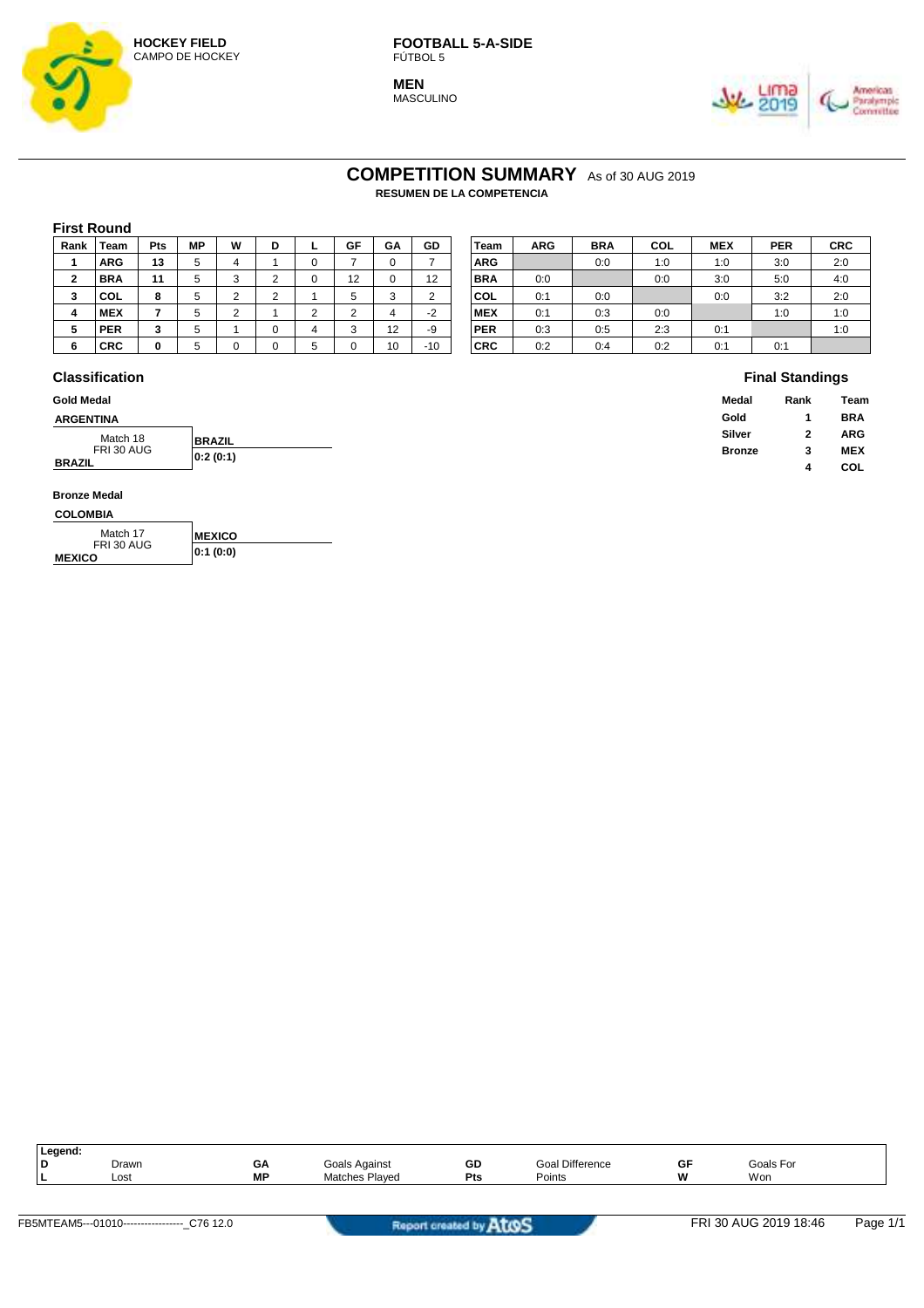

**MEN** MASCULINO



**FIRST ROUND - MATCH 1** PRIMERA RONDA - PARTIDO 1

**MATCH REPORT**

**LISTADO DEL PARTIDO**

**ARG - CRC 2:0 (2:0)**

**Substitutes:**

| <b>Match Officials:</b> |  |  |  |  |
|-------------------------|--|--|--|--|
| Referee:                |  |  |  |  |
| 2nd Referee:            |  |  |  |  |
| 2nd Referee:            |  |  |  |  |

**RIBEIRO GUIMARAES Germi (BRA) 2nd Referee:** TORRES RODRIGUEZ Jose Antonio (PER) *ERIRA MORENO Hector Enrique (COL)* 

#### **Goals Scored:**

VELIZ Nicolas Agustin (ARG) 6', ESPINILLO Maximiliano Ant (ARG) 18'

#### **ARG - Argentina**

| <b>ARG - Argentina</b>                |                                  | <b>CRC - Costa Rica</b>               |                                      |  |  |  |  |  |
|---------------------------------------|----------------------------------|---------------------------------------|--------------------------------------|--|--|--|--|--|
| $\begin{bmatrix} 1 & 1 \end{bmatrix}$ | LENCINA Dario Aldo (GK)          | $\begin{bmatrix} 1 & 1 \end{bmatrix}$ | MADRIGAL ZUÑIGA Ronny (GK)           |  |  |  |  |  |
| $\begin{bmatrix} 2 \end{bmatrix}$     | DELDO GARCIA Angel Ricardo       | 61                                    | <b>MORA SOLIS Michael</b>            |  |  |  |  |  |
| $\sqrt{3}$                            | <b>ACCARDI Federico Miquel</b>   | [ 8 ]                                 | ALVAREZ CAMPOS Argeni (C)            |  |  |  |  |  |
| $\left[ 4 \right]$                    | <b>PADILLA Froilan Durval</b>    | $110-1$                               | <b>CONTRERAS VARELA Daniel Isaac</b> |  |  |  |  |  |
| [15                                   | <b>ESPINILLO Maximiliano Ant</b> | $112-1$                               | <b>FLORES GUARDADO Angel</b>         |  |  |  |  |  |

#### **Substitutes:**

| Coach:                            | <b>DEMONTE Ricardo Martin</b> | Coach:                             | MONTERO MORA Fernando         |
|-----------------------------------|-------------------------------|------------------------------------|-------------------------------|
| [12]                              | MÜLECK German (GK)            | $\begin{bmatrix} 13 \end{bmatrix}$ | GUEVARA ACUÑA Manuel (GK)     |
| $\sqrt{11}$                       | VELIZ Nicolas Agustin         | f 11                               | ULATE SALAS Felipe            |
| [ 10                              | <b>HEREDIA Nahuel Armando</b> | I 9                                | CHAVES SALAS Esteban          |
| [ 8                               | PANIZZA Marcelo Alejand       | $\sqrt{7}$                         | <b>MORALES ESTRADA Gerald</b> |
| $\begin{bmatrix} 5 \end{bmatrix}$ | VELO Silvio Mauricio (C)      | I 5                                | ARAYA ARAYA Erickson          |
|                                   |                               |                                    |                               |

#### **Cautions:**

None

#### **Expulsions:**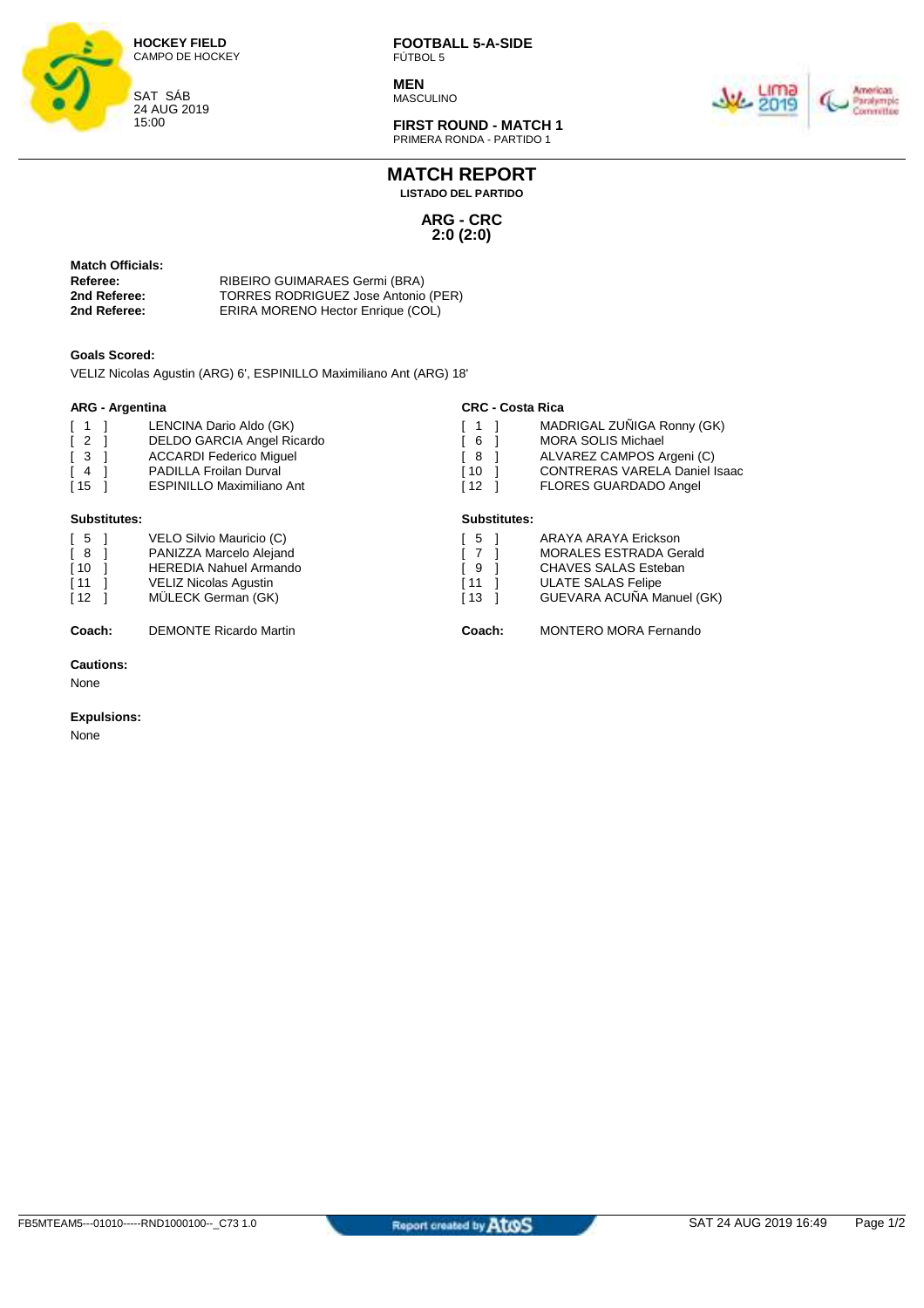

**MEN** MASCULINO



**FIRST ROUND - MATCH 1** PRIMERA RONDA - PARTIDO 1

### **MATCH REPORT**

**LISTADO DEL PARTIDO**

**ARG - CRC 2:0 (2:0)**

| <b>ARG - Argentina</b> | <b>STATISTICS</b>       | <b>CRC - Costa Rica</b> |
|------------------------|-------------------------|-------------------------|
| 23                     | Shots                   |                         |
| 9                      | Shots on Goal           |                         |
| 10                     | <b>Fouls</b>            |                         |
| 16                     | Corner Kicks            | 5                       |
| O                      | <b>Free Kicks</b>       |                         |
| 0                      | <b>Penalty Kicks</b>    |                         |
|                        | Double Penalties        |                         |
| 0                      | Own Goals               |                         |
| 0                      | Cautions (Yellow Cards) |                         |
| 0                      | Expulsions (2nd Yellow) |                         |
| 0                      | Expulsions (Red Cards)  |                         |
| っ                      | Timeouts                |                         |

|                 | <b>ARG - Argentina</b>           |     |    |    |      |           |           |    |              |             |        |                  |
|-----------------|----------------------------------|-----|----|----|------|-----------|-----------|----|--------------|-------------|--------|------------------|
| No.             | <b>Name</b>                      | Pos | GF | GA | SG/S | <b>PK</b> | <b>DP</b> |    | <b>Fouls</b> |             |        | <b>Red Cards</b> |
|                 |                                  |     |    |    |      |           |           | FC | <b>FS</b>    | Y           | $2Y=R$ | R                |
| 1               | <b>LENCINA Dario Aldo</b>        | GK  |    |    |      |           |           |    |              |             |        |                  |
| $\overline{2}$  | DELDO GARCIA Angel Ricardo       | D   |    |    | 0/1  |           |           | 2  |              |             |        |                  |
| 3               | <b>ACCARDI Federico Miquel</b>   | D   |    |    |      |           |           |    |              |             |        |                  |
| 4               | <b>PADILLA Froilan Durval</b>    | D   |    |    | 0/1  |           |           | 4  |              |             |        |                  |
| 5               | VELO Silvio Mauricio (C)         | D   |    |    | 0/1  |           |           |    |              |             |        |                  |
| 8               | PANIZZA Marcelo Alejand          | D   |    |    | 0/3  |           |           |    |              |             |        |                  |
| 10              | <b>HEREDIA Nahuel Armando</b>    | D   |    |    |      |           |           |    |              |             |        |                  |
| 11              | <b>VELIZ Nicolas Agustin</b>     | D   |    |    | 4/8  |           |           | 2  |              |             |        |                  |
| 12 <sup>2</sup> | MÜLECK German                    | GK  |    |    |      |           |           |    |              |             |        |                  |
| 15 <sup>1</sup> | <b>ESPINILLO Maximiliano Ant</b> | D   |    |    | 5/9  |           |           |    |              |             |        |                  |
| <b>Totals</b>   |                                  |     | 2  |    | 9/23 |           |           | 10 | 3            |             |        |                  |
|                 |                                  |     |    |    |      |           |           |    |              |             |        |                  |
|                 | <b>CRC - Costa Rica</b>          |     |    |    |      |           |           |    |              |             |        |                  |
| No.             | <b>Name</b>                      | Pos | GF | GA | SG/S | <b>PK</b> | <b>DP</b> |    | <b>Fouls</b> | $\mathbf v$ |        | <b>Red Cards</b> |
|                 |                                  |     |    |    |      |           |           | FC | <b>FS</b>    |             | $2Y=R$ | R                |
| 1               | MADRIGAL ZUÑIGA Ronny            | GK  |    | 2  |      |           |           |    |              |             |        |                  |
| 5               | ARAYA ARAYA Erickson             | D   |    |    |      |           |           |    |              |             |        |                  |
| 6               | <b>MORA SOLIS Michael</b>        | D   |    |    |      |           |           | 2  |              |             |        |                  |

|               | I MURA SULIS MICHEH              |    |  |     |     |  |  |  |
|---------------|----------------------------------|----|--|-----|-----|--|--|--|
|               | <b>MORALES ESTRADA Gerald</b>    |    |  |     |     |  |  |  |
|               | ALVAREZ CAMPOS Argeni (C)        |    |  |     |     |  |  |  |
|               | CHAVES SALAS Esteban             |    |  |     |     |  |  |  |
|               | 10 CONTRERAS VARELA Daniel Isaac |    |  | 0/2 |     |  |  |  |
| 14            | ULATE SALAS Felipe               |    |  |     | 0/1 |  |  |  |
|               | 12 FLORES GUARDADO Angel         |    |  | 0/2 |     |  |  |  |
|               | 13   GUEVARA ACUÑA Manuel        | GK |  |     |     |  |  |  |
| <b>Totals</b> |                                  |    |  | 0/2 | 0/1 |  |  |  |

| Legend:   |                                |        |                                |     |                        |    |                        |
|-----------|--------------------------------|--------|--------------------------------|-----|------------------------|----|------------------------|
| (C)       | Captain                        | $2Y=R$ | 2nd Yellow = Red Card          | D   | Defender               |    |                        |
| l DP      | Double Penalties (Goals/Shots) |        |                                | FC  | <b>Fouls Committed</b> | FS | <b>Fouls Suffered</b>  |
| -GA       | Goals Against                  | GF     | Goals For                      | GK  | Goalkeeper             |    |                        |
| <b>PK</b> | Penalty Kicks (Goals/Shots)    |        |                                | Pos | Position               |    | Red Cards (Expulsions) |
| SG/S      | Shots on Goal/Shots            |        | <b>Yellow Cards (Cautions)</b> |     |                        |    |                        |
|           |                                |        |                                |     |                        |    |                        |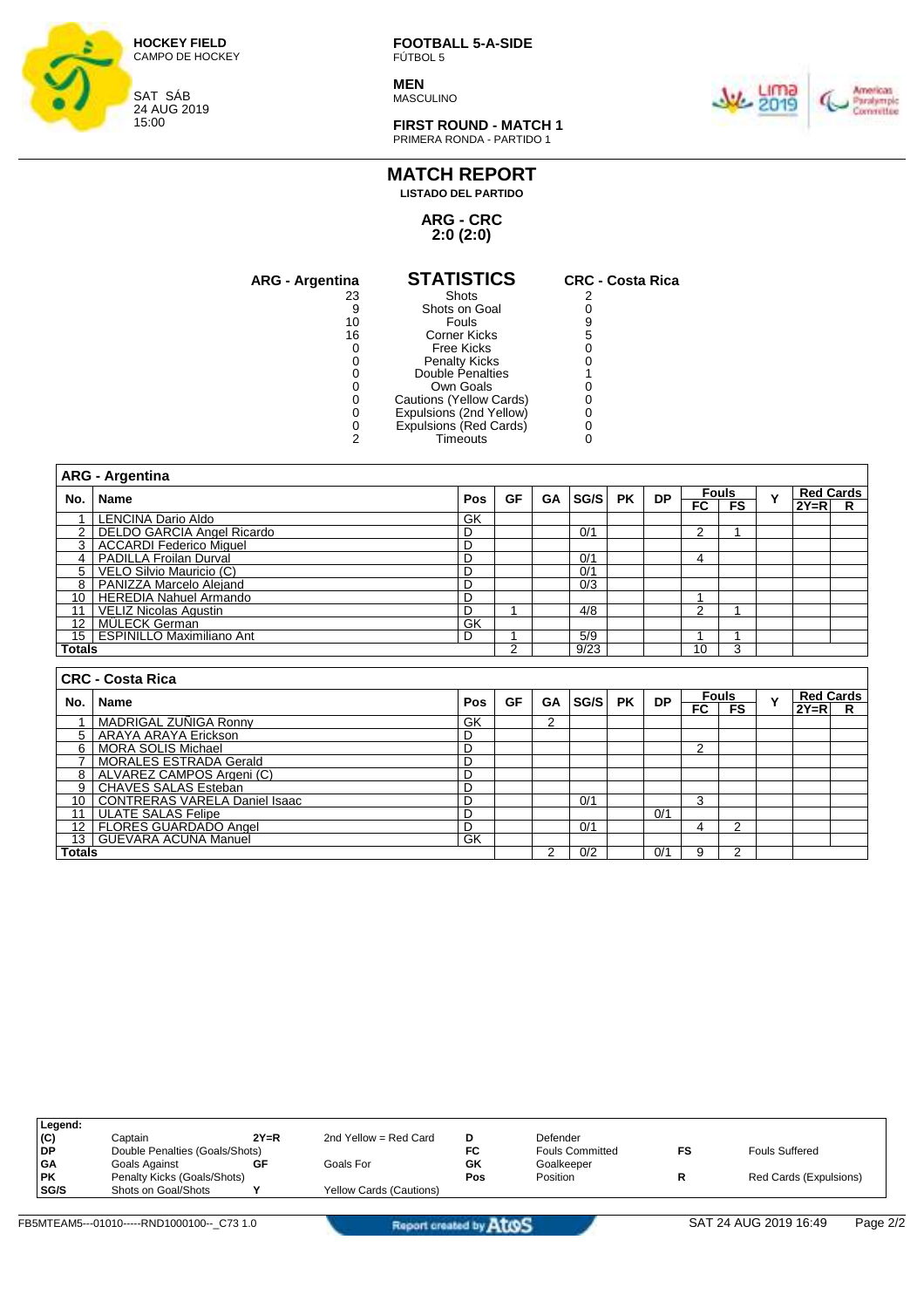

**MEN** MASCULINO



**FIRST ROUND - MATCH 2** PRIMERA RONDA - PARTIDO 2

## **MATCH REPORT**

**LISTADO DEL PARTIDO**

**COL - BRA 0:0**

| Match Officials: |                                    |
|------------------|------------------------------------|
| <b>Referee:</b>  | LUBRANO Germinal Dante (ARG)       |
| 2nd Referee:     | RAMIREZ MONTOYA Hilary (CRC)       |
| 2nd Referee:     | TAYPE RODRIGUEZ Nelson Jesús (PER) |
|                  |                                    |

#### **COL - Colombia**

| $\lceil 1 \rceil$ |    | CORREA ARISTIZABAL William Andres (GK) |
|-------------------|----|----------------------------------------|
| $\sqrt{2}$        | -1 | LOPEZ MORALES Fredy Duvian             |
| I 9               |    | <b>GONZALEZ HERNANDEZ Jhon Eider</b>   |
| $\sqrt{10}$       |    | PEREZ QUINTERO Juan David              |
| $\sqrt{13}$       |    | HERNANDEZ GARCIA Jhon Alexander (C)    |
|                   |    |                                        |

#### **Substitutes:**

| $\sqrt{3}$  |    | PIMIENTO SEQUEDA Javier Ricardo      |
|-------------|----|--------------------------------------|
| $\sqrt{7}$  |    | <b>MARTINEZ GUEVARA Alex Enrique</b> |
| I 8         |    | <b>RINCON RINCON Jose Danilo</b>     |
| [11]        |    | PARRA SANTACRUZ Juan Pablo           |
| <b>f</b> 12 | -1 | ARDILA CARDENAS Jhohan Dario (GK)    |
|             |    |                                      |

#### **Cautions:**

DE LACERDA GONÇALVE Luan (BRA) 33'

#### **Expulsions:**

None

#### **BRA - Brazil**

| $\begin{bmatrix} 1 \end{bmatrix}$ | DE LACERDA GONÇALVE Luan (GK) |
|-----------------------------------|-------------------------------|
| $\begin{bmatrix} 5 \end{bmatrix}$ | LOPES DOS REIS Cassio         |
| [ 8                               | ALVES MENDES Raimundo Nonato  |

- 
- $\begin{bmatrix} 9 & 1 \\ 10 & 1 \end{bmatrix}$  DA SILVA Tiago STEINMETZ ALVES Ricardo (C)

#### **Substitutes:**

|      | DOS SANTOS MENDES Maicon Junior  |
|------|----------------------------------|
| - 6  | <b>VIEIRA SOARES Jardiel</b>     |
| I 7  | DA CONCEIÇÃO GONÇAL Jeferson     |
| I 11 | DA PAIXÃO BARROS Gledson         |
| 112  | DA COSTA COELHO BUM Matheus (GK) |
|      |                                  |

**Coach:** CARRILLO RAMIREZ Fernando **Coach:** RIBEIRO DE VASCONCE Fábio Luiz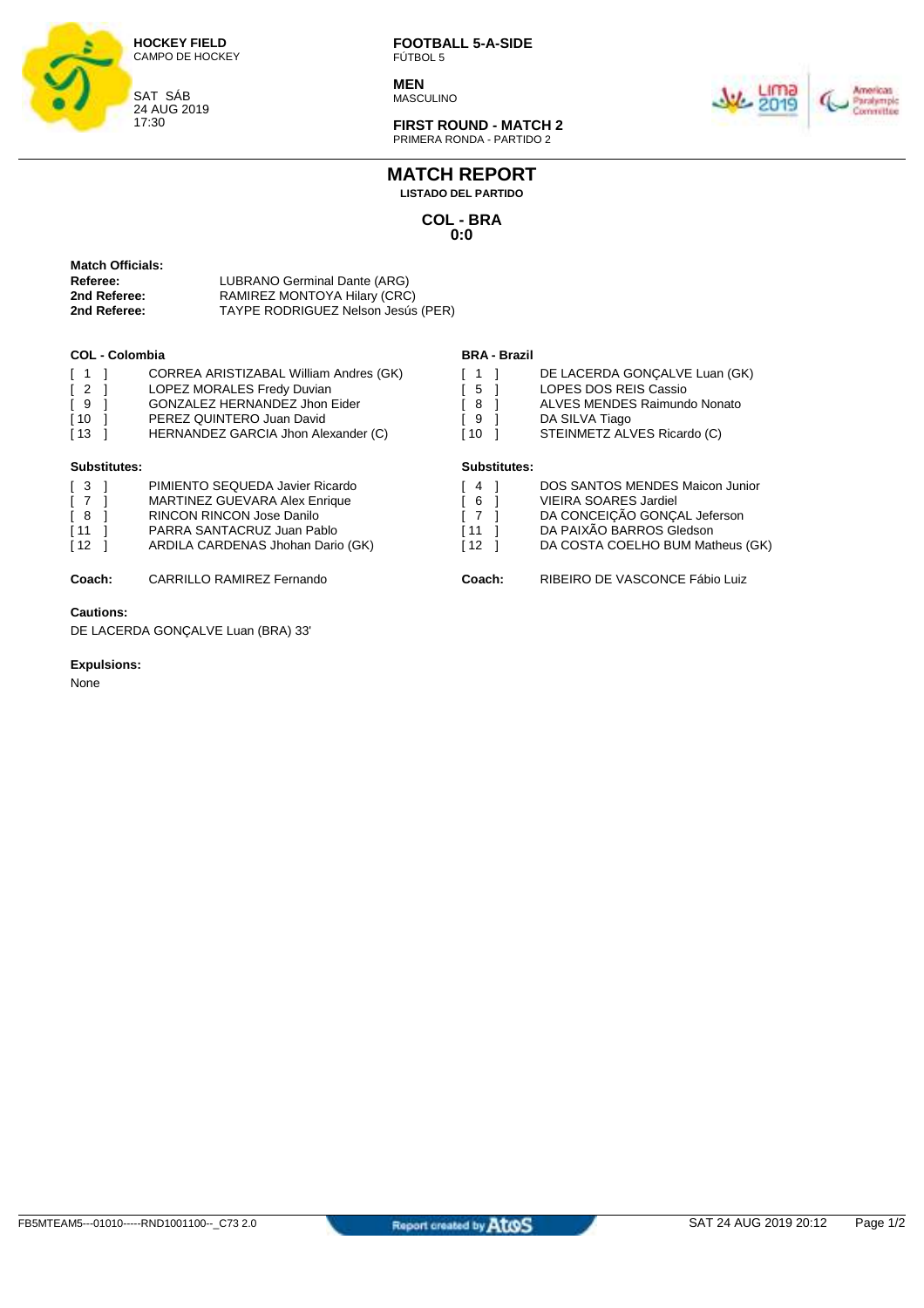

**MEN** MASCULINO



**FIRST ROUND - MATCH 2** PRIMERA RONDA - PARTIDO 2

### **MATCH REPORT**

**LISTADO DEL PARTIDO**

**COL - BRA 0:0**

| <b>STATISTICS</b>       | <b>BRA - Brazil</b>    |
|-------------------------|------------------------|
| Shots                   | 5                      |
| Shots on Goal           |                        |
| Fouls                   |                        |
| Corner Kicks            |                        |
| Free Kicks              |                        |
| <b>Penalty Kicks</b>    |                        |
| Double Penalties        |                        |
| Own Goals               |                        |
| Cautions (Yellow Cards) |                        |
| Expulsions (2nd Yellow) |                        |
|                         |                        |
| Timeouts                |                        |
|                         | Expulsions (Red Cards) |

|                   | <b>COL - Colombia</b>                |     |           |           |      |           |           |     |              |             |                  |                  |
|-------------------|--------------------------------------|-----|-----------|-----------|------|-----------|-----------|-----|--------------|-------------|------------------|------------------|
| No.               | Name                                 | Pos | <b>GF</b> | <b>GA</b> | SG/S | <b>PK</b> | <b>DP</b> |     | <b>Fouls</b> | $\mathbf v$ | <b>Red Cards</b> |                  |
|                   |                                      |     |           |           |      |           |           | F C | <b>FS</b>    |             | $2Y=R$           | R                |
|                   | CORREA ARISTIZABAL William Andres    | GK  |           |           |      |           |           |     |              |             |                  |                  |
| 2                 | LOPEZ MORALES Fredy Duvian           | D   |           |           |      |           |           | 5   |              |             |                  |                  |
| 3                 | PIMIENTO SEQUEDA Javier Ricardo      | D   |           |           |      |           |           |     |              |             |                  |                  |
|                   | <b>MARTINEZ GUEVARA Alex Enrique</b> | D   |           |           |      |           |           |     |              |             |                  |                  |
| 8                 | <b>RINCON RINCON Jose Danilo</b>     | D   |           |           |      |           |           |     |              |             |                  |                  |
| 9                 | GONZALEZ HERNANDEZ Jhon Eider        | D   |           |           | 0/2  | 0/1       |           | 2   |              |             |                  |                  |
| 10                | PEREZ QUINTERO Juan David            | D   |           |           | 0/1  |           |           | 2   |              |             |                  |                  |
| 11                | PARRA SANTACRUZ Juan Pablo           | D   |           |           | 0/1  |           |           |     |              |             |                  |                  |
| $12 \overline{ }$ | ARDILA CARDENAS Jhohan Dario         | GK  |           |           |      |           |           |     |              |             |                  |                  |
| 13                | HERNANDEZ GARCIA Jhon Alexander (C)  | D   |           |           |      |           |           |     |              |             |                  |                  |
| <b>Totals</b>     |                                      |     |           |           | 0/4  | 0/1       |           | 10  |              |             |                  |                  |
|                   |                                      |     |           |           |      |           |           |     |              |             |                  |                  |
|                   | <b>BRA - Brazil</b>                  |     |           |           |      |           |           |     |              |             |                  |                  |
| No.               | Name                                 | Pos | GF        | GA        | SG/S | <b>PK</b> | <b>DP</b> |     | <b>Fouls</b> | Y           |                  | <b>Red Cards</b> |
|                   |                                      |     |           |           |      |           |           | FC. | <b>FS</b>    |             | $2Y=R$           | R                |
|                   | DE LACERDA GONCALVE Luan             | GK  |           |           |      |           |           |     |              |             |                  |                  |
| 4                 | DOS SANTOS MENDES Maicon Junior      | D   |           |           |      |           |           |     |              |             |                  |                  |
| 5                 | LOPES DOS REIS Cassio                | D   |           |           |      |           |           |     |              |             |                  |                  |
| 6                 | <b>VIEIRA SOARES Jardiel</b>         | D   |           |           |      |           |           |     |              |             |                  |                  |
|                   | DA CONCEICÃO GONCAL Jeferson         | D   |           |           | 1/1  |           |           |     |              |             |                  |                  |

| <b>Totals</b>   |                                 |    |  | 2/5 | 0/2 |  |  |  |
|-----------------|---------------------------------|----|--|-----|-----|--|--|--|
| 12 <sub>1</sub> | DA COSTA COELHO BUM Matheus     | GK |  |     |     |  |  |  |
| 1 <sup>1</sup>  | <b>DA PAIXÃO BARROS Gledson</b> |    |  |     |     |  |  |  |
| 10              | STEINMETZ ALVES Ricardo (C)     |    |  | 0/3 |     |  |  |  |
|                 | DA SILVA Tiago                  |    |  | 414 |     |  |  |  |
|                 | ALVES MENDES Raimundo Nonato    |    |  |     | 0/2 |  |  |  |
|                 | DA CONCEICAO GONCAL Jeferson    |    |  |     |     |  |  |  |

| Legend:   |                                |        |                                |     |                        |                        |
|-----------|--------------------------------|--------|--------------------------------|-----|------------------------|------------------------|
| (C)       | Captain                        | $2Y=R$ | 2nd Yellow = Red Card          |     | Defender               |                        |
| <b>DP</b> | Double Penalties (Goals/Shots) |        |                                | FC  | <b>Fouls Committed</b> | <b>Fouls Suffered</b>  |
| <b>GA</b> | Goals Against                  | GF     | Goals For                      | GK  | Goalkeeper             |                        |
| <b>PK</b> | Penalty Kicks (Goals/Shots)    |        |                                | Pos | Position               | Red Cards (Expulsions) |
| SG/S      | Shots on Goal/Shots            |        | <b>Yellow Cards (Cautions)</b> |     |                        |                        |
|           |                                |        |                                |     |                        |                        |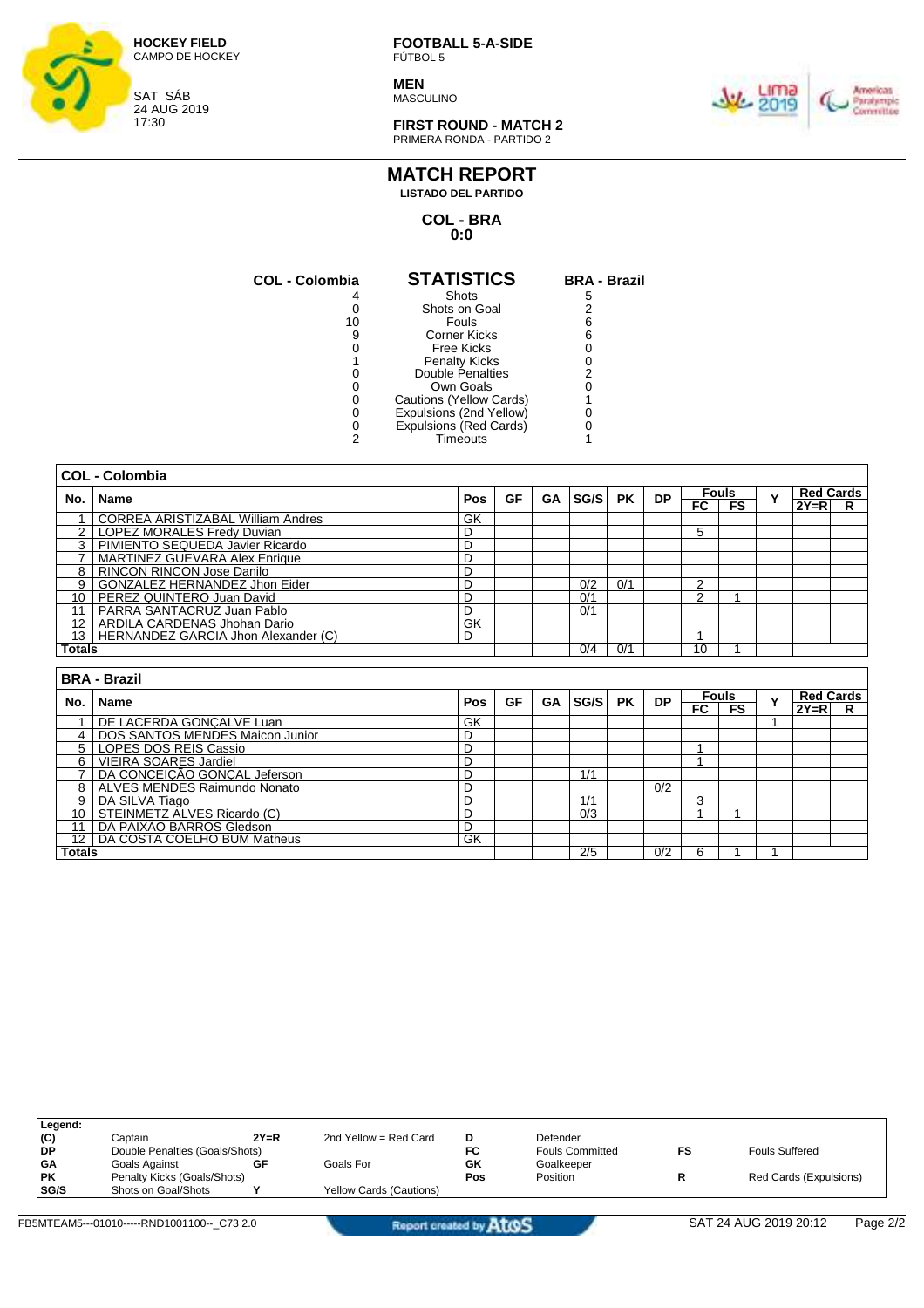

**MEN MASCULINO** 



**FIRST ROUND - MATCH 3** PRIMERA RONDA - PARTIDO 3

**MATCH REPORT**

**LISTADO DEL PARTIDO**

**MEX - PER 1:0 (0:0)**

| <b>Match Officials:</b><br>Referee:<br>2nd Referee:<br>3rd Referee:           | PINHEIRO MORGADO Lúcio (BRA)<br><b>OVIEDO Matias Ezequiel (ARG)</b><br>ERIRA MORENO Hector Enrique (COL)                                                             | Timekeeper:<br>4th Referee:<br>Scorer:              | RIBEIRO GUIMARAES Germi (BRA)<br>CASTILLO YUNCA Luis Enrique (PER)<br>TARAZONA PADILLA Carlos Andres (PER)                                                                          |
|-------------------------------------------------------------------------------|----------------------------------------------------------------------------------------------------------------------------------------------------------------------|-----------------------------------------------------|-------------------------------------------------------------------------------------------------------------------------------------------------------------------------------------|
| <b>Goals Scored:</b>                                                          | DE LA CRUZ TORRES Rubicel (MEX) 40'+19 penalty goal                                                                                                                  |                                                     |                                                                                                                                                                                     |
| <b>MEX - Mexico</b>                                                           |                                                                                                                                                                      | <b>PER - Peru</b>                                   |                                                                                                                                                                                     |
| $\overline{1}$<br>$\mathbf{3}$<br>$\overline{4}$<br>$\sqrt{7}$<br>$\sqrt{10}$ | AMOZURRUTIA CASTRO Javier Augusto (GK)<br>CEREZO RIVERA Jose Eduardo<br>RANGEL MONREAL Francisco Javie<br>OTERO MUÑOZ Omar<br>DE LA CRUZ TORRES Rubicel              | $\overline{4}$<br>7<br>8<br>9                       | BOLIVAR MEJIA Jose Carlos (GK)<br><b>FERNANDEZ TINCO Cesar</b><br>PEREZ DAVILA Francesco Leone<br><b>GUEVARA SHUPINGAHUA Carlos Javier</b><br>ESTRADA RAMIREZ Rony Giancarlos (C)   |
| Substitutes:                                                                  |                                                                                                                                                                      | <b>Substitutes:</b>                                 |                                                                                                                                                                                     |
| $\begin{bmatrix} 2 \end{bmatrix}$<br>5<br>6<br>8<br>9                         | LOPEZ HERNANDEZ Jonathan Agustí (GK)<br>CEREZO RIVERA Moises (C)<br>SOTELO MARTINEZ Gerardo Javier<br>CARRILLO MONTES DE Edgar Javier<br>ARANA MAGAÑA Felipe Gustavo | 5<br>6<br>$\lceil 10 \rceil$<br>[11]<br>$\sqrt{12}$ | <b>TORRES RODRIGUEZ Juan Pablo</b><br><b>ALZA TAPIA Richard Elio</b><br>BARTOLO CLIMACO Brayan Jhonatan<br>DEL VALLE FARFAN Waldir Antony<br>RAMIREZ FERNANDEZ Jhony Francisco (GK) |
| Coach:                                                                        | ORTÍZ MELLO Raúl Ignacio                                                                                                                                             | Coach:                                              | RAMIREZ FERNANDEZ Jhonny Felipe                                                                                                                                                     |
| <b>Cautions:</b>                                                              |                                                                                                                                                                      |                                                     |                                                                                                                                                                                     |

FERNANDEZ TINCO Cesar (PER) 17', DE LA CRUZ TORRES Rubicel (MEX) 39'

**Expulsions:**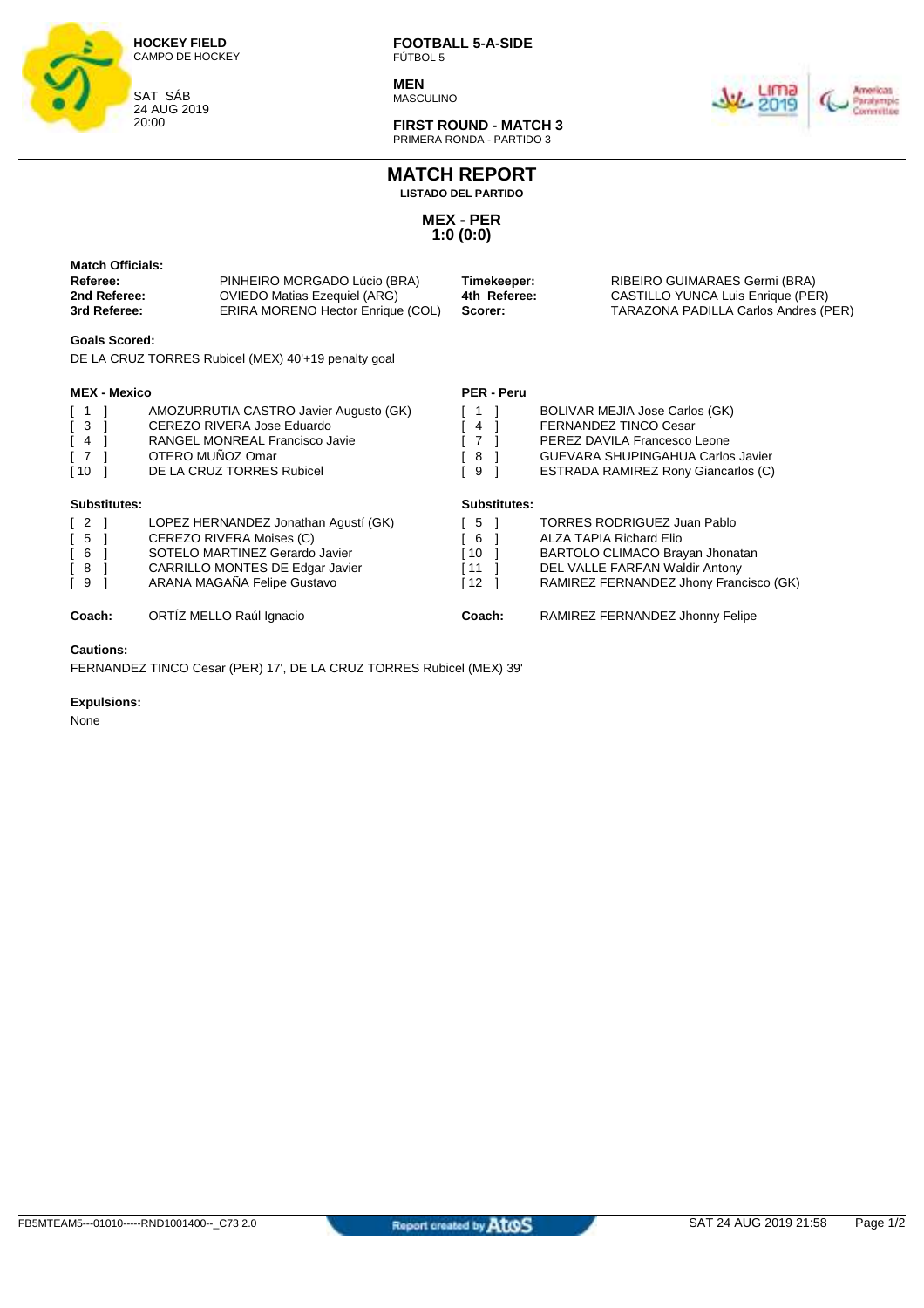

**MEN MASCULINO** 



**FIRST ROUND - MATCH 3** PRIMERA RONDA - PARTIDO 3

#### **MEX - PER MATCH REPORT LISTADO DEL PARTIDO**

## **1:0 (0:0)**

| MEX - Mexico | <b>STATISTICS</b>       | <b>PER - Peru</b> |
|--------------|-------------------------|-------------------|
|              | Shots                   |                   |
|              | Shots on Goal           |                   |
| 8            | Fouls                   |                   |
|              | <b>Corner Kicks</b>     | 10                |
|              | Free Kicks              |                   |
|              | <b>Penalty Kicks</b>    |                   |
|              | <b>Double Penalties</b> |                   |
|              | Own Goals               |                   |
|              | Cautions (Yellow Cards) |                   |
|              | Expulsions (2nd Yellow) |                   |
|              | Expulsions (Red Cards)  |                   |
|              | Timeouts                |                   |
|              |                         |                   |

|                | <b>MEX - Mexico</b>                               |            |           |           |                  |           |           |              |                    |   |                            |                  |
|----------------|---------------------------------------------------|------------|-----------|-----------|------------------|-----------|-----------|--------------|--------------------|---|----------------------------|------------------|
| No.            | Name                                              | Pos        | <b>GF</b> | <b>GA</b> | SG/S             | <b>PK</b> | <b>DP</b> | $_{\sf FC}$  | <b>Fouls</b><br>FS | Y | <b>Red Cards</b><br>$2Y=R$ | R                |
|                | AMOZURRUTIA CASTRO Javier Augusto                 | GK         |           |           |                  |           |           |              |                    |   |                            |                  |
| 2              | LOPEZ HERNANDEZ Jonathan Agustí                   | GK         |           |           |                  |           |           |              |                    |   |                            |                  |
| 3              | CEREZO RIVERA Jose Eduardo                        | D          |           |           |                  |           | 0/1       |              |                    |   |                            |                  |
| 4              | RANGEL MONREAL Francisco Javie                    | D          |           |           | 1/1              |           |           | 1            |                    |   |                            |                  |
| 5              | CEREZO RIVERA Moises (C)                          | D          |           |           |                  |           |           |              |                    |   |                            |                  |
| 6              | SOTELO MARTINEZ Gerardo Javier                    | D          |           |           |                  |           |           | 4            |                    |   |                            |                  |
| $\overline{7}$ | D<br>OTERO MUÑOZ Omar                             |            |           |           | 0/1              |           |           |              |                    |   |                            |                  |
| 8              | <b>CARRILLO MONTES DE Edgar Javier</b>            | D          |           |           |                  |           |           |              |                    |   |                            |                  |
| 9              | ARANA MAGAÑA Felipe Gustavo                       | D          |           |           | 1/3              |           |           | и            |                    |   |                            |                  |
|                | D<br>10 <sup>1</sup><br>DE LA CRUZ TORRES Rubicel |            |           |           | 1/2              | 1/1       |           | 3            |                    |   |                            |                  |
|                | Totals                                            |            |           |           | 3/7              | 1/1       | 0/1       | 8            |                    |   |                            |                  |
|                |                                                   |            |           |           |                  |           |           |              |                    |   |                            |                  |
|                | PER - Peru                                        |            |           |           |                  |           |           |              |                    |   |                            |                  |
| No.            | <b>Name</b>                                       | <b>Pos</b> | <b>GF</b> | GA        | SG/S             | <b>PK</b> | <b>DP</b> | <b>Fouls</b> |                    | Y |                            | <b>Red Cards</b> |
|                |                                                   |            |           |           |                  |           |           | $F_{\rm C}$  | FS                 |   | $2Y=R$                     | R                |
|                | <b>BOLIVAR MEJIA Jose Carlos</b>                  | GK         |           |           |                  |           |           |              |                    |   |                            |                  |
| 4              | FERNANDEZ TINCO Cesar                             | D          |           |           |                  |           |           |              |                    |   |                            |                  |
| 5              | <b>TORRES RODRIGUEZ Juan Pablo</b>                | D          |           |           |                  |           |           |              |                    |   |                            |                  |
| 6              | <b>ALZA TAPIA Richard Elio</b>                    | D          |           |           |                  |           |           |              |                    |   |                            |                  |
| $\overline{7}$ | PEREZ DAVILA Francesco Leone                      | D          |           |           | $\overline{1/2}$ |           |           |              |                    |   |                            |                  |
| 8              | GUEVARA SHUPINGAHUA Carlos Javier                 | D          |           |           | 1/3              |           |           |              |                    |   |                            |                  |
| 9              | <b>ESTRADA RAMIREZ Rony Giancarlos (C)</b>        | D          |           |           | 1/2              |           |           | 3            |                    |   |                            |                  |
| 10             | BARTOLO CLIMACO Brayan Jhonatan                   | D          |           |           | $\overline{1/2}$ |           |           | 4            |                    |   |                            |                  |
| 11             | <b>DEL VALLE FARFAN Waldir Antony</b>             | D          |           |           |                  |           |           |              |                    |   |                            |                  |

**Totals** 1 4/9 11 1 1

| Legend:   |                                |        |                         |     |                        |                        |
|-----------|--------------------------------|--------|-------------------------|-----|------------------------|------------------------|
| (C)       | Captain                        | $2Y=R$ | 2nd Yellow = Red Card   |     | Defender               |                        |
| l DP      | Double Penalties (Goals/Shots) |        |                         | FC  | <b>Fouls Committed</b> | <b>Fouls Suffered</b>  |
| <b>GA</b> | Goals Against                  | GF     | Goals For               | GK  | Goalkeeper             |                        |
| <b>PK</b> | Penalty Kicks (Goals/Shots)    |        |                         | Pos | Position               | Red Cards (Expulsions) |
| SG/S      | Shots on Goal/Shots            |        | Yellow Cards (Cautions) |     |                        |                        |
|           |                                |        |                         |     |                        |                        |

12 | RAMIREZ FERNANDEZ Jhony Francisco GK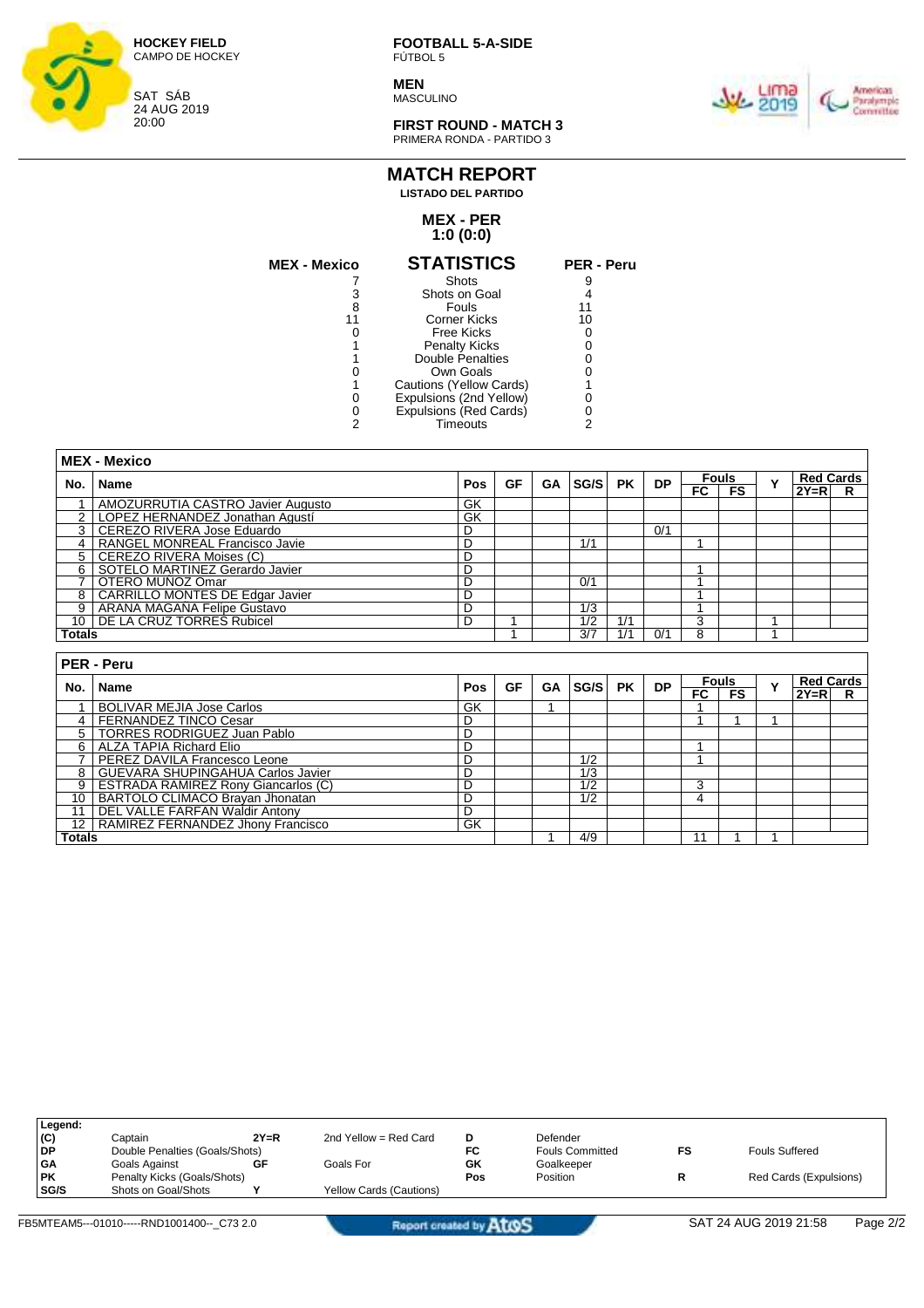

**MEN** MASCULINO



**FIRST ROUND - MATCH 4** PRIMERA RONDA - PARTIDO 4

## **MATCH REPORT**

**LISTADO DEL PARTIDO**

**ARG - BRA 0:0**

| <b>Match Officials:</b><br>Referee:<br>2nd Referee:<br>3rd Referee:                           | GONZALEZ GONZALEZ Rafael (MEX)<br>ERIRA MORENO Hector Enrique (COL)<br><b>OVIEDO Matias Ezequiel (ARG)</b>                                          | Timekeeper:<br>4th Referee:<br>Scorer:                 | LUBRANO Germinal Dante (ARG)<br>RAMIREZ MONTOYA Hilary (CRC)<br>SARCEÑO ALVARADO Christhian (GUA)                                                               |
|-----------------------------------------------------------------------------------------------|-----------------------------------------------------------------------------------------------------------------------------------------------------|--------------------------------------------------------|-----------------------------------------------------------------------------------------------------------------------------------------------------------------|
| <b>ARG - Argentina</b><br>$\overline{c}$<br>3<br>$\overline{4}$<br>- 8                        | LENCINA Dario Aldo (GK)<br>DELDO GARCIA Angel Ricardo<br><b>ACCARDI Federico Miguel</b><br><b>PADILLA Froilan Durval</b><br>PANIZZA Marcelo Alejand | <b>BRA - Brazil</b><br>5<br>8<br>9<br>[ 10             | DE LACERDA GONÇALVE Luan (GK)<br>LOPES DOS REIS Cassio<br>ALVES MENDES Raimundo Nonato<br>DA SILVA Tiago<br>STEINMETZ ALVES Ricardo (C)                         |
| Substitutes:<br>$\begin{bmatrix} 5 \end{bmatrix}$<br>$\lceil 10 \rceil$<br>[11]<br>[12]<br>15 | VELO Silvio Mauricio (C)<br><b>HEREDIA Nahuel Armando</b><br>VELIZ Nicolas Agustin<br>MÜLECK German (GK)<br><b>ESPINILLO Maximiliano Ant</b>        | Substitutes:<br>4<br>6<br>$\overline{7}$<br>[11]<br>12 | DOS SANTOS MENDES Maicon Junior<br><b>VIEIRA SOARES Jardiel</b><br>DA CONCEIÇÃO GONÇAL Jeferson<br>DA PAIXÃO BARROS Gledson<br>DA COSTA COELHO BUM Matheus (GK) |
| Coach:<br><b>Cautions:</b><br>None                                                            | <b>DEMONTE Ricardo Martin</b>                                                                                                                       | Coach:                                                 | RIBEIRO DE VASCONCE Fábio Luiz                                                                                                                                  |

#### **Expulsions:**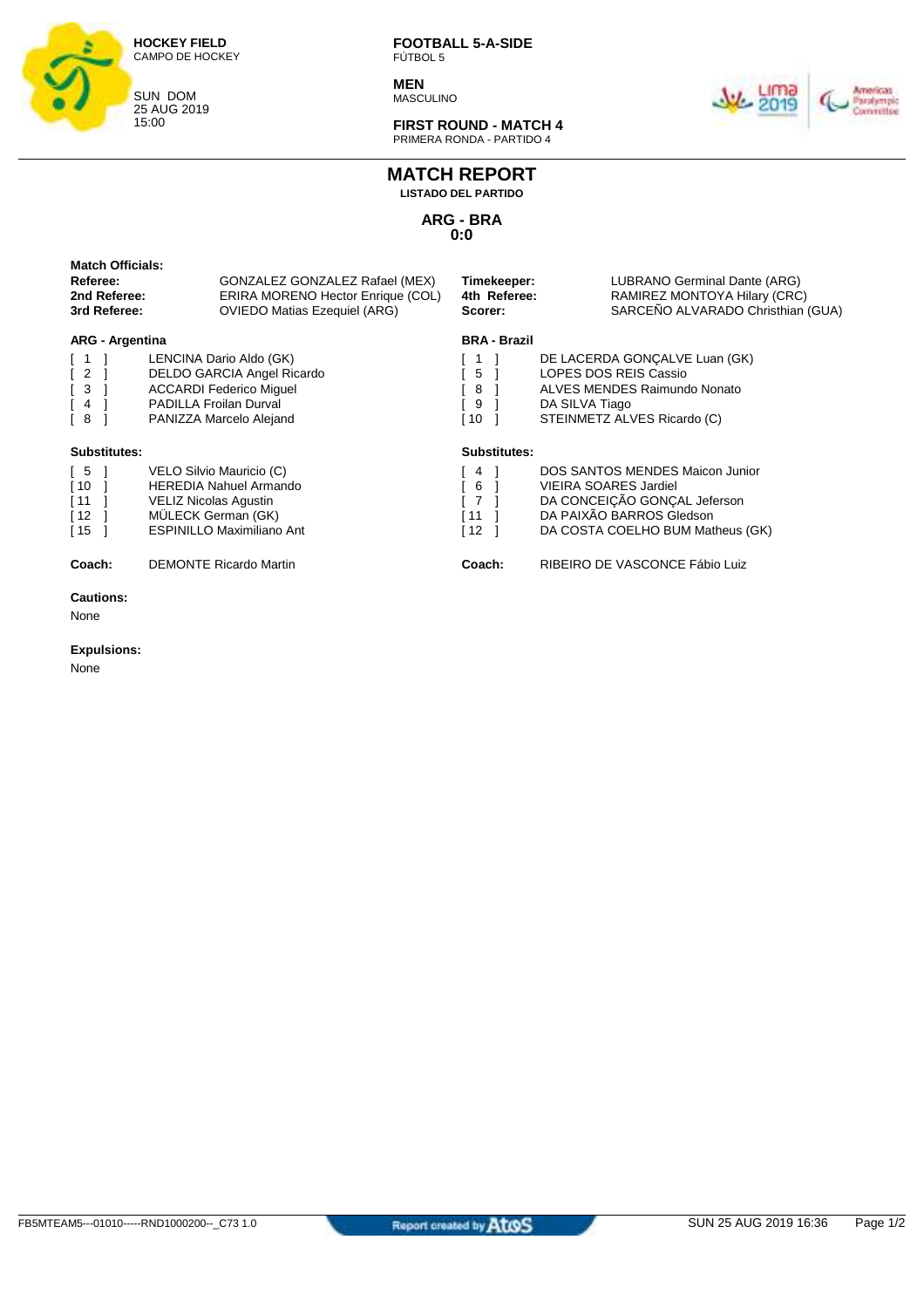

**MEN** MASCULINO



**FIRST ROUND - MATCH 4** PRIMERA RONDA - PARTIDO 4

#### **MATCH REPORT LISTADO DEL PARTIDO**

## **ARG - BRA**

## **0:0**

| <b>ARG - Argentina</b> | <b>STATISTICS</b>       | <b>BRA - Brazil</b> |
|------------------------|-------------------------|---------------------|
| 6                      | Shots                   | 6                   |
|                        | Shots on Goal           |                     |
| 9                      | Fouls                   |                     |
| 12                     | Corner Kicks            | 15                  |
|                        | Free Kicks              |                     |
|                        | <b>Penalty Kicks</b>    |                     |
|                        | Double Penalties        |                     |
|                        | Own Goals               |                     |
|                        | Cautions (Yellow Cards) |                     |
|                        | Expulsions (2nd Yellow) |                     |
|                        | Expulsions (Red Cards)  |                     |
|                        | Timeouts                |                     |

|     | <b>ARG - Argentina</b>                                   |                |           |           |                  |           |           |                |                    |   |                            |   |
|-----|----------------------------------------------------------|----------------|-----------|-----------|------------------|-----------|-----------|----------------|--------------------|---|----------------------------|---|
| No. | <b>Name</b>                                              | <b>Pos</b>     | <b>GF</b> | <b>GA</b> | SG/S             | <b>PK</b> | <b>DP</b> | $_{\sf FC}$    | <b>Fouls</b><br>FS | Y | <b>Red Cards</b><br>$2Y=R$ | R |
| 1   | <b>LENCINA Dario Aldo</b>                                | GK             |           |           |                  |           |           |                |                    |   |                            |   |
| 2   | <b>DELDO GARCIA Angel Ricardo</b>                        | D              |           |           | 0/1              |           |           | 2              |                    |   |                            |   |
| 3   | <b>ACCARDI Federico Miquel</b>                           | D              |           |           |                  |           |           |                |                    |   |                            |   |
| 4   | PADILLA Froilan Durval                                   | D              |           |           | 0/2              |           |           |                |                    |   |                            |   |
| 5   | VELO Silvio Mauricio (C)                                 | D              |           |           |                  |           |           |                |                    |   |                            |   |
| 8   | PANIZZA Marcelo Alejand                                  | D              |           |           | 1/1              |           |           | 5              |                    |   |                            |   |
| 10  | <b>HEREDIA Nahuel Armando</b>                            | D              |           |           |                  |           |           |                |                    |   |                            |   |
| 11  | <b>VELIZ Nicolas Agustin</b>                             | D              |           |           |                  |           |           |                |                    |   |                            |   |
| 12  | MÜLECK German                                            | GK             |           |           |                  |           |           |                |                    |   |                            |   |
|     | <b>ESPINILLO Maximiliano Ant</b><br>15 <sup>1</sup><br>D |                |           |           | 1/2              |           |           |                |                    |   |                            |   |
|     | Totals                                                   |                |           |           | 2/6              |           |           | 9              |                    |   |                            |   |
|     |                                                          |                |           |           |                  |           |           |                |                    |   |                            |   |
|     | <b>BRA - Brazil</b>                                      |                |           |           |                  |           |           |                |                    |   |                            |   |
| No. | <b>Name</b>                                              | Pos            | <b>GF</b> | GA        | SG/S             | <b>PK</b> | <b>DP</b> | <b>Fouls</b>   |                    | Y | <b>Red Cards</b>           |   |
|     |                                                          |                |           |           |                  |           |           | $F_{\rm C}$    | FS                 |   | $2Y=R$                     | R |
|     | DE LACERDA GONCALVE Luan                                 | GK             |           |           |                  |           |           |                |                    |   |                            |   |
| 4   | DOS SANTOS MENDES Maicon Junior                          | D              |           |           |                  |           |           |                |                    |   |                            |   |
| 5   | <b>LOPES DOS REIS Cassio</b>                             | D              |           |           |                  |           |           |                |                    |   |                            |   |
| 6   | <b>VIEIRA SOARES Jardiel</b>                             | D              |           |           |                  |           |           |                |                    |   |                            |   |
|     | DA CONCEIÇÃO GONÇAL Jeferson                             | D              |           |           | 0/1              |           |           | A              |                    |   |                            |   |
| 8   | ALVES MENDES Raimundo Nonato                             | $\overline{D}$ |           |           |                  |           |           | $\overline{2}$ |                    |   |                            |   |
| 9   | DA SILVA Tiago                                           | D              |           |           | 0/2              |           |           | $\overline{2}$ |                    |   |                            |   |
|     |                                                          |                |           |           |                  |           |           |                |                    |   |                            |   |
| 10  | STEINMETZ ALVES Ricardo (C)                              | D              |           |           | $\overline{2/2}$ |           |           |                |                    |   |                            |   |

| Legend:   |                                |        |                                |     |                        |                        |
|-----------|--------------------------------|--------|--------------------------------|-----|------------------------|------------------------|
| (C)       | Captain                        | $2Y=R$ | 2nd Yellow = Red Card          | D   | Defender               |                        |
| l DP      | Double Penalties (Goals/Shots) |        |                                | FC  | <b>Fouls Committed</b> | <b>Fouls Suffered</b>  |
| <b>GA</b> | Goals Against                  | GF     | Goals For                      | GK  | Goalkeeper             |                        |
| <b>PK</b> | Penalty Kicks (Goals/Shots)    |        |                                | Pos | Position               | Red Cards (Expulsions) |
| SG/S      | Shots on Goal/Shots            |        | <b>Yellow Cards (Cautions)</b> |     |                        |                        |
|           |                                |        |                                |     |                        |                        |

12 | DA COSTA COELHO BUM Matheus GK

**Totals** 2/6 7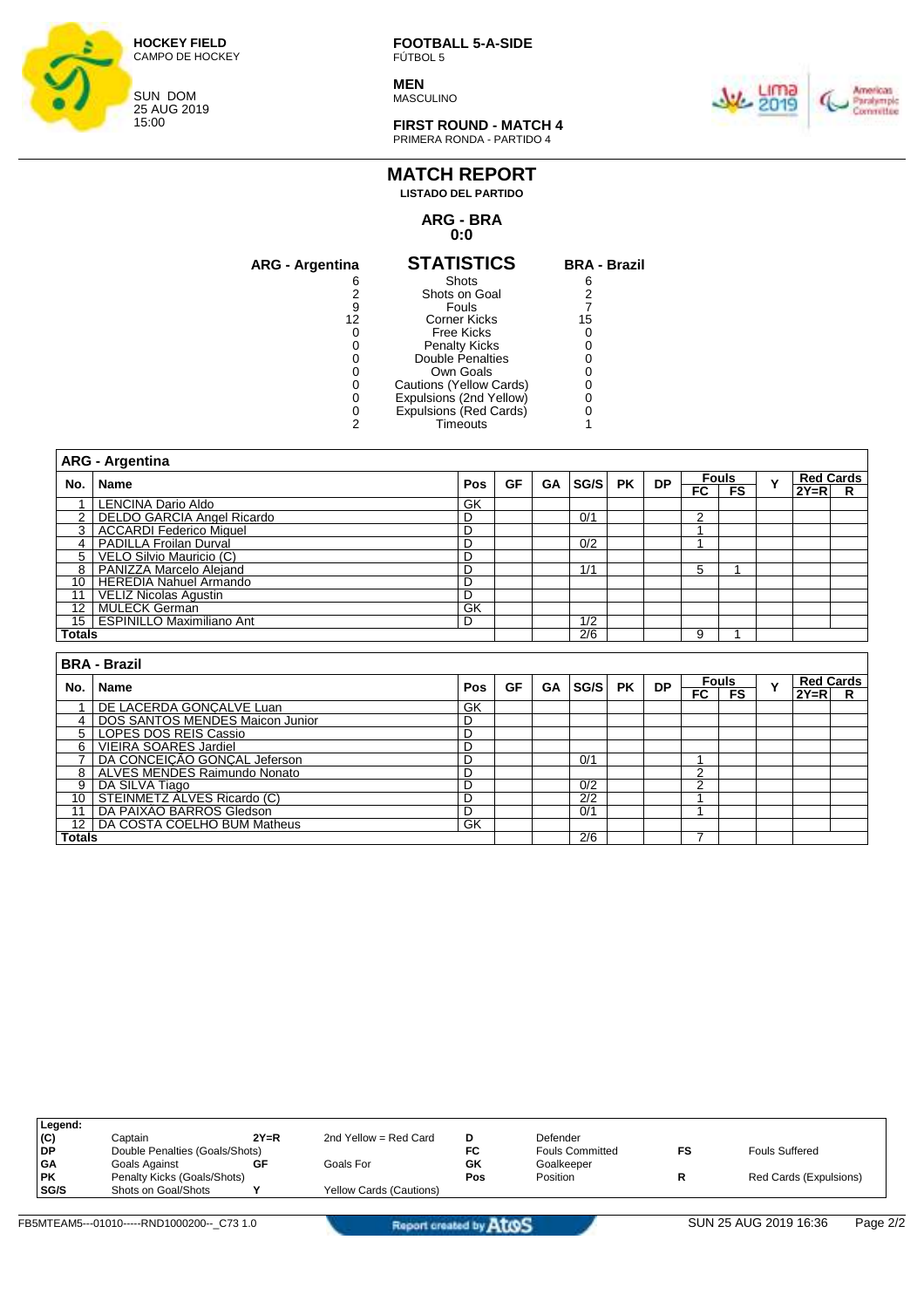

**MEN** MASCULINO



**FIRST ROUND - MATCH 5** PRIMERA RONDA - PARTIDO 5

## **MATCH REPORT**

**LISTADO DEL PARTIDO**

**COL - MEX 0:0**

| <b>Match Officials:</b><br>Referee:<br>2nd Referee:<br>3rd Referee:                                                        | PINHEIRO MORGADO Lúcio (BRA)<br>RIBEIRO GUIMARAES Germi (BRA)<br><b>OVIEDO Matias Ezequiel (ARG)</b>                                                                      | Timekeeper:<br>4th Referee:<br>Scorer:     | GONZALEZ GONZALEZ Rafael (MEX)<br>TARAZONA PADILLA Carlos Andres (PER)<br>TAYPE RODRIGUEZ Nelson Jesús (PER)                                                           |
|----------------------------------------------------------------------------------------------------------------------------|---------------------------------------------------------------------------------------------------------------------------------------------------------------------------|--------------------------------------------|------------------------------------------------------------------------------------------------------------------------------------------------------------------------|
| <b>COL - Colombia</b><br>$\vert$ 1<br>$\begin{bmatrix} 2 \end{bmatrix}$<br>$\sqrt{9}$<br>$\sqrt{10}$<br>$\lceil 13 \rceil$ | CORREA ARISTIZABAL William Andres (GK)<br>LOPEZ MORALES Fredy Duvian<br>GONZALEZ HERNANDEZ Jhon Eider<br>PEREZ QUINTERO Juan David<br>HERNANDEZ GARCIA Jhon Alexander (C) | <b>MEX - Mexico</b><br>3<br>4<br>9<br>ſ 10 | AMOZURRUTIA CASTRO Javier Augusto (GK)<br>CEREZO RIVERA Jose Eduardo (C)<br>RANGEL MONREAL Francisco Javie<br>ARANA MAGAÑA Felipe Gustavo<br>DE LA CRUZ TORRES Rubicel |
| Substitutes:                                                                                                               |                                                                                                                                                                           | Substitutes:                               |                                                                                                                                                                        |
| $\sqrt{3}$<br>[ 7<br>$\sqrt{8}$<br>[11]<br>[12]                                                                            | PIMIENTO SEQUEDA Javier Ricardo<br><b>MARTINEZ GUEVARA Alex Enrique</b><br>RINCON RINCON Jose Danilo<br>PARRA SANTACRUZ Juan Pablo<br>ARDILA CARDENAS Jhohan Dario (GK)   | 2<br>5<br>6<br>7<br>8                      | LOPEZ HERNANDEZ Jonathan Agustí (GK)<br><b>CEREZO RIVERA Moises</b><br>SOTELO MARTINEZ Gerardo Javier<br>OTERO MUÑOZ Omar<br>CARRILLO MONTES DE Edgar Javier           |
| Coach:                                                                                                                     | <b>CARRILLO RAMIREZ Fernando</b>                                                                                                                                          | Coach:                                     | ORTÍZ MELLO Raúl Ignacio                                                                                                                                               |
| <b>Cautions:</b>                                                                                                           | GONZALEZ HERNANDEZ Jhon Eider (COL) 38'                                                                                                                                   |                                            |                                                                                                                                                                        |

#### **Expulsions:**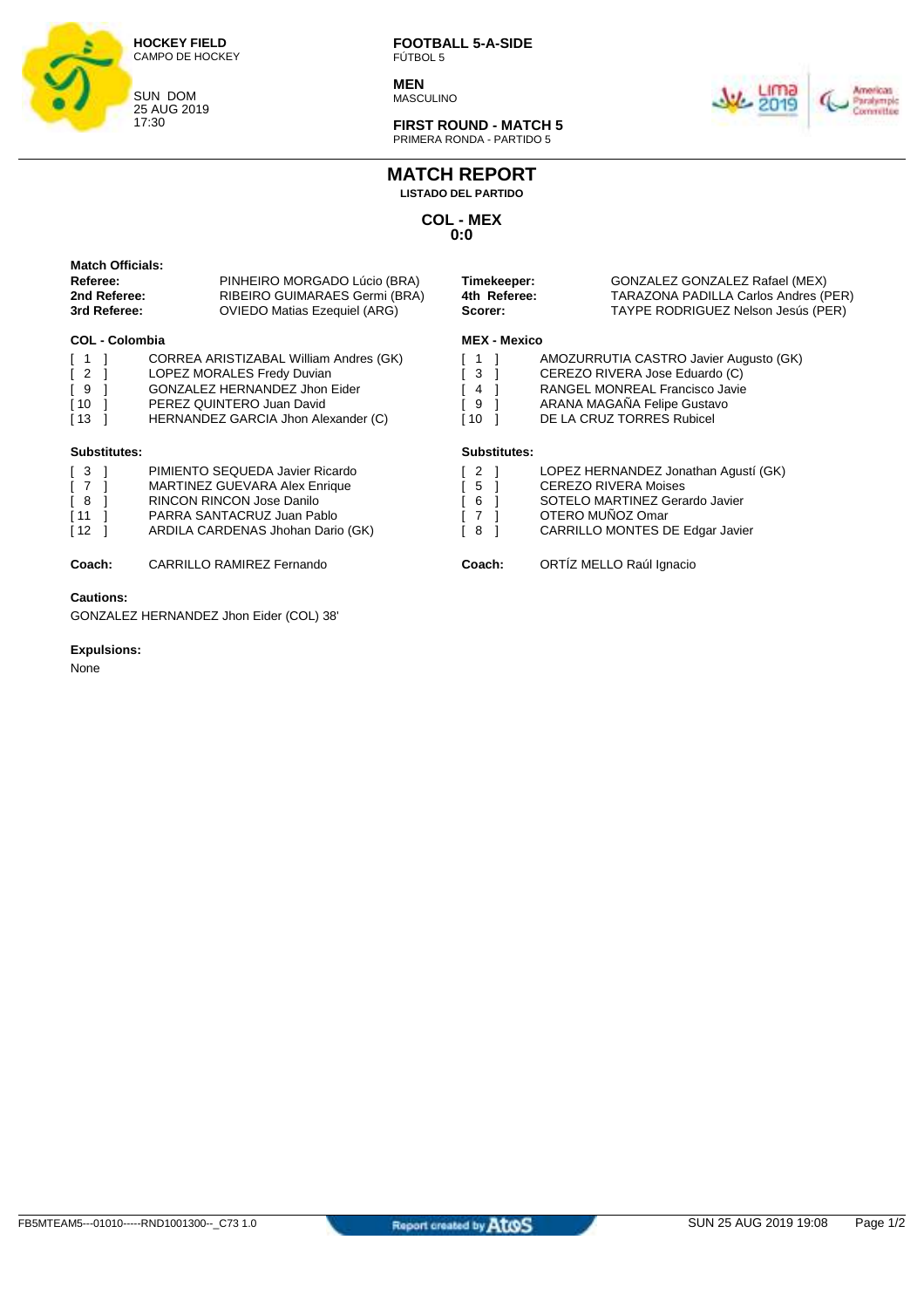

**MEN** MASCULINO



**FIRST ROUND - MATCH 5** PRIMERA RONDA - PARTIDO 5

#### **MATCH REPORT LISTADO DEL PARTIDO**

#### **COL - MEX 0:0**

| <b>COL - Colombia</b> | <b>STATISTICS</b>             | <b>MEX - Mexico</b> |
|-----------------------|-------------------------------|---------------------|
| 5                     | Shots                         |                     |
|                       | Shots on Goal                 |                     |
| 3                     | Fouls                         |                     |
| 5                     | <b>Corner Kicks</b>           |                     |
|                       | <b>Free Kicks</b>             |                     |
|                       | <b>Penalty Kicks</b>          |                     |
|                       | Double Penalties              |                     |
|                       | Own Goals                     |                     |
|                       | Cautions (Yellow Cards)       |                     |
|                       | Expulsions (2nd Yellow)       |                     |
|                       | <b>Expulsions (Red Cards)</b> |                     |
|                       | Timeouts                      |                     |

| MEX             | $\blacksquare$ |  |
|-----------------|----------------|--|
|                 |                |  |
| $\frac{7}{3}$   |                |  |
| 7               |                |  |
| 9               |                |  |
| $\check{\rm o}$ |                |  |
| $\mathbf{0}$    |                |  |
| $\mathbf{0}$    |                |  |
| 0               |                |  |
| $\mathbf{0}$    |                |  |
| $\mathbf{0}$    |                |  |
| $\frac{0}{2}$   |                |  |
|                 |                |  |
|                 |                |  |

| No.           | <b>Name</b>                              | Pos | GF | <b>GA</b> | SG/S | <b>PK</b> | <b>DP</b> | <b>Fouls</b> |              | $\checkmark$ | <b>Red Cards</b> |   |
|---------------|------------------------------------------|-----|----|-----------|------|-----------|-----------|--------------|--------------|--------------|------------------|---|
|               |                                          |     |    |           |      |           |           | FC           | <b>FS</b>    |              | $2Y=R$           | R |
|               | CORREA ARISTIZABAL William Andres        | GK  |    |           |      |           |           |              |              |              |                  |   |
|               | LOPEZ MORALES Fredy Duvian               | D   |    |           |      |           |           | 2            |              |              |                  |   |
|               | 3   PIMIENTO SEQUEDA Javier Ricardo      | D   |    |           |      |           |           |              |              |              |                  |   |
|               | MARTINEZ GUEVARA Alex Enrique            | D   |    |           |      |           |           |              |              |              |                  |   |
|               | 8   RINCON RINCON Jose Danilo            | D   |    |           |      |           |           |              |              |              |                  |   |
| 9             | GONZALEZ HERNANDEZ Jhon Eider            | D   |    |           | 0/1  |           |           |              |              |              |                  |   |
|               | 10   PEREZ QUINTERO Juan David           | D   |    |           | 0/3  |           |           |              |              |              |                  |   |
| 11            | <b>PARRA SANTACRUZ Juan Pablo</b>        | D   |    |           |      |           |           |              |              |              |                  |   |
| 12            | ARDILA CARDENAS Jhohan Dario             | GK  |    |           |      |           |           |              |              |              |                  |   |
|               | 13   HERNANDEZ GARCIA Jhon Alexander (C) | D   |    |           | 0/1  |           |           |              |              |              |                  |   |
| <b>Totals</b> |                                          |     |    |           | 0/5  |           |           | 3            |              |              |                  |   |
|               | <b>MEX - Mexico</b>                      |     |    |           |      |           |           |              |              |              |                  |   |
|               |                                          |     |    |           |      |           |           |              | <b>Equie</b> |              | <b>Pad Carde</b> |   |

| No.           | Name                                | <b>Pos</b> | GF | SG/S<br>GA |     | <b>PK</b> | <b>DP</b> | <b>Fouls</b> |                          | v | <b>Red Cards</b> |   |
|---------------|-------------------------------------|------------|----|------------|-----|-----------|-----------|--------------|--------------------------|---|------------------|---|
|               |                                     |            |    |            |     |           |           | FC '         | $\overline{\mathsf{FS}}$ |   | $2Y=R$           | R |
|               | AMOZURRUTIA CASTRO Javier Augusto   | GK         |    |            |     |           |           |              |                          |   |                  |   |
|               | LOPEZ HERNANDEZ Jonathan Agustí     | GK         |    |            |     |           |           |              |                          |   |                  |   |
|               | 3   CEREZO RIVERA Jose Eduardo (C)  | D          |    |            |     |           |           |              |                          |   |                  |   |
|               | RANGEL MONREAL Francisco Javie      | D          |    |            | 0/1 |           |           |              |                          |   |                  |   |
|               | 5   CEREZO RIVERA Moises            | D          |    |            |     |           |           |              |                          |   |                  |   |
|               | 6   SOTELO MARTINEZ Gerardo Javier  | D          |    |            |     |           |           |              |                          |   |                  |   |
|               | OTERO MUÑOZ Omar                    | D          |    |            |     |           |           |              |                          |   |                  |   |
|               | 8   CARRILLO MONTES DE Edgar Javier |            |    |            |     |           |           |              |                          |   |                  |   |
|               | ARANA MAGAÑA Felipe Gustavo         | D          |    |            | 2/3 |           |           |              |                          |   |                  |   |
|               | 10   DE LA CRUZ TORRES Rubicel      | D          |    |            | 1/3 |           |           |              |                          |   |                  |   |
| <b>Totals</b> |                                     |            |    |            | 3/7 |           |           |              |                          |   |                  |   |

| Legend:     |                                |        |                         |     |                        |                        |
|-------------|--------------------------------|--------|-------------------------|-----|------------------------|------------------------|
| (C)         | Captain                        | $2Y=R$ | 2nd Yellow = Red Card   | D   | Defender               |                        |
| <b>DP</b>   | Double Penalties (Goals/Shots) |        |                         | FC  | <b>Fouls Committed</b> | Fouls Suffered         |
| <b>GA</b>   | Goals Against                  | GF     | Goals For               | GK  | Goalkeeper             |                        |
| <b>PK</b>   | Penalty Kicks (Goals/Shots)    |        |                         | Pos | Position               | Red Cards (Expulsions) |
| <b>SG/S</b> | Shots on Goal/Shots            |        | Yellow Cards (Cautions) |     |                        |                        |
|             |                                |        |                         |     |                        |                        |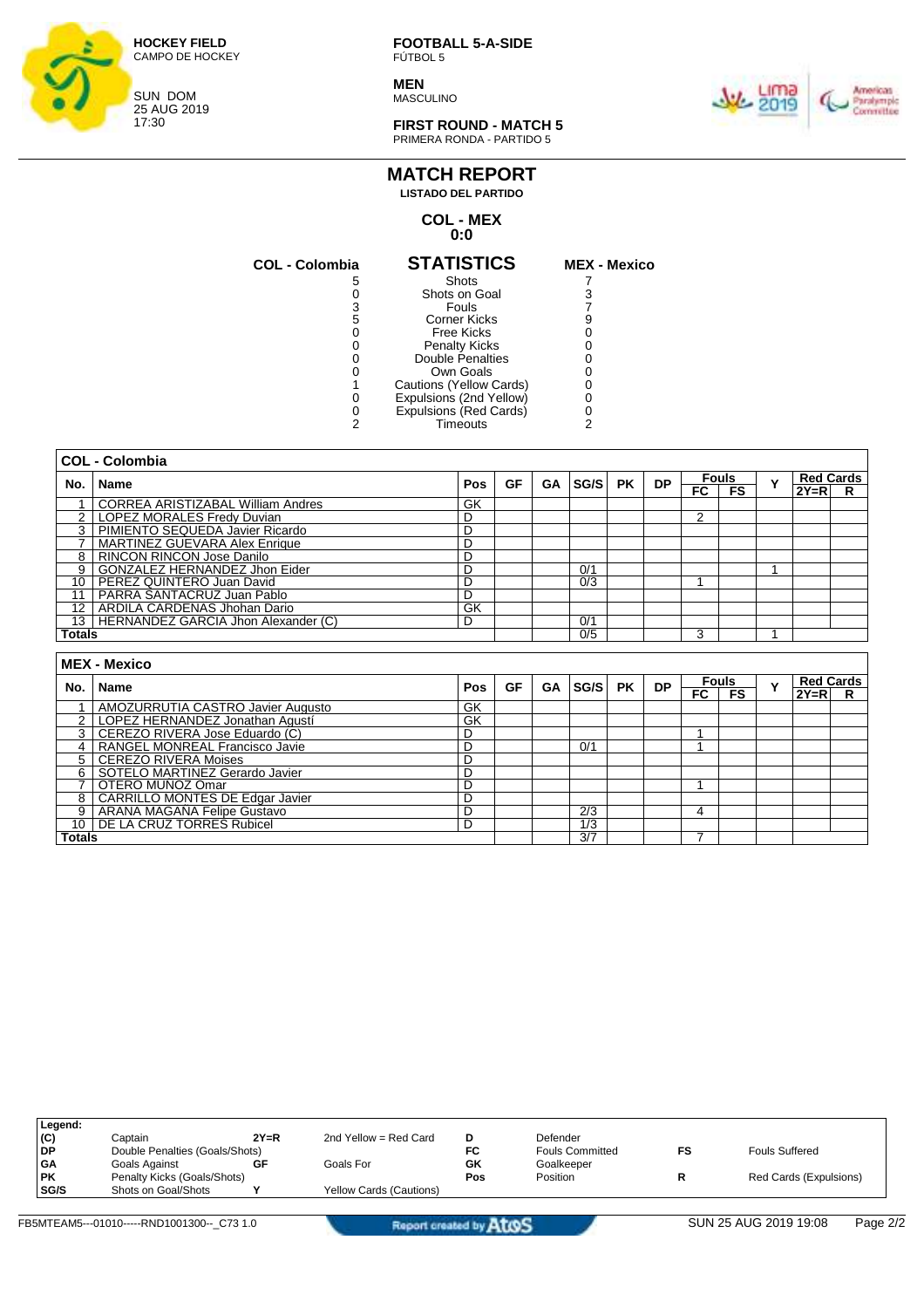

**MEN** MASCULINO



**FIRST ROUND - MATCH 6** PRIMERA RONDA - PARTIDO 6

**MATCH REPORT LISTADO DEL PARTIDO**

> **CRC - PER 0:1 (0:0)**

| <b>Match Officials:</b><br>Referee:<br>2nd Referee:<br>3rd Referee: | LUBRANO Germinal Dante (ARG)<br>Timekeeper:<br>TORRES RODRIGUEZ Jose Antonio (PER)4th Referee:<br>CASTILLO YUNCA Luis Enrique (PER)<br>Scorer: | SARCEÑO ALVARADO Christhian (GUA)<br>TARAZONA PADILLA Carlos Andres (PER)<br>RAMIREZ MONTOYA Hilary (CRC) |
|---------------------------------------------------------------------|------------------------------------------------------------------------------------------------------------------------------------------------|-----------------------------------------------------------------------------------------------------------|
|                                                                     |                                                                                                                                                |                                                                                                           |

#### **Goals Scored:**

BARTOLO CLIMACO Brayan Jhonatan (PER) 36'

#### **CRC - Costa Rica**

|                                                 | <b>CRC - Costa Rica</b>              | <b>PER - Peru</b> |                                            |
|-------------------------------------------------|--------------------------------------|-------------------|--------------------------------------------|
| $\left[ \begin{array}{c} 1 \end{array} \right]$ | MADRIGAL ZUÑIGA Ronny (GK)           |                   | BOLIVAR MEJIA Jose Carlos (GK)             |
| $\sqrt{5}$                                      | ARAYA ARAYA Erickson                 | 4                 | <b>FERNANDEZ TINCO Cesar</b>               |
| $\sqrt{6}$                                      | <b>MORA SOLIS Michael</b>            | $7^{\circ}$       | PEREZ DAVILA Francesco Leone               |
| $\sqrt{9}$                                      | <b>CHAVES SALAS Esteban</b>          | 9                 | <b>ESTRADA RAMIREZ Rony Giancarlos (C)</b> |
| $\sqrt{12}$                                     | <b>FLORES GUARDADO Angel</b>         | [10               | BARTOLO CLIMACO Brayan Jhonatan            |
| Substitutes:                                    |                                      | Substitutes:      |                                            |
| $\sqrt{7}$                                      | <b>MORALES ESTRADA Gerald</b>        | 5                 | <b>TORRES RODRIGUEZ Juan Pablo</b>         |
| $\sqrt{8}$                                      | ALVAREZ CAMPOS Argeni (C)            | 6                 | ALZA TAPIA Richard Elio                    |
| $\sqrt{10}$                                     | <b>CONTRERAS VARELA Daniel Isaac</b> | -8                | <b>GUEVARA SHUPINGAHUA Carlos Javier</b>   |
| $\lceil 11 \rceil$                              | <b>ULATE SALAS Felipe</b>            | [11 ]             | DEL VALLE FARFAN Waldir Antony             |
| $\sqrt{13}$                                     | GUEVARA ACUÑA Manuel (GK)            | [ 12              | RAMIREZ FERNANDEZ Jhony Francisco (GK)     |
| Coach:                                          | <b>MONTERO MORA Fernando</b>         | Coach:            | RAMIREZ FERNANDEZ Jhonny Felipe            |

#### **Cautions:**

None

#### **Expulsions:**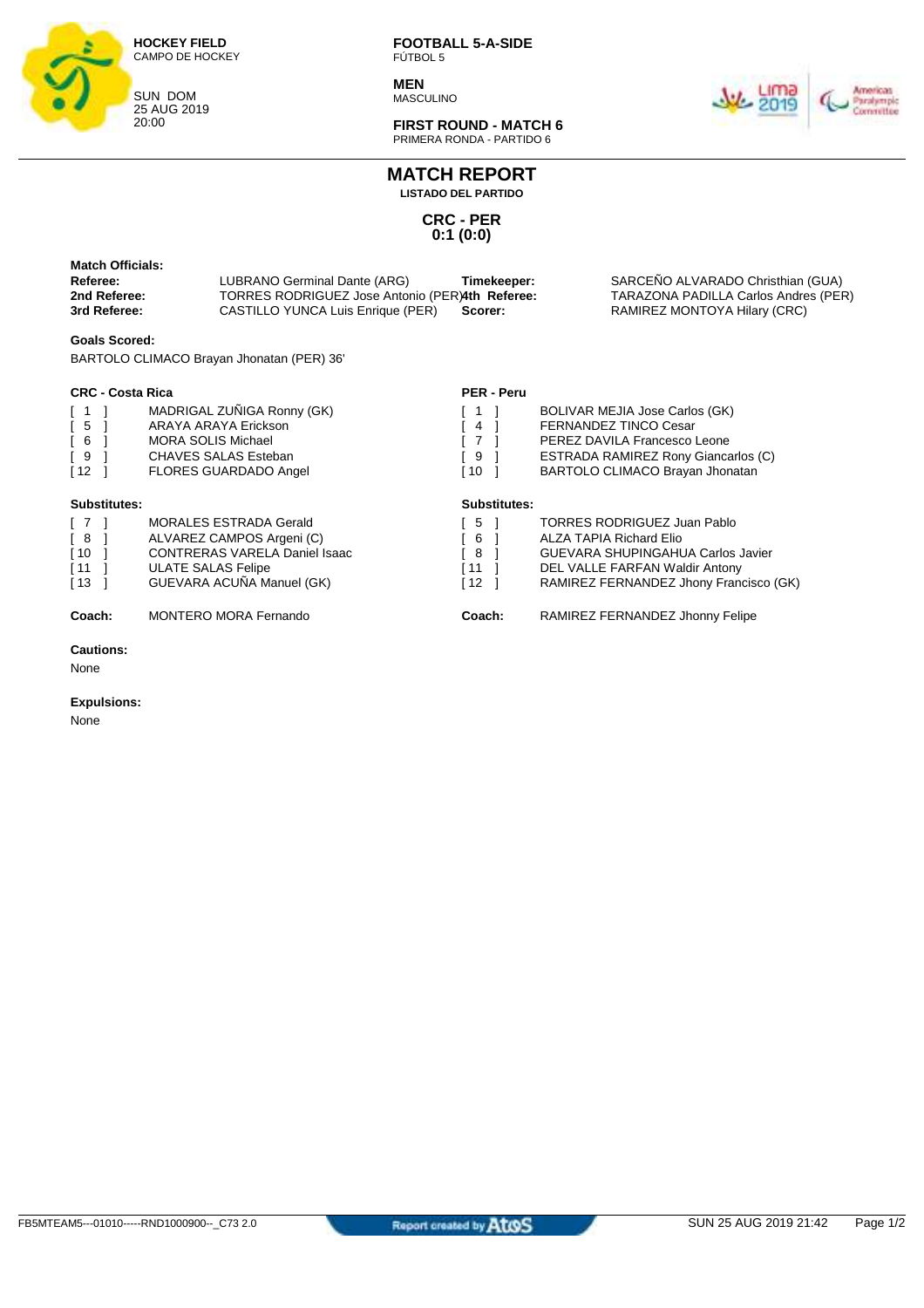

**MEN MASCULINO** 



**FIRST ROUND - MATCH 6** PRIMERA RONDA - PARTIDO 6

### **CRC - PER MATCH REPORT LISTADO DEL PARTIDO**

## **0:1 (0:0)**

| <b>CRC - Costa Rica</b> | <b>STATISTICS</b>       | <b>PER - Peru</b> |
|-------------------------|-------------------------|-------------------|
|                         | Shots                   | 14                |
|                         | Shots on Goal           | 3                 |
| 9                       | Fouls                   | 6                 |
| 6                       | Corner Kicks            | 10                |
|                         | Free Kicks              |                   |
|                         | <b>Penalty Kicks</b>    |                   |
|                         | Double Penalties        | 2                 |
|                         | Own Goals               |                   |
|                         | Cautions (Yellow Cards) |                   |
|                         | Expulsions (2nd Yellow) |                   |
|                         | Expulsions (Red Cards)  |                   |
|                         | Timeouts                |                   |

|               | <b>CRC - Costa Rica</b>          |     |    |           |      |           |           |    |                     |   |                  |                       |
|---------------|----------------------------------|-----|----|-----------|------|-----------|-----------|----|---------------------|---|------------------|-----------------------|
| No.           | Name                             | Pos | GF | GA        | SG/S | <b>PK</b> | <b>DP</b> |    | <b>Fouls</b>        | Y | <b>Red Cards</b> |                       |
|               |                                  |     |    |           |      |           |           | FC | <b>FS</b>           |   | $2Y = R$         | R                     |
|               | MADRIGAL ZUÑIGA Ronny            | GK  |    |           |      |           |           |    |                     |   |                  |                       |
| 5             | ARAYA ARAYA Erickson             | D   |    |           |      |           |           | 2  |                     |   |                  |                       |
| 6             | <b>MORA SOLIS Michael</b>        | D   |    |           |      |           |           | 2  |                     |   |                  |                       |
|               | <b>MORALES ESTRADA Gerald</b>    | D   |    |           |      |           |           |    |                     |   |                  |                       |
| 8             | ALVAREZ CAMPOS Argeni (C)        | D   |    |           |      |           |           |    |                     |   |                  |                       |
| 9             | <b>CHAVES SALAS Esteban</b>      | D   |    |           |      |           |           |    |                     |   |                  |                       |
| 10            | CONTRERAS VARELA Daniel Isaac    | D   |    |           | 0/2  |           |           | 2  |                     |   |                  |                       |
| 11            | <b>ULATE SALAS Felipe</b>        | D   |    |           |      |           |           |    |                     |   |                  |                       |
| 12            | <b>FLORES GUARDADO Angel</b>     | D   |    |           |      |           |           | 2  |                     |   |                  |                       |
| 13            | I GUEVARA ACUÑA Manuel           | GK  |    |           |      |           |           |    |                     |   |                  |                       |
| <b>Totals</b> |                                  |     |    |           | 0/2  |           |           | 9  |                     |   |                  |                       |
|               | <b>PER - Peru</b>                |     |    |           |      |           |           |    |                     |   |                  |                       |
| No.           | Name                             | Pos | GF | <b>GA</b> | SG/S | <b>PK</b> | <b>DP</b> | FC | <b>Fouls</b><br>FS. | Y | $2Y=R$           | <b>Red Cards</b><br>R |
|               | <b>BOLIVAR MEJIA Jose Carlos</b> | GK  |    |           |      |           |           |    |                     |   |                  |                       |
| 4             | FERNANDEZ TINCO Cesar            | D   |    |           |      |           |           |    |                     |   |                  |                       |
|               | 5   TORRES RODRIGUEZ Juan Pablo  | D   |    |           |      |           |           |    |                     |   |                  |                       |

7 PEREZ DAVILA Francesco Leone D 0/2 2

9 | ESTRADA RAMIREZ Rony Giancarlos (C) 0/4 0/1 3 10 BARTOLO CLIMACO Brayan Jhonatan 1 2001 | 1 | 3/8 | 0/1 | 1

**Totals** 1 3/14 0/2 6

6 ALZA TAPIA Richard Elio D

8 | GUEVARA SHUPINGAHUA Carlos Javier | D

11 | DEL VALLE FARFAN Waldir Antony | D 12 | RAMIREZ FERNANDEZ Jhony Francisco GK

| Legend:   |                                |        |                                |     |                        |    |                        |
|-----------|--------------------------------|--------|--------------------------------|-----|------------------------|----|------------------------|
| (C)       | Captain                        | $2Y=R$ | 2nd Yellow = Red Card          | D   | Defender               |    |                        |
| DP        | Double Penalties (Goals/Shots) |        |                                | FC  | <b>Fouls Committed</b> | FS | <b>Fouls Suffered</b>  |
| <b>GA</b> | Goals Against                  | GF     | Goals For                      | GK  | Goalkeeper             |    |                        |
| <b>PK</b> | Penalty Kicks (Goals/Shots)    |        |                                | Pos | Position               |    | Red Cards (Expulsions) |
| SG/S      | Shots on Goal/Shots            |        | <b>Yellow Cards (Cautions)</b> |     |                        |    |                        |
|           |                                |        |                                |     |                        |    |                        |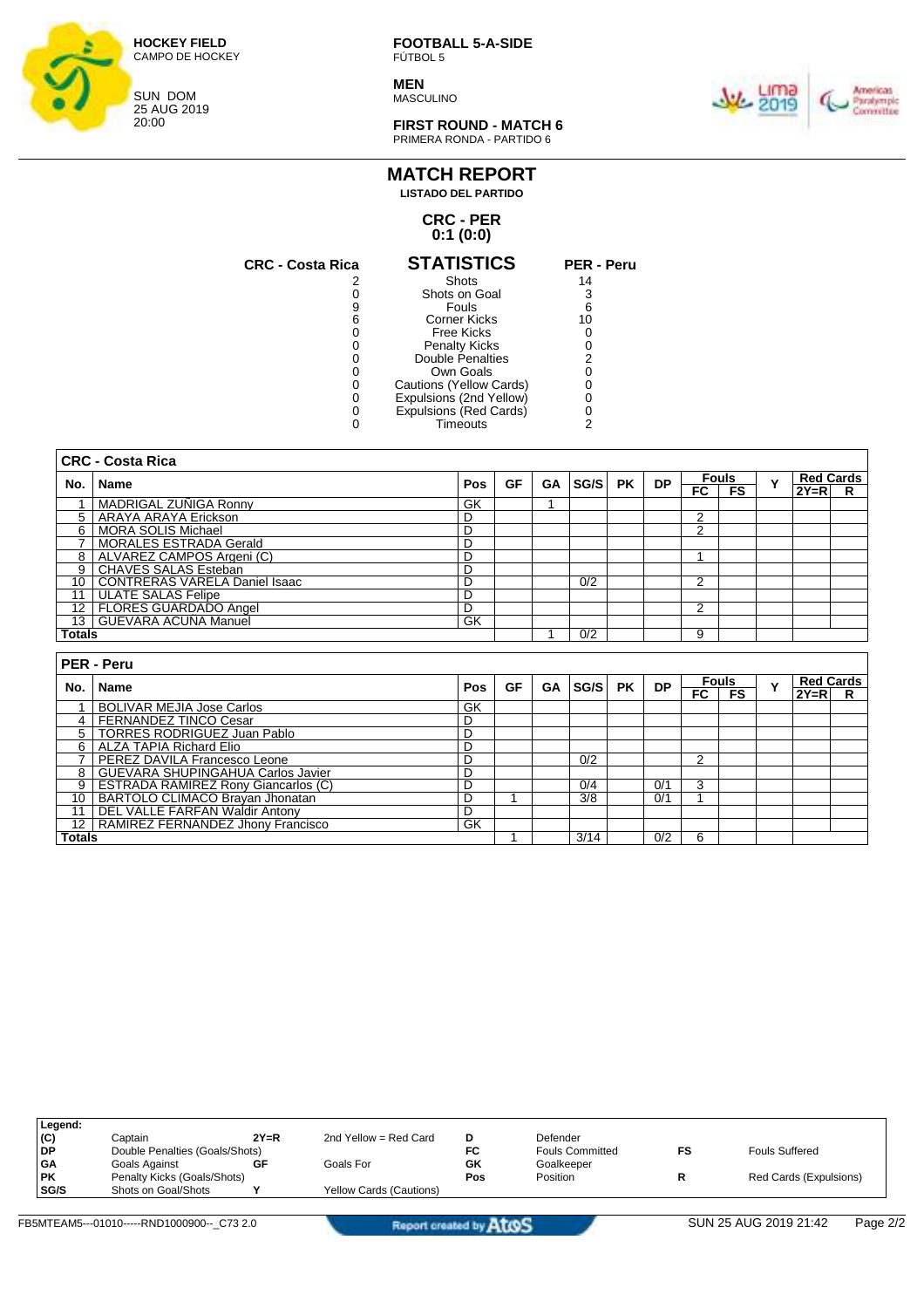

**MEN** MASCULINO



**FIRST ROUND - MATCH 7** PRIMERA RONDA - PARTIDO 7

## **MATCH REPORT**

**LISTADO DEL PARTIDO**

**BRA - MEX 3:0 (2:0)**

| Match Officials: |                                            |              |                                      |
|------------------|--------------------------------------------|--------------|--------------------------------------|
| Referee:         | LUBRANO Germinal Dante (ARG)               | Timekeeper:  | ERIRA MORENO Hector Enrique (COL)    |
| 2nd Referee:     | OVIEDO Matias Ezequiel (ARG)               | 4th Referee: | TARAZONA PADILLA Carlos Andres (PER) |
| 3rd Referee:     | TAYPE RODRIGUEZ Nelson Jesús (PER) Scorer: |              | CASTILLO YUNCA Luis Enrique (PER)    |

#### **Goals Scored:**

STEINMETZ ALVES Ricardo (BRA) 6', DA PAIXÃO BARROS Gledson (BRA) 20'+7, STEINMETZ ALVES Ricardo (BRA) 40'+19

#### **BRA - Brazil**

| <b>BRA - Brazil</b>                                                 |                                                                                                                                         | <b>MEX - Mexico</b>  |                                                                                                                                                                               |
|---------------------------------------------------------------------|-----------------------------------------------------------------------------------------------------------------------------------------|----------------------|-------------------------------------------------------------------------------------------------------------------------------------------------------------------------------|
| $\lceil 1$<br>$\sqrt{5}$<br>$\sqrt{7}$<br>$\sqrt{9}$<br>$\sqrt{10}$ | DE LACERDA GONÇALVE Luan (GK)<br>LOPES DOS REIS Cassio<br>DA CONCEIÇÃO GONÇAL Jeferson<br>DA SILVA Tiago<br>STEINMETZ ALVES Ricardo (C) | -3<br>4<br>- 9<br>ำ0 | AMOZURRUTIA CASTRO Javier Augusto (GK)<br>CEREZO RIVERA Jose Eduardo (C)<br><b>RANGEL MONREAL Francisco Javie</b><br>ARANA MAGAÑA Felipe Gustavo<br>DE LA CRUZ TORRES Rubicel |
| Substitutes:                                                        |                                                                                                                                         | Substitutes:         |                                                                                                                                                                               |
|                                                                     |                                                                                                                                         |                      |                                                                                                                                                                               |

**Coach:** RIBEIRO DE VASCONCE Fábio Luiz **Coach:** ORTÍZ MELLO Raúl Ignacio

**Cautions:**

None

#### **Expulsions:**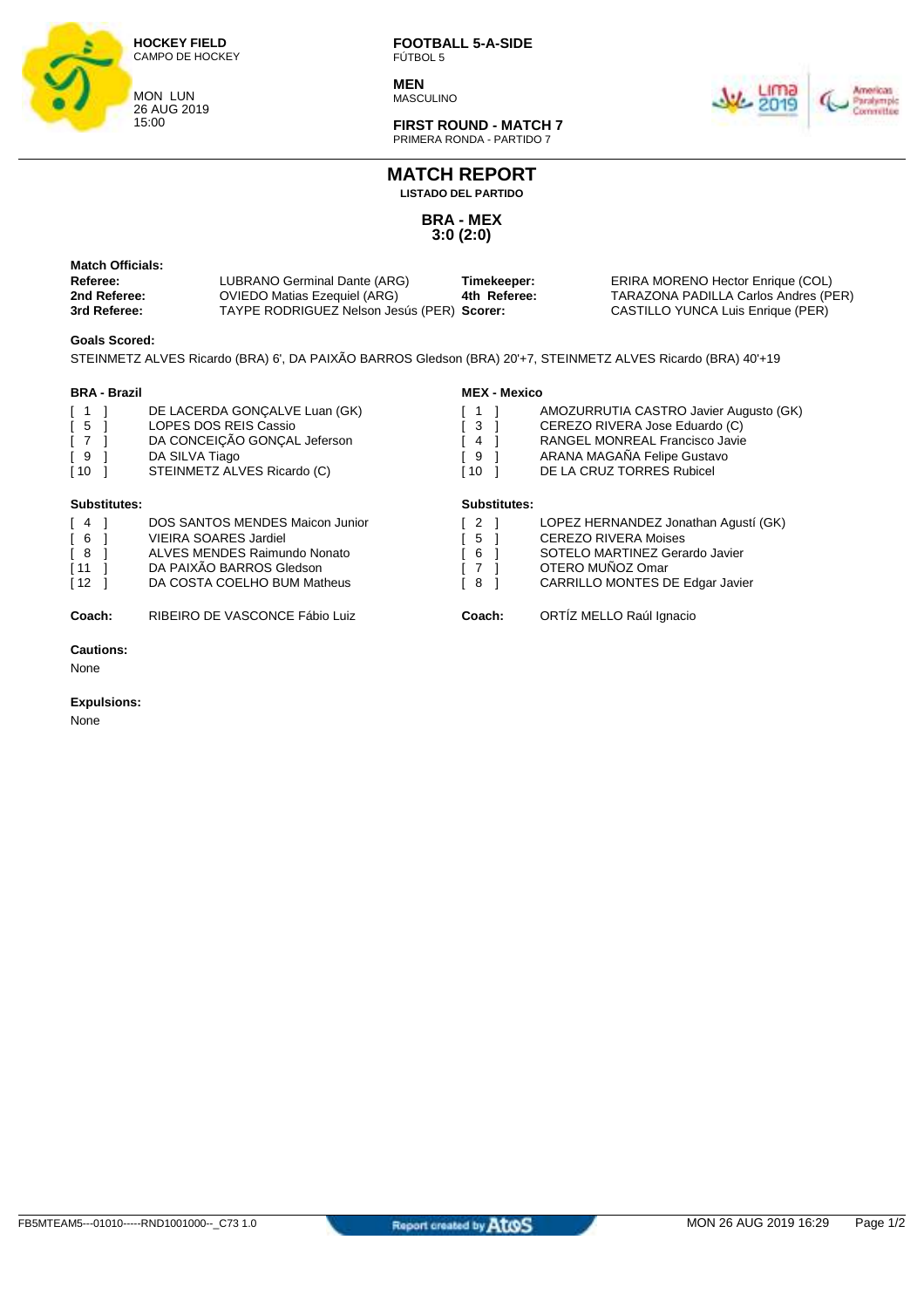

**MEN** MASCULINO



**FIRST ROUND - MATCH 7** PRIMERA RONDA - PARTIDO 7

## **MATCH REPORT LISTADO DEL PARTIDO**

#### **BRA - MEX 3:0 (2:0)**

| <b>BRA - Brazil</b> | <b>STATISTICS</b>       | <b>MEX - Mexico</b> |
|---------------------|-------------------------|---------------------|
|                     | Shots                   |                     |
| 5                   | Shots on Goal           |                     |
| 6                   | Fouls                   |                     |
| 13                  | Corner Kicks            |                     |
|                     | Free Kicks              |                     |
|                     | <b>Penalty Kicks</b>    |                     |
|                     | Double Penalties        |                     |
|                     | Own Goals               |                     |
|                     | Cautions (Yellow Cards) |                     |
|                     | Expulsions (2nd Yellow) |                     |
|                     | Expulsions (Red Cards)  |                     |
|                     | Timeouts                |                     |

|               | <b>BRA - Brazil</b>              |     |    |    |      |           |           |              |              |              |                  |   |  |
|---------------|----------------------------------|-----|----|----|------|-----------|-----------|--------------|--------------|--------------|------------------|---|--|
| No.           | <b>Name</b>                      | Pos | GF | GA | SG/S | <b>PK</b> | <b>DP</b> | <b>Fouls</b> |              | $\checkmark$ | <b>Red Cards</b> |   |  |
|               |                                  |     |    |    |      |           |           | FC.          | <b>FS</b>    |              | $2Y=R$           | R |  |
|               | DE LACERDA GONCALVE Luan         | GK  |    |    |      |           |           |              |              |              |                  |   |  |
| 4             | DOS SANTOS MENDES Maicon Junior  | D   |    |    |      |           |           |              |              |              |                  |   |  |
|               | 5   LOPES DOS REIS Cassio        | D   |    |    | 0/1  |           |           |              |              |              |                  |   |  |
| 6             | <b>VIEIRA SOARES Jardiel</b>     | D   |    |    |      |           |           |              |              |              |                  |   |  |
|               | DA CONCEICÃO GONCAL Jeferson     | D   |    |    | 1/2  | 0/1       |           |              |              |              |                  |   |  |
|               | 8   ALVES MENDES Raimundo Nonato | D   |    |    | 0/1  |           |           |              |              |              |                  |   |  |
| 9             | DA SILVA Tiago                   | D   |    |    |      |           |           |              |              |              |                  |   |  |
| 10            | STEINMETZ ALVES Ricardo (C)      | D   | 2  |    | 3/3  |           |           | っ            |              |              |                  |   |  |
| 11            | DA PAIXÃO BARROS Gledson         | D   |    |    | 1/2  |           |           |              |              |              |                  |   |  |
| 12            | DA COSTA COELHO BUM Matheus      | D   |    |    |      |           |           |              |              |              |                  |   |  |
| <b>Totals</b> |                                  |     | 3  |    | 5/9  | 0/1       |           | 6            |              |              |                  |   |  |
|               |                                  |     |    |    |      |           |           |              |              |              |                  |   |  |
|               | <b>MEX - Mexico</b>              |     |    |    |      |           |           |              |              |              |                  |   |  |
| No.           | Name                             | Pos | GF | GA | SG/S | <b>PK</b> | <b>DP</b> |              | <b>Fouls</b> | $\check{}$   | <b>Red Cards</b> |   |  |
|               |                                  |     |    |    |      |           |           | FC.          | <b>FS</b>    |              | $2Y = R$         | R |  |

|               |                                        |    |   |     |  | ru 1 ro | IZT=RI |  |
|---------------|----------------------------------------|----|---|-----|--|---------|--------|--|
|               | AMOZURRUTIA CASTRO Javier Augusto      | GK | ົ |     |  |         |        |  |
|               | LOPEZ HERNANDEZ Jonathan Agustí        | GK |   |     |  |         |        |  |
|               | CEREZO RIVERA Jose Eduardo (C)         | D  |   |     |  |         |        |  |
|               | RANGEL MONREAL Francisco Javie         |    |   |     |  |         |        |  |
|               | 5 CEREZO RIVERA Moises                 |    |   |     |  |         |        |  |
| 6             | SOTELO MARTINEZ Gerardo Javier         |    |   |     |  |         |        |  |
|               | OTERO MUÑOZ Omar                       |    |   | 0/1 |  |         |        |  |
| 8             | <b>CARRILLO MONTES DE Edgar Javier</b> |    |   |     |  |         |        |  |
| 9             | ARANA MAGAÑA Felipe Gustavo            |    |   | 0/1 |  |         |        |  |
| 10            | DE LA CRUZ TORRES Rubicel              | D  |   | 0/1 |  |         |        |  |
| <b>Totals</b> |                                        |    |   | 0/3 |  |         |        |  |

| Legend:   |                                |        |                                |     |                        |    |                        |
|-----------|--------------------------------|--------|--------------------------------|-----|------------------------|----|------------------------|
| (C)       | Captain                        | $2Y=R$ | 2nd Yellow = Red Card          | D   | Defender               |    |                        |
| l DP      | Double Penalties (Goals/Shots) |        |                                | FC  | <b>Fouls Committed</b> | FS | <b>Fouls Suffered</b>  |
| GA        | Goals Against                  | GF     | Goals For                      | GK  | Goalkeeper             |    |                        |
| <b>PK</b> | Penalty Kicks (Goals/Shots)    |        |                                | Pos | Position               |    | Red Cards (Expulsions) |
| SG/S      | Shots on Goal/Shots            |        | <b>Yellow Cards (Cautions)</b> |     |                        |    |                        |
|           |                                |        |                                |     |                        |    |                        |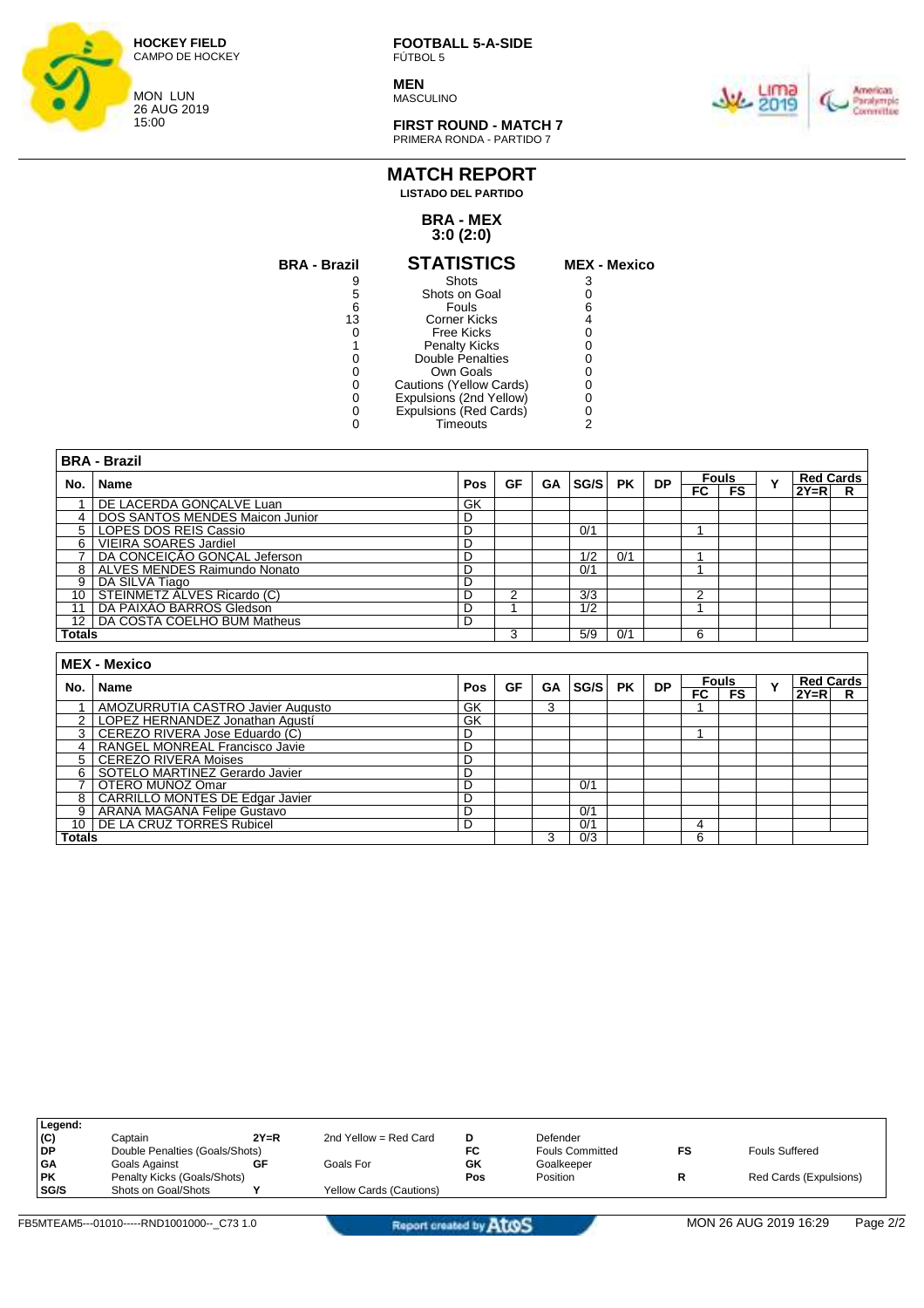

**MEN MASCULINO** 



**FIRST ROUND - MATCH 8** PRIMERA RONDA - PARTIDO 8

**MATCH REPORT**

**LISTADO DEL PARTIDO**

**ARG - PER 3:0 (3:0)**

| Match Officials: |                                |              |                                      |
|------------------|--------------------------------|--------------|--------------------------------------|
| Referee:         | PINHEIRO MORGADO Lúcio (BRA)   | Timekeeper:  | LUBRANO Germinal Dante (ARG)         |
| 2nd Referee:     | GONZALEZ GONZALEZ Rafael (MEX) | 4th Referee: | TARAZONA PADILLA Carlos Andres (PER) |
| 3rd Referee:     | RAMIREZ MONTOYA Hilary (CRC)   | Scorer:      | CASTILLO YUNCA Luis Enrique (PER)    |

#### **Goals Scored:**

ESPINILLO Maximiliano Ant (ARG) 5', ESPINILLO Maximiliano Ant (ARG) 8', VELIZ Nicolas Agustin (ARG) 20'+7

| <b>ARG - Argentina</b>                                                                                                                            |                                                                                                                                                         | <b>PER - Peru</b>               |                                                                                                                                                                                          |  |  |  |  |  |
|---------------------------------------------------------------------------------------------------------------------------------------------------|---------------------------------------------------------------------------------------------------------------------------------------------------------|---------------------------------|------------------------------------------------------------------------------------------------------------------------------------------------------------------------------------------|--|--|--|--|--|
| $\begin{bmatrix} 12 \end{bmatrix}$<br>$\begin{bmatrix} 2 \end{bmatrix}$<br>$\begin{bmatrix} 3 \end{bmatrix}$<br>$\left[ 4 \right]$<br>$\sqrt{15}$ | MÜLECK German (GK)<br>DELDO GARCIA Angel Ricardo<br><b>ACCARDI Federico Miquel</b><br><b>PADILLA Froilan Durval</b><br><b>ESPINILLO Maximiliano Ant</b> | 4<br>8<br>9                     | <b>BOLIVAR MEJIA Jose Carlos (GK)</b><br><b>FERNANDEZ TINCO Cesar</b><br>PEREZ DAVILA Francesco Leone<br><b>GUEVARA SHUPINGAHUA Carlos Javier</b><br>ESTRADA RAMIREZ Rony Giancarlos (C) |  |  |  |  |  |
| Substitutes:                                                                                                                                      |                                                                                                                                                         | Substitutes:                    |                                                                                                                                                                                          |  |  |  |  |  |
| $\begin{bmatrix} 1 \end{bmatrix}$<br>$\overline{1}$ 5<br>$\begin{bmatrix} 8 \end{bmatrix}$<br>[ 10<br>[11]                                        | LENCINA Dario Aldo (GK)<br>VELO Silvio Mauricio (C)<br>PANIZZA Marcelo Alejand<br><b>HEREDIA Nahuel Armando</b><br><b>VELIZ Nicolas Agustin</b>         | -5<br>6<br>[ 10<br>[ 11<br>[ 12 | <b>TORRES RODRIGUEZ Juan Pablo</b><br><b>ALZA TAPIA Richard Elio</b><br>BARTOLO CLIMACO Brayan Jhonatan<br>DEL VALLE FARFAN Waldir Antony<br>RAMIREZ FERNANDEZ Jhony Francisco (GK)      |  |  |  |  |  |
| Coach:                                                                                                                                            | <b>DEMONTE Ricardo Martin</b>                                                                                                                           | Coach:                          | RAMIREZ FERNANDEZ Jhonny Felipe                                                                                                                                                          |  |  |  |  |  |

#### **Cautions:**

None

#### **Expulsions:**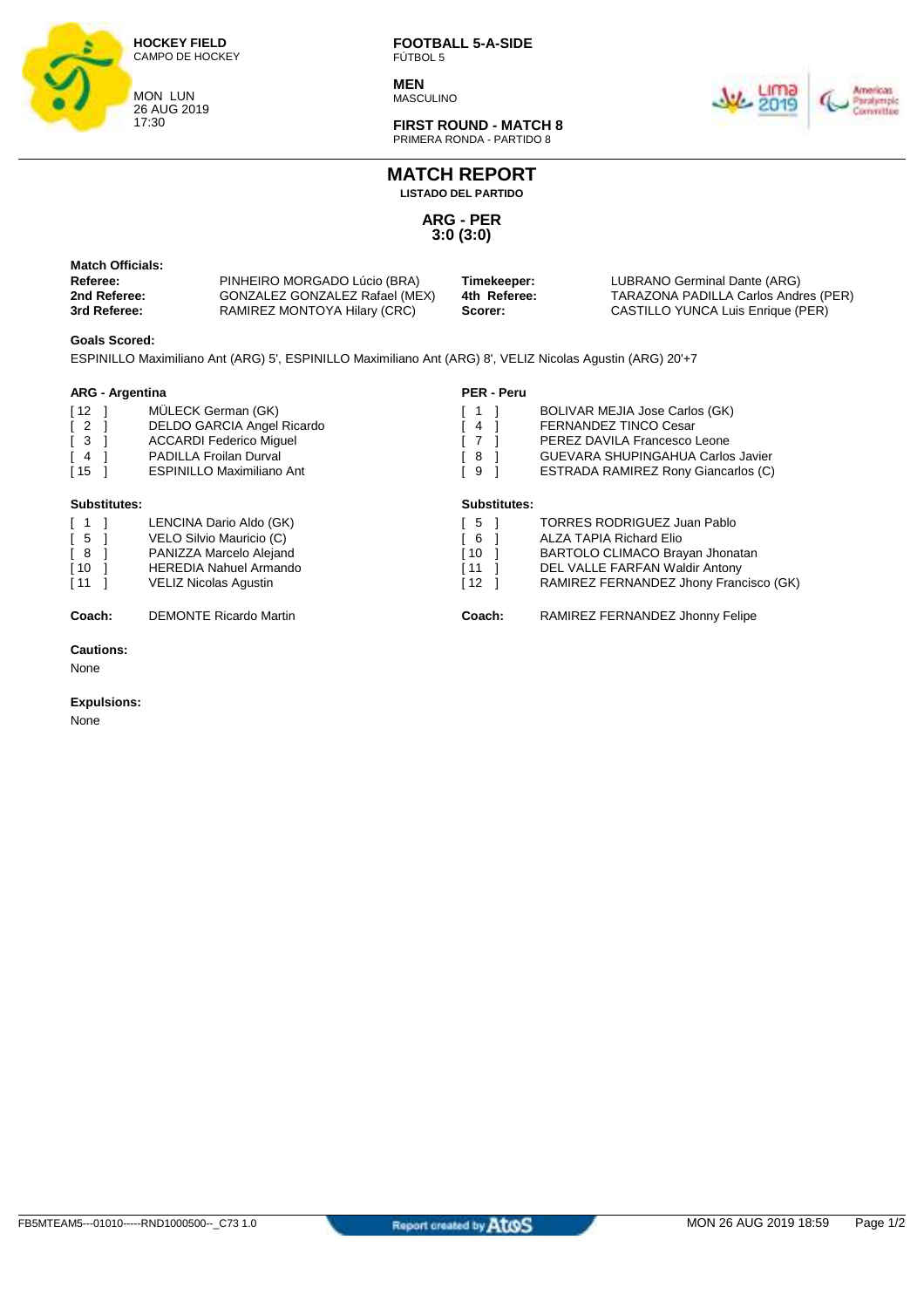

**MEN MASCULINO** 



**FIRST ROUND - MATCH 8** PRIMERA RONDA - PARTIDO 8

## **MATCH REPORT LISTADO DEL PARTIDO**

#### **ARG - PER 3:0 (3:0)**

| ARG - Argentina | <b>STATISTICS</b>       | <b>PER - Peru</b> |
|-----------------|-------------------------|-------------------|
|                 | Shots                   |                   |
| 8               | Shots on Goal           |                   |
| 5               | Fouls                   |                   |
| 14              | <b>Corner Kicks</b>     | 5                 |
|                 | Free Kicks              |                   |
|                 | <b>Penalty Kicks</b>    |                   |
|                 | <b>Double Penalties</b> |                   |
|                 | Own Goals               |                   |
|                 | Cautions (Yellow Cards) |                   |
|                 | Expulsions (2nd Yellow) |                   |
|                 | Expulsions (Red Cards)  |                   |
|                 | Timeouts                |                   |
|                 |                         |                   |

|                | <b>ARG - Argentina</b>                                                   |                |                |           |                  |           |           |              |                |   |                  |   |
|----------------|--------------------------------------------------------------------------|----------------|----------------|-----------|------------------|-----------|-----------|--------------|----------------|---|------------------|---|
| No.            | Name                                                                     | Pos            | <b>GF</b>      | <b>GA</b> | SG/S             | <b>PK</b> | <b>DP</b> | <b>Fouls</b> |                | Y | <b>Red Cards</b> |   |
|                |                                                                          |                |                |           |                  |           |           | $F_{\rm C}$  | <b>FS</b>      |   | $2Y = R$         | R |
|                | LENCINA Dario Aldo                                                       | GK             |                |           |                  |           |           |              |                |   |                  |   |
| $\overline{2}$ | <b>DELDO GARCIA Angel Ricardo</b>                                        | D              |                |           | 1/1              |           |           |              |                |   |                  |   |
| 3              | <b>ACCARDI Federico Miquel</b>                                           | D              |                |           |                  |           |           |              |                |   |                  |   |
| 4              | PADILLA Froilan Durval                                                   | D              |                |           |                  |           |           |              |                |   |                  |   |
| 5              | VELO Silvio Mauricio (C)                                                 | D              |                |           | 1/1              |           |           | A            |                |   |                  |   |
| 8              | PANIZZA Marcelo Alejand                                                  | D              |                |           | 1/1              |           |           | 3            |                |   |                  |   |
| 10             | <b>HEREDIA Nahuel Armando</b>                                            | D              |                |           |                  |           |           |              |                |   |                  |   |
| 11             | <b>VELIZ Nicolas Agustin</b>                                             | $\overline{D}$ |                |           | $\overline{2/3}$ |           |           | 4            |                |   |                  |   |
| 12             | MÜLECK German                                                            | GK             |                |           |                  |           |           |              |                |   |                  |   |
| 15             | <b>ESPINILLO Maximiliano Ant</b>                                         | D              | $\overline{2}$ |           | 3/3              |           |           |              |                |   |                  |   |
|                | Totals                                                                   |                |                |           | 8/9              |           |           | 5            |                |   |                  |   |
|                |                                                                          |                |                |           |                  |           |           |              |                |   |                  |   |
|                |                                                                          |                |                |           |                  |           |           |              |                |   |                  |   |
|                | PER - Peru                                                               |                |                |           |                  |           |           |              |                |   |                  |   |
|                |                                                                          |                |                |           |                  |           |           |              | <b>Fouls</b>   |   | <b>Red Cards</b> |   |
| No.            | Name                                                                     | Pos            | <b>GF</b>      | GA        | SG/S             | <b>PK</b> | <b>DP</b> | $F_{\rm C}$  | F <sub>S</sub> | Y | $2Y=R$           | R |
|                | <b>BOLIVAR MEJIA Jose Carlos</b>                                         | GK             |                | 3         |                  |           |           |              |                |   |                  |   |
| 4              | <b>FERNANDEZ TINCO Cesar</b>                                             | D              |                |           |                  |           |           |              |                |   |                  |   |
| 5              | <b>TORRES RODRIGUEZ Juan Pablo</b>                                       | D              |                |           |                  |           |           |              |                |   |                  |   |
| 6              | <b>ALZA TAPIA Richard Elio</b>                                           | D              |                |           |                  |           |           |              |                |   |                  |   |
| $\overline{7}$ | PEREZ DAVILA Francesco Leone                                             | D              |                |           | 0/1              |           |           | 4            |                |   |                  |   |
| 8              | GUEVARA SHUPINGAHUA Carlos Javier                                        | D              |                |           |                  |           |           |              |                |   |                  |   |
| 9              | ESTRADA RAMIREZ Rony Giancarlos (C)                                      | D              |                |           | 0/2              |           |           | и            |                |   |                  |   |
| 10             | BARTOLO CLIMACO Brayan Jhonatan<br><b>DEL VALLE FARFAN Waldir Antony</b> | D<br>D         |                |           | $\overline{1/3}$ |           |           |              |                |   |                  |   |

| Legend:   |                                |        |                                |     |                        |                        |
|-----------|--------------------------------|--------|--------------------------------|-----|------------------------|------------------------|
| (C)       | Captain                        | $2Y=R$ | 2nd Yellow = Red Card          | D   | Defender               |                        |
| <b>DP</b> | Double Penalties (Goals/Shots) |        |                                | FC  | <b>Fouls Committed</b> | <b>Fouls Suffered</b>  |
| <b>GA</b> | Goals Against                  | GF     | Goals For                      | GK  | Goalkeeper             |                        |
| <b>PK</b> | Penalty Kicks (Goals/Shots)    |        |                                | Pos | Position               | Red Cards (Expulsions) |
| SG/S      | Shots on Goal/Shots            |        | <b>Yellow Cards (Cautions)</b> |     |                        |                        |
|           |                                |        |                                |     |                        |                        |

12 | RAMIREZ FERNANDEZ Jhony Francisco GK

**Totals** 3 1/6 6 6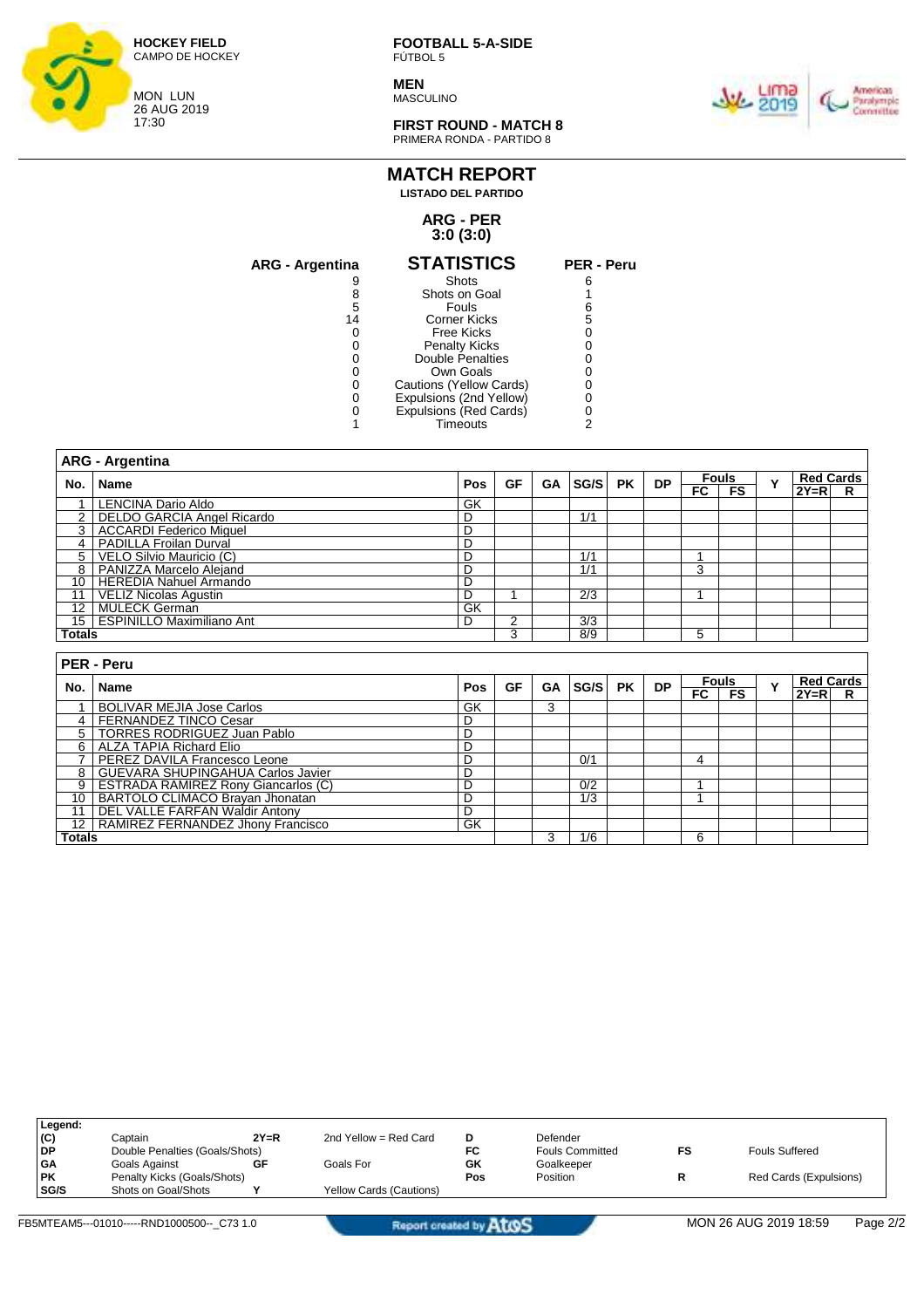

**MEN** MASCULINO



**FIRST ROUND - MATCH 9** PRIMERA RONDA - PARTIDO 9

**MATCH REPORT**

**LISTADO DEL PARTIDO**

**CRC - COL 0:2 (0:1)**

| <b>Match Officials:</b><br>RIBEIRO GUIMARAES Germi (BRA)<br>Referee:<br>Timekeeper:<br>SARCENO ALVARADO Christhian (GUA)<br>2nd Referee:<br>4th Referee:<br>RAMIREZ MONTOYA Hilary (CRC)<br>3rd Referee:<br>Scorer: | OVIEDO Matias Ezequiel (ARG)<br>MOLINA DOGGENWEILER Natalia (CHI)<br>ERIRA MORENO Hector Enrique (COL) |
|---------------------------------------------------------------------------------------------------------------------------------------------------------------------------------------------------------------------|--------------------------------------------------------------------------------------------------------|
|---------------------------------------------------------------------------------------------------------------------------------------------------------------------------------------------------------------------|--------------------------------------------------------------------------------------------------------|

#### **Goals Scored:**

PEREZ QUINTERO Juan David (COL) 17', PARRA SANTACRUZ Juan Pablo (COL) 39'

### **CRC - Costa Rica**

| <b>CRC - Costa Rica</b>                                                                                                    |                                                                                                                                                             |                                         | <b>COL - Colombia</b>                                                                                                                                                            |  |  |  |  |  |  |
|----------------------------------------------------------------------------------------------------------------------------|-------------------------------------------------------------------------------------------------------------------------------------------------------------|-----------------------------------------|----------------------------------------------------------------------------------------------------------------------------------------------------------------------------------|--|--|--|--|--|--|
| $\begin{bmatrix} 1 \end{bmatrix}$<br>[6]<br>[8]<br>[9<br>[10                                                               | MADRIGAL ZUÑIGA Ronny (GK)<br><b>MORA SOLIS Michael</b><br>ALVAREZ CAMPOS Argeni (C)<br><b>CHAVES SALAS Esteban</b><br><b>CONTRERAS VARELA Daniel Isaac</b> | (1)<br>10<br>i 11<br>์ 13               | CORREA ARISTIZABAL William Andres (GK)<br><b>MARTINEZ GUEVARA Alex Enrique</b><br>PEREZ QUINTERO Juan David<br>PARRA SANTACRUZ Juan Pablo<br>HERNANDEZ GARCIA Jhon Alexander (C) |  |  |  |  |  |  |
| Substitutes:                                                                                                               |                                                                                                                                                             | <b>Substitutes:</b>                     |                                                                                                                                                                                  |  |  |  |  |  |  |
| $\begin{bmatrix} 5 \end{bmatrix}$<br>$\begin{bmatrix} 7 \end{bmatrix}$<br>$\lceil 11 \rceil$<br>$\sqrt{12}$<br>$\sqrt{13}$ | ARAYA ARAYA Erickson<br><b>MORALES ESTRADA Gerald</b><br><b>ULATE SALAS Felipe</b><br>FLORES GUARDADO Angel<br>GUEVARA ACUÑA Manuel (GK)                    | $\overline{2}$<br>3<br>8<br>- 9<br>[ 12 | LOPEZ MORALES Fredy Duvian<br>PIMIENTO SEQUEDA Javier Ricardo<br><b>RINCON RINCON Jose Danilo</b><br>GONZALEZ HERNANDEZ Jhon Eider<br>ARDILA CARDENAS Jhohan Dario               |  |  |  |  |  |  |
| Coach:                                                                                                                     | <b>MONTERO MORA Fernando</b>                                                                                                                                | Coach:                                  | <b>CARRILLO RAMIREZ Fernando</b>                                                                                                                                                 |  |  |  |  |  |  |

#### **Cautions:**

LOPEZ MORALES Fredy Duvian (COL) 22', CONTRERAS VARELA Daniel Isaac (CRC) 33'

#### **Expulsions:**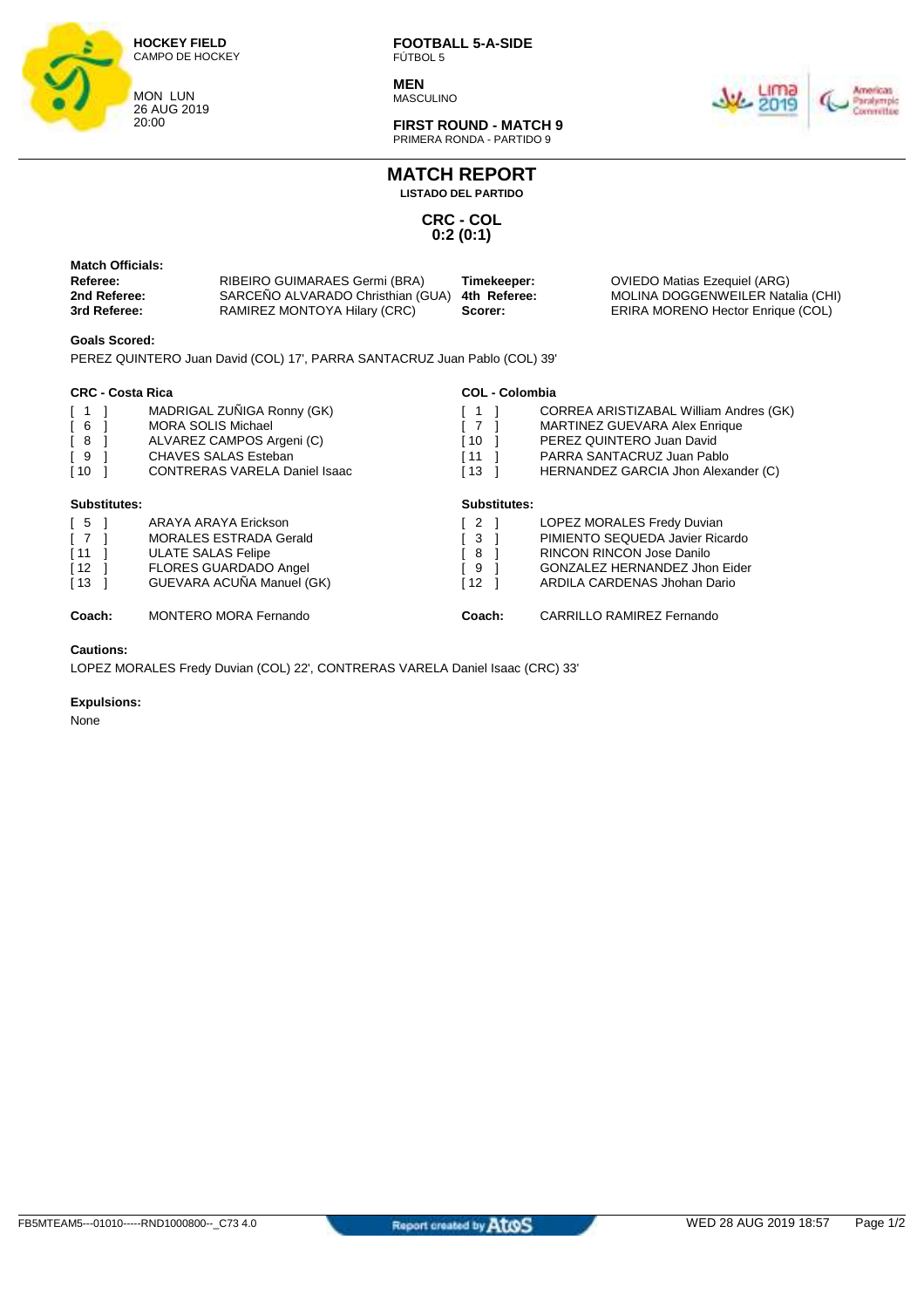

**MEN MASCULINO** 



**FIRST ROUND - MATCH 9** PRIMERA RONDA - PARTIDO 9

#### **MATCH REPORT LISTADO DEL PARTIDO**

#### **CRC - COL 0:2 (0:1)**

| <b>CRC - Costa Rica</b> | <b>STATISTICS</b>       | <b>COL - Colombia</b> |
|-------------------------|-------------------------|-----------------------|
|                         | Shots                   | 6                     |
|                         | Shots on Goal           |                       |
|                         | Fouls                   |                       |
| 9                       | <b>Corner Kicks</b>     | 10                    |
|                         | Free Kicks              |                       |
|                         | <b>Penalty Kicks</b>    |                       |
|                         | Double Penalties        |                       |
|                         | Own Goals               |                       |
|                         | Cautions (Yellow Cards) |                       |
|                         | Expulsions (2nd Yellow) |                       |
|                         | Expulsions (Red Cards)  |                       |
|                         | Timeouts                |                       |
|                         |                         |                       |

| 6                       |  |
|-------------------------|--|
| $\overline{\mathbf{c}}$ |  |
| 7                       |  |
| 10                      |  |
| 0                       |  |
| 0                       |  |
| 0                       |  |
| 0                       |  |
| 1                       |  |
| 0                       |  |
| 0                       |  |
| 1                       |  |
|                         |  |

|               | <b>CRC - Costa Rica</b>                  |     |    |           |      |           |           |                |                |   |        |                  |
|---------------|------------------------------------------|-----|----|-----------|------|-----------|-----------|----------------|----------------|---|--------|------------------|
| No.           | Name                                     | Pos | GF | <b>GA</b> | SG/S | <b>PK</b> | <b>DP</b> |                | <b>Fouls</b>   | Y |        | <b>Red Cards</b> |
|               |                                          |     |    |           |      |           |           | $_{\sf FC}$    | F <sub>S</sub> |   | $2Y=R$ | R                |
|               | MADRIGAL ZUNIGA Ronny                    | GK  |    | 2         |      |           |           |                |                |   |        |                  |
| 5             | ARAYA ARAYA Erickson                     | D   |    |           |      |           |           |                |                |   |        |                  |
| 6             | <b>MORA SOLIS Michael</b>                | D   |    |           |      |           |           |                |                |   |        |                  |
|               | <b>MORALES ESTRADA Gerald</b>            | D   |    |           |      |           |           |                |                |   |        |                  |
| 8             | ALVAREZ CAMPOS Argeni (C)                | D   |    |           |      |           |           | 3              |                |   |        |                  |
| 9             | <b>CHAVES SALAS Esteban</b>              | D   |    |           |      |           |           |                |                |   |        |                  |
| 10            | <b>CONTRERAS VARELA Daniel Isaac</b>     | D   |    |           | 0/2  |           |           |                |                |   |        |                  |
| 11            | <b>ULATE SALAS Felipe</b>                | D   |    |           |      |           |           |                |                |   |        |                  |
| 12            | <b>FLORES GUARDADO Angel</b>             | D   |    |           |      |           |           | $\overline{2}$ |                |   |        |                  |
| 13            | <b>GUEVARA ACUÑA Manuel</b>              | GK  |    |           |      |           |           |                |                |   |        |                  |
| <b>Totals</b> |                                          |     |    | 2         | 0/2  |           |           | 8              |                |   |        |                  |
|               |                                          |     |    |           |      |           |           |                |                |   |        |                  |
|               | <b>COL - Colombia</b>                    |     |    |           |      |           |           |                |                |   |        |                  |
| No.           | Name                                     | Pos | GF | <b>GA</b> | SG/S | <b>PK</b> | <b>DP</b> |                | <b>Fouls</b>   | Y |        | <b>Red Cards</b> |
|               |                                          |     |    |           |      |           |           | FC             | <b>FS</b>      |   | $2Y=R$ | R                |
|               | <b>CORREA ARISTIZABAL William Andres</b> | GK  |    |           |      |           |           |                |                |   |        |                  |
| 2             | LOPEZ MORALES Fredy Duvian               | D   |    |           |      |           |           |                |                |   |        |                  |
| 3             | PIMIENTO SEQUEDA Javier Ricardo          | D   |    |           |      |           |           |                |                |   |        |                  |
|               | <b>MARTINEZ GUEVARA Alex Enrique</b>     | D   |    |           |      |           |           |                |                |   |        |                  |

| Totals          |                                     |  | 2/6 |  |   |  |  |
|-----------------|-------------------------------------|--|-----|--|---|--|--|
| 13 <sub>1</sub> | HERNANDEZ GARCIA Jhon Alexander (C) |  |     |  |   |  |  |
| 12 I            | I ARDILA CARDENAS Jhohan Dario      |  |     |  |   |  |  |
|                 | PARRA SANTACRUZ Juan Pablo          |  | 1/2 |  |   |  |  |
| 10.             | PEREZ QUINTERO Juan David           |  | 1/3 |  |   |  |  |
|                 | GONZALEZ HERNANDEZ Jhon Eider       |  | 0/1 |  | ື |  |  |
|                 | RINCON RINCON Jose Danilo           |  |     |  |   |  |  |
|                 | MARTINEZ GUEVARA AIEX ENIQUE        |  |     |  |   |  |  |

| Legend:   |                                |        |                                |     |                        |    |                        |
|-----------|--------------------------------|--------|--------------------------------|-----|------------------------|----|------------------------|
| (C)       | Captain                        | $2Y=R$ | 2nd Yellow = Red Card          | D   | Defender               |    |                        |
| DP        | Double Penalties (Goals/Shots) |        |                                | FC  | <b>Fouls Committed</b> | FS | <b>Fouls Suffered</b>  |
| l GA      | Goals Against                  | GF     | Goals For                      | GK  | Goalkeeper             |    |                        |
| <b>PK</b> | Penalty Kicks (Goals/Shots)    |        |                                | Pos | Position               |    | Red Cards (Expulsions) |
| SG/S      | Shots on Goal/Shots            |        | <b>Yellow Cards (Cautions)</b> |     |                        |    |                        |
|           |                                |        |                                |     |                        |    |                        |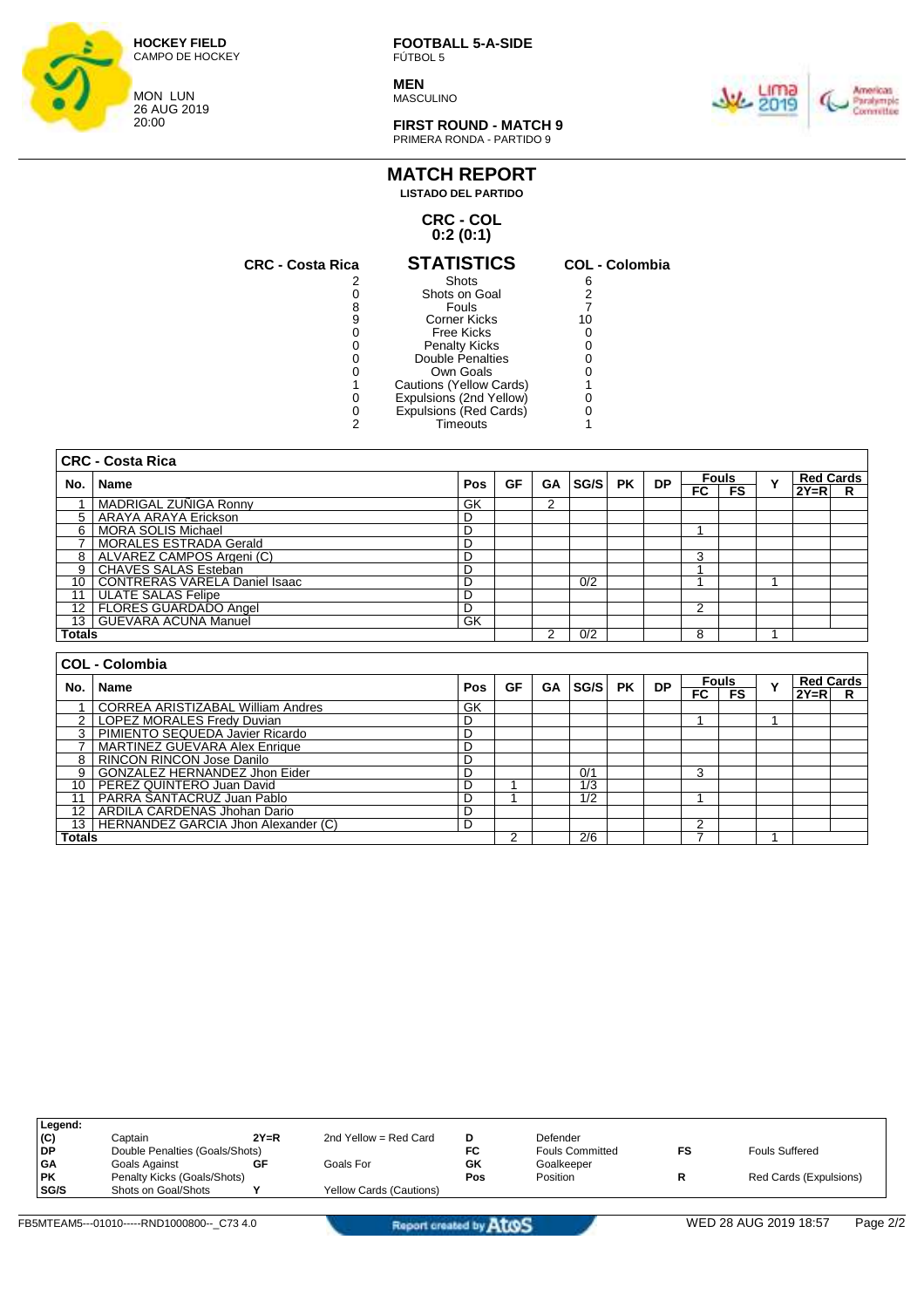

**MEN MASCULINO** 



**FIRST ROUND - MATCH 10** PRIMERA RONDA - PARTIDO 10

**MATCH REPORT**

**LISTADO DEL PARTIDO**

**ARG - MEX 1:0 (0:0)**

| <b>Match Officials:</b><br>Referee:<br>2nd Referee:<br>3rd Referee:                                                       | PINHEIRO MORGADO Lúcio (BRA)<br>RIBEIRO GUIMARAES Germi (BRA)<br>MOLINA DOGGENWEILER Natalia (CHI)                                                      | Timekeeper:<br>4th Referee:<br>Scorer:        | LUBRANO Germinal Dante (ARG)<br>TARAZONA PADILLA Carlos Andres (PER)<br>CASTILLO YUNCA Luis Enrique (PER)                                                               |
|---------------------------------------------------------------------------------------------------------------------------|---------------------------------------------------------------------------------------------------------------------------------------------------------|-----------------------------------------------|-------------------------------------------------------------------------------------------------------------------------------------------------------------------------|
| <b>Goals Scored:</b>                                                                                                      |                                                                                                                                                         |                                               |                                                                                                                                                                         |
|                                                                                                                           | <b>ESPINILLO Maximiliano Ant (ARG) 29'</b>                                                                                                              |                                               |                                                                                                                                                                         |
| <b>ARG - Argentina</b>                                                                                                    |                                                                                                                                                         | <b>MEX - Mexico</b>                           |                                                                                                                                                                         |
| $[12]$<br>$\begin{bmatrix} 2 \end{bmatrix}$<br>$\sqrt{3}$<br>$\lceil 4 \rceil$<br>$\sqrt{15}$                             | MÜLECK German (GK)<br>DELDO GARCIA Angel Ricardo<br><b>ACCARDI Federico Miquel</b><br><b>PADILLA Froilan Durval</b><br><b>ESPINILLO Maximiliano Ant</b> | 3 <sup>1</sup><br>4<br>$\overline{7}$<br>[ 10 | AMOZURRUTIA CASTRO Javier Augusto (GK)<br>CEREZO RIVERA Jose Eduardo (C)<br>RANGEL MONREAL Francisco Javie<br>OTERO MUÑOZ Omar<br>DE LA CRUZ TORRES Rubicel             |
| <b>Substitutes:</b>                                                                                                       |                                                                                                                                                         | <b>Substitutes:</b>                           |                                                                                                                                                                         |
| $\begin{bmatrix} 1 \end{bmatrix}$<br>$\begin{bmatrix} 5 \end{bmatrix}$<br>$\sqrt{8}$<br>$\sqrt{10}$<br>$\lceil 11 \rceil$ | LENCINA Dario Aldo (GK)<br>VELO Silvio Mauricio (C)<br>PANIZZA Marcelo Alejand<br><b>HEREDIA Nahuel Armando</b><br>VELIZ Nicolas Agustin                | 2<br>5<br>6<br>8<br>9                         | LOPEZ HERNANDEZ Jonathan Agustí (GK)<br><b>CEREZO RIVERA Moises</b><br>SOTELO MARTINEZ Gerardo Javier<br>CARRILLO MONTES DE Edgar Javier<br>ARANA MAGAÑA Felipe Gustavo |
| Coach:                                                                                                                    | <b>DEMONTE Ricardo Martin</b>                                                                                                                           | Coach:                                        | ORTÍZ MELLO Raúl Ignacio                                                                                                                                                |

#### **Cautions:**

ARANA MAGAÑA Felipe Gustavo (MEX) 15', ESPINILLO Maximiliano Ant (ARG) 29'

#### **Expulsions:**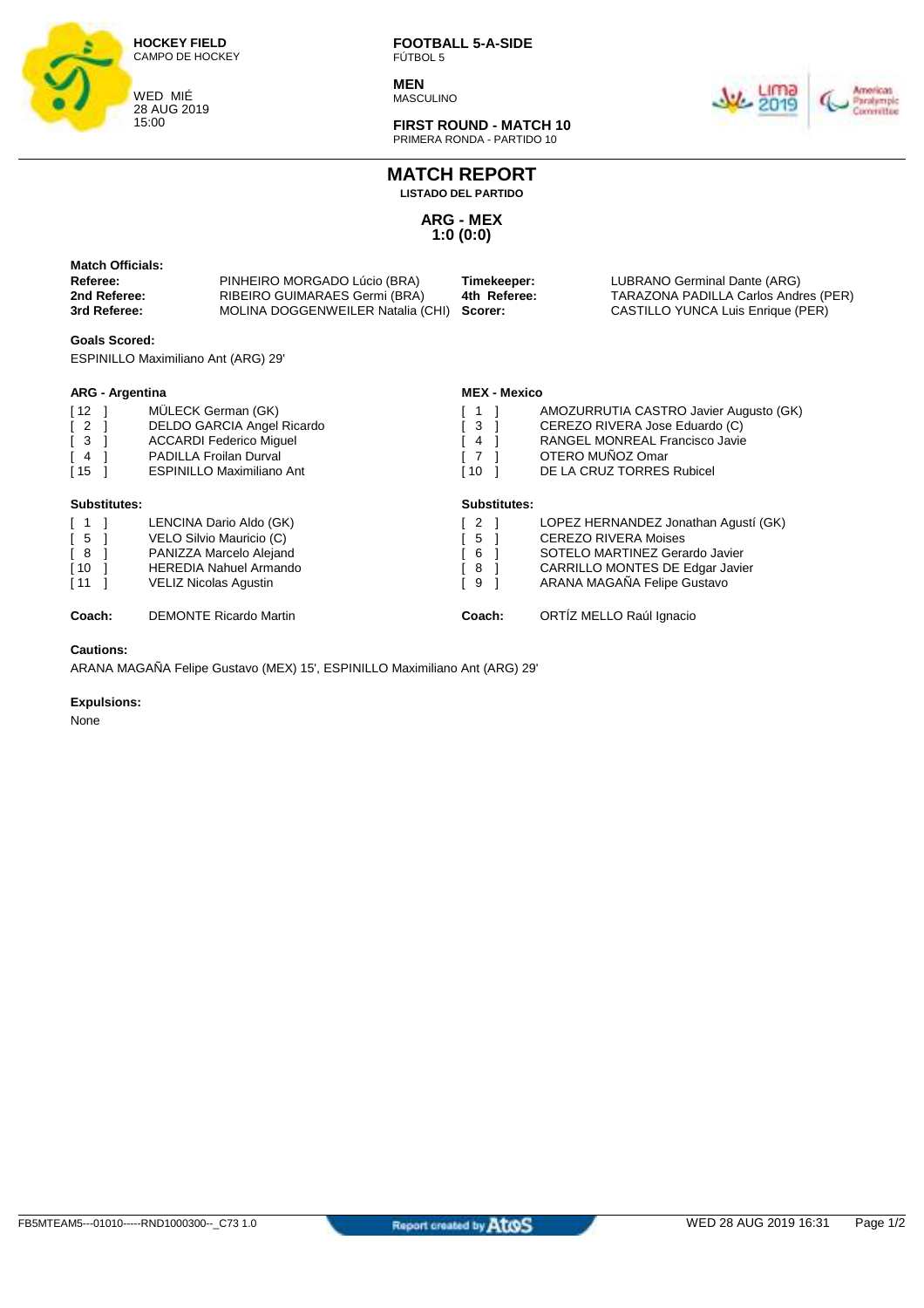

**MEN** MASCULINO



**FIRST ROUND - MATCH 10** PRIMERA RONDA - PARTIDO 10

### **MATCH REPORT LISTADO DEL PARTIDO**

#### **ARG - MEX 1:0 (0:0)**

| ARG - Argentina | <b>STATISTICS</b>       | <b>MEX - Mexico</b> |
|-----------------|-------------------------|---------------------|
| 10              | Shots                   |                     |
|                 | Shots on Goal           |                     |
|                 | Fouls                   |                     |
| 12              | <b>Corner Kicks</b>     |                     |
|                 | Free Kicks              |                     |
|                 | <b>Penalty Kicks</b>    |                     |
|                 | Double Penalties        |                     |
|                 | Own Goals               |                     |
|                 | Cautions (Yellow Cards) |                     |
|                 | Expulsions (2nd Yellow) |                     |
|                 | Expulsions (Red Cards)  |                     |
|                 | Timeouts                |                     |
|                 |                         |                     |

|                 | <b>ARG - Argentina</b>            |     |    |           |      |           |           |                 |              |   |                  |   |
|-----------------|-----------------------------------|-----|----|-----------|------|-----------|-----------|-----------------|--------------|---|------------------|---|
| No.             | Name                              | Pos | GF | <b>GA</b> | SG/S | <b>PK</b> | <b>DP</b> |                 | <b>Fouls</b> | Y | <b>Red Cards</b> |   |
|                 |                                   |     |    |           |      |           |           | $\overline{FC}$ | FS           |   | $2Y=R$           | R |
|                 | LENCINA Dario Aldo                | GK  |    |           |      |           |           |                 |              |   |                  |   |
| $\overline{2}$  | DELDO GARCIA Angel Ricardo        | D   |    |           | 0/1  |           |           |                 |              |   |                  |   |
| 3               | <b>ACCARDI Federico Miguel</b>    | D   |    |           | 0/1  |           |           | 3               |              |   |                  |   |
| 4               | PADILLA Froilan Durval            | D   |    |           |      |           |           |                 |              |   |                  |   |
| 5               | VELO Silvio Mauricio (C)          | D   |    |           |      |           |           |                 |              |   |                  |   |
| 8               | PANIZZA Marcelo Alejand           | D   |    |           |      |           |           |                 |              |   |                  |   |
| 10              | <b>HEREDIA Nahuel Armando</b>     | D   |    |           |      |           |           |                 |              |   |                  |   |
| 11              | VELIZ Nicolas Agustin             | D   |    |           | 0/1  |           |           |                 |              |   |                  |   |
| $\overline{12}$ | <b>MÜLECK German</b>              | GK  |    |           |      |           |           |                 |              |   |                  |   |
| 15              | <b>ESPINILLO Maximiliano Ant</b>  | D   |    |           | 4/7  |           |           | 4               |              |   |                  |   |
| <b>Totals</b>   |                                   |     |    |           | 4/10 |           |           | 4               |              |   |                  |   |
|                 |                                   |     |    |           |      |           |           |                 |              |   |                  |   |
|                 | <b>MEX - Mexico</b>               |     |    |           |      |           |           |                 |              |   |                  |   |
| No.             | <b>Name</b>                       | Pos | GF | <b>GA</b> | SG/S | <b>PK</b> | <b>DP</b> |                 | <b>Fouls</b> | Y | <b>Red Cards</b> |   |
|                 |                                   |     |    |           |      |           |           | FC              | <b>FS</b>    |   | $2Y=R$           | R |
|                 | AMOZURRUTIA CASTRO Javier Augusto | GK  |    |           |      |           |           |                 |              |   |                  |   |
| 2               | LOPEZ HERNANDEZ Jonathan Agustí   | GK  |    |           |      |           |           |                 |              |   |                  |   |
| 3               | CEREZO RIVERA Jose Eduardo (C)    | D   |    |           |      |           |           | $\overline{2}$  |              |   |                  |   |
| 4               | RANGEL MONREAL Francisco Javie    | D   |    |           | 0/1  |           |           | 3               |              |   |                  |   |
| 5               | <b>CEREZO RIVERA Moises</b>       | D   |    |           |      |           |           |                 |              |   |                  |   |
| 6               | SOTELO MARTINEZ Gerardo Javier    | D   |    |           |      |           |           |                 |              |   |                  |   |
|                 | OTERO MUÑOZ Omar                  | D   |    |           | 0/1  |           |           |                 |              |   |                  |   |

8 CARRILLO MONTES DE Edgar Javier D 1

10 DE LA CRUZ TORRES Rubicel D 1

9 ARANA MAGAÑA Felipe Gustavo D 1 1

**Totals** 1 0/2 8 1

| Legend:   |                                |        |                                |     |                        |    |                        |
|-----------|--------------------------------|--------|--------------------------------|-----|------------------------|----|------------------------|
| (C)       | Captain                        | $2Y=R$ | 2nd Yellow = Red Card          | D   | Defender               |    |                        |
| DP        | Double Penalties (Goals/Shots) |        |                                | FC  | <b>Fouls Committed</b> | FS | <b>Fouls Suffered</b>  |
| <b>GA</b> | Goals Against                  | GF     | Goals For                      | GK  | Goalkeeper             |    |                        |
| <b>PK</b> | Penalty Kicks (Goals/Shots)    |        |                                | Pos | Position               |    | Red Cards (Expulsions) |
| SG/S      | Shots on Goal/Shots            |        | <b>Yellow Cards (Cautions)</b> |     |                        |    |                        |
|           |                                |        |                                |     |                        |    |                        |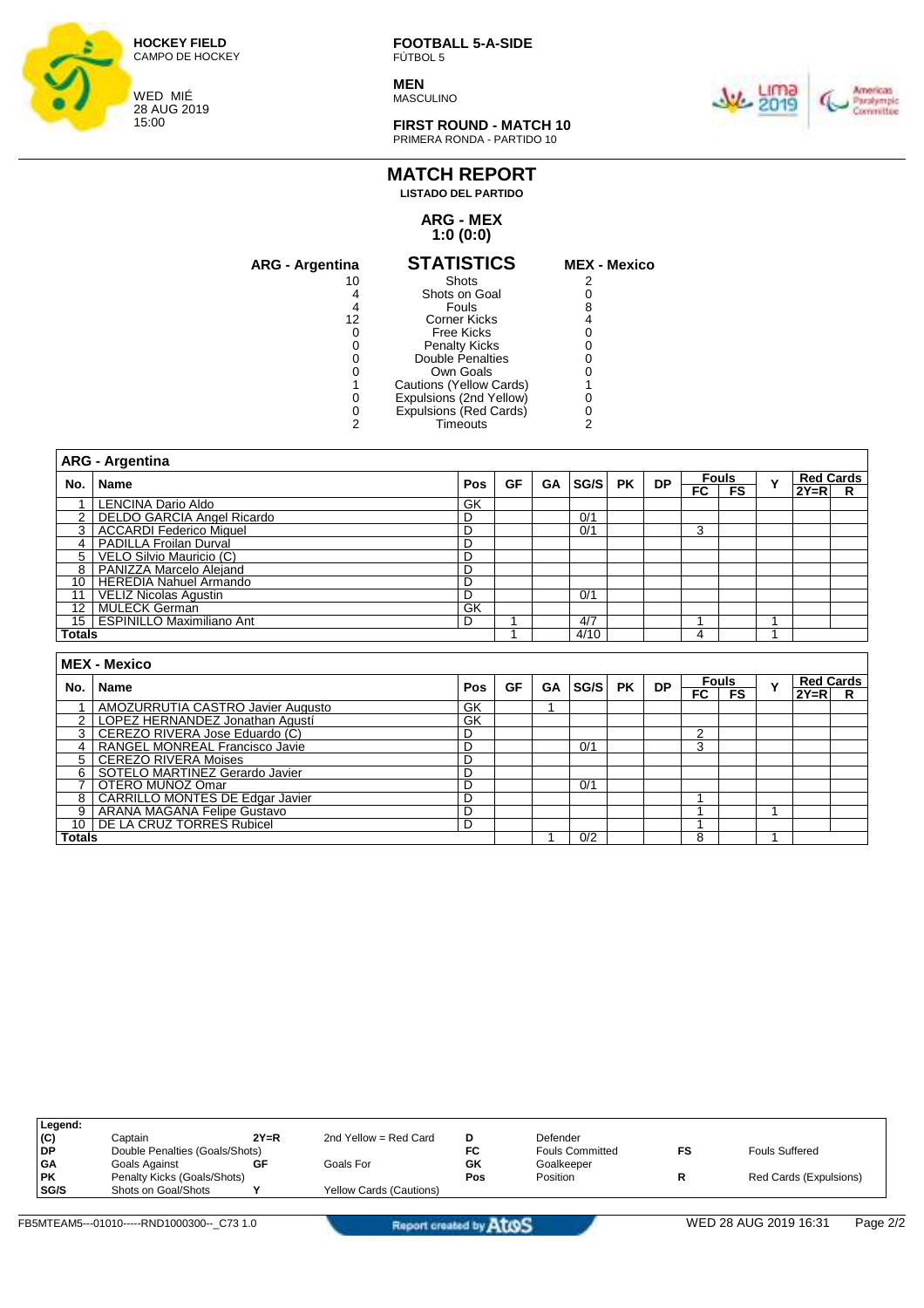

**MEN** MASCULINO



**FIRST ROUND - MATCH 11** PRIMERA RONDA - PARTIDO 11

**MATCH REPORT**

**LISTADO DEL PARTIDO**

**BRA - CRC 4:0 (1:0)**

**Match Officials:** 

**Referee:** GONZALEZ GONZALEZ Rafael (MEX) **Timekeeper:** ERIRA MORENO Hector Enrique (COL)<br> **2nd Referee:** TORRES RODRIGUEZ Jose Antonio (PER)4th Referee: SARCEÑO ALVARADO Christhian (GUA) **2nd Referee:** TORRES RODRIGUEZ Jose Antonio (PER)4th Referee: SARCEÑO ALVARADO Christhian (<br> **3rd Referee:** TAYPE RODRIGUEZ Nelson Jesús (PER) **Scorer:** RAMIREZ MONTOYA Hilary (CRC) **TAYPE RODRIGUEZ Nelson Jesús (PER) Scorer:** 

#### **Goals Scored:**

DA PAIXÃO BARROS Gledson (BRA) 17', ALVES MENDES Raimundo Nonato (BRA) 22', ALVES MENDES Raimundo Nonato (BRA) 33', ALVES MENDES Raimundo Nonato (BRA) 39'

**CRC - Costa Rica**

#### **BRA - Brazil**

| $\sqrt{1}$<br>$\sqrt{5}$<br>$\sqrt{7}$<br>[ 9<br>$\sqrt{10}$  | DE LACERDA GONÇALVE Luan (GK)<br>LOPES DOS REIS Cassio<br>DA CONCEIÇÃO GONÇAL Jeferson<br>DA SILVA Tiago<br>STEINMETZ ALVES Ricardo (C)                                | - 6<br>- 8<br>് 9<br>[ 12 | MADRIGAL ZUÑIGA Ronny (GK)<br><b>MORA SOLIS Michael</b><br>ALVAREZ CAMPOS Argeni (C)<br><b>CHAVES SALAS Esteban</b><br><b>FLORES GUARDADO Angel</b>     |
|---------------------------------------------------------------|------------------------------------------------------------------------------------------------------------------------------------------------------------------------|---------------------------|---------------------------------------------------------------------------------------------------------------------------------------------------------|
| Substitutes:                                                  |                                                                                                                                                                        | Substitutes:              |                                                                                                                                                         |
| $\sqrt{4}$<br>$\sqrt{6}$<br>[ 8<br>$\sqrt{11}$<br>$\sqrt{12}$ | <b>DOS SANTOS MENDES Maicon Junior</b><br><b>VIEIRA SOARES Jardiel</b><br>ALVES MENDES Raimundo Nonato<br>DA PAIXÃO BARROS Gledson<br>DA COSTA COELHO BUM Matheus (GK) | [5<br>10<br>ſ 11<br>[ 13  | ARAYA ARAYA Erickson<br><b>MORALES ESTRADA Gerald</b><br><b>CONTRERAS VARELA Daniel Isaac</b><br><b>ULATE SALAS Felipe</b><br>GUEVARA ACUÑA Manuel (GK) |

**Coach:** RIBEIRO DE VASCONCE Fábio Luiz **Coach:** MONTERO MORA Fernando

**Cautions:**

MORA SOLIS Michael (CRC) 19'

#### **Expulsions:**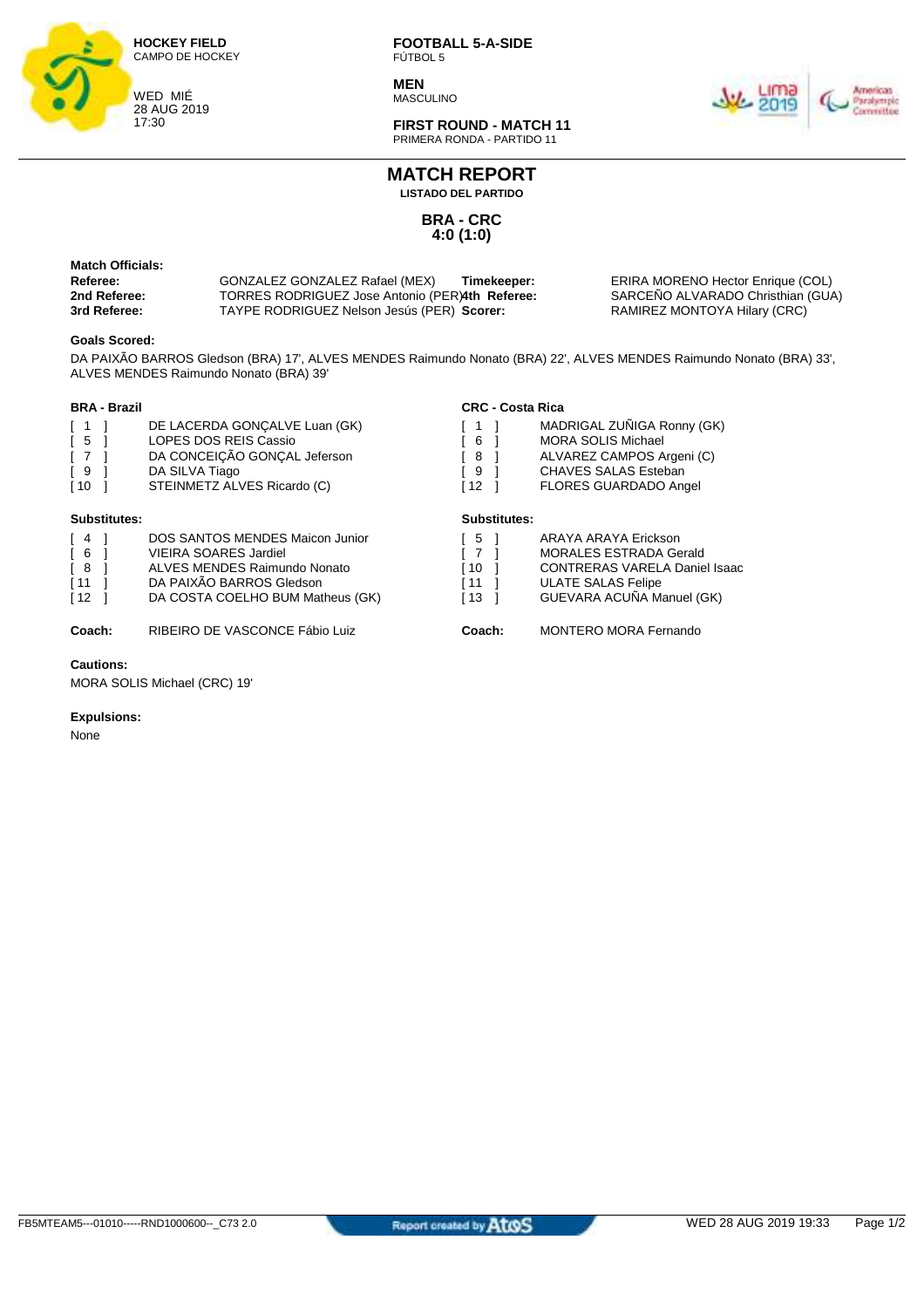

**MEN MASCULINO** 



**FIRST ROUND - MATCH 11** PRIMERA RONDA - PARTIDO 11

#### **MATCH REPORT LISTADO DEL PARTIDO**

#### **BRA - CRC 4:0 (1:0)**

| <b>BRA - Brazil</b> | <b>STATISTICS</b>       | <b>CRC - Costa Rica</b> |
|---------------------|-------------------------|-------------------------|
| 12                  | Shots                   |                         |
|                     | Shots on Goal           |                         |
| 5                   | Fouls                   |                         |
| 3                   | Corner Kicks            |                         |
|                     | Free Kicks              |                         |
|                     | <b>Penalty Kicks</b>    |                         |
|                     | Double Penalties        |                         |
|                     | Own Goals               |                         |
| 0                   | Cautions (Yellow Cards) |                         |
|                     | Expulsions (2nd Yellow) |                         |
| O                   | Expulsions (Red Cards)  |                         |
|                     | Timeouts                |                         |
|                     |                         |                         |

|               | <b>BRA - Brazil</b>             |     |    |    |      |           |           |     |                           |   |                              |   |
|---------------|---------------------------------|-----|----|----|------|-----------|-----------|-----|---------------------------|---|------------------------------|---|
| No.           | Name                            | Pos | GF | GA | SG/S | <b>PK</b> | <b>DP</b> | FC. | <b>Fouls</b><br><b>FS</b> | v | <b>Red Cards</b><br>$2Y = R$ | R |
|               | DE LACERDA GONCALVE Luan        | GK  |    |    |      |           |           |     |                           |   |                              |   |
| 4             | DOS SANTOS MENDES Maicon Junior | D   |    |    |      |           |           |     |                           |   |                              |   |
| 5             | LOPES DOS REIS Cassio           | D   |    |    |      |           |           |     |                           |   |                              |   |
| 6             | <b>VIEIRA SOARES Jardiel</b>    | D   |    |    |      |           |           |     |                           |   |                              |   |
|               | DA CONCEIÇÃO GONÇAL Jeferson    | D   |    |    |      |           |           |     |                           |   |                              |   |
| 8             | ALVES MENDES Raimundo Nonato    | D   | 3  |    | 3/5  |           |           |     |                           |   |                              |   |
| 9             | DA SILVA Tiago                  |     |    |    |      |           |           |     |                           |   |                              |   |
| 10            | STEINMETZ ALVES Ricardo (C)     | D   |    |    | 2/4  |           |           |     |                           |   |                              |   |
| 11            | DA PAIXÃO BARROS Gledson        | D   |    |    | 2/3  |           |           |     |                           |   |                              |   |
| 12            | DA COSTA COELHO BUM Matheus     | GK  |    |    |      |           |           |     |                           |   |                              |   |
| <b>Totals</b> |                                 |     | 4  |    | 7/12 |           |           | 5   |                           |   |                              |   |
|               |                                 |     |    |    |      |           |           |     |                           |   |                              |   |
|               | <b>CRC - Costa Rica</b>         |     |    |    |      |           |           |     |                           |   |                              |   |

|                 | UNU - UUSIA NIUA                   |            |    |    |      |           |           |              |           |             |                  |    |
|-----------------|------------------------------------|------------|----|----|------|-----------|-----------|--------------|-----------|-------------|------------------|----|
| No.             | Name                               | <b>Pos</b> | GF | GA | SG/S | <b>PK</b> | <b>DP</b> | <b>Fouls</b> |           | $\mathbf v$ | <b>Red Cards</b> |    |
|                 |                                    |            |    |    |      |           |           | FC           | <b>FS</b> |             | $2Y=R$           | R. |
|                 | MADRIGAL ZUÑIGA Ronny<br>GK        |            |    | 4  |      |           |           |              |           |             |                  |    |
| 5               | ARAYA ARAYA Erickson<br>D          |            |    |    |      |           |           |              |           |             |                  |    |
| 6 I             | MORA SOLIS Michael<br>D            |            |    |    |      |           |           | n            |           |             |                  |    |
|                 | <b>MORALES ESTRADA Gerald</b><br>D |            |    |    |      |           |           |              |           |             |                  |    |
| 8 I             | ALVAREZ CAMPOS Argeni (C)<br>D     |            |    |    |      |           |           | 3            |           |             |                  |    |
| 9 I             | <b>CHAVES SALAS Esteban</b><br>D   |            |    |    |      |           |           |              |           |             |                  |    |
| 10 <sup>1</sup> | CONTRERAS VARELA Daniel Isaac<br>D |            |    |    | 0/3  |           |           |              |           |             |                  |    |
|                 | <b>ULATE SALAS Felipe</b><br>D     |            |    |    |      |           |           |              |           |             |                  |    |
| 12 <sub>1</sub> | <b>FLORES GUARDADO Angel</b><br>D  |            |    |    |      |           |           |              |           |             |                  |    |
| 13 <sup>1</sup> | <b>GUEVARA ACUÑA Manuel</b><br>GK  |            |    |    |      |           |           |              |           |             |                  |    |
| <b>Totals</b>   |                                    |            |    |    | 0/3  |           |           | 6            |           |             |                  |    |

| Legend:   |                                |        |                         |     |                        |    |                        |
|-----------|--------------------------------|--------|-------------------------|-----|------------------------|----|------------------------|
| (C)       | Captain                        | $2Y=R$ | 2nd Yellow = Red Card   | D   | Defender               |    |                        |
| l DP      | Double Penalties (Goals/Shots) |        |                         | FC  | <b>Fouls Committed</b> | FS | <b>Fouls Suffered</b>  |
| <b>GA</b> | Goals Against                  | GF     | Goals For               | GK  | Goalkeeper             |    |                        |
| <b>PK</b> | Penalty Kicks (Goals/Shots)    |        |                         | Pos | Position               |    | Red Cards (Expulsions) |
| SG/S      | Shots on Goal/Shots            |        | Yellow Cards (Cautions) |     |                        |    |                        |
|           |                                |        |                         |     |                        |    |                        |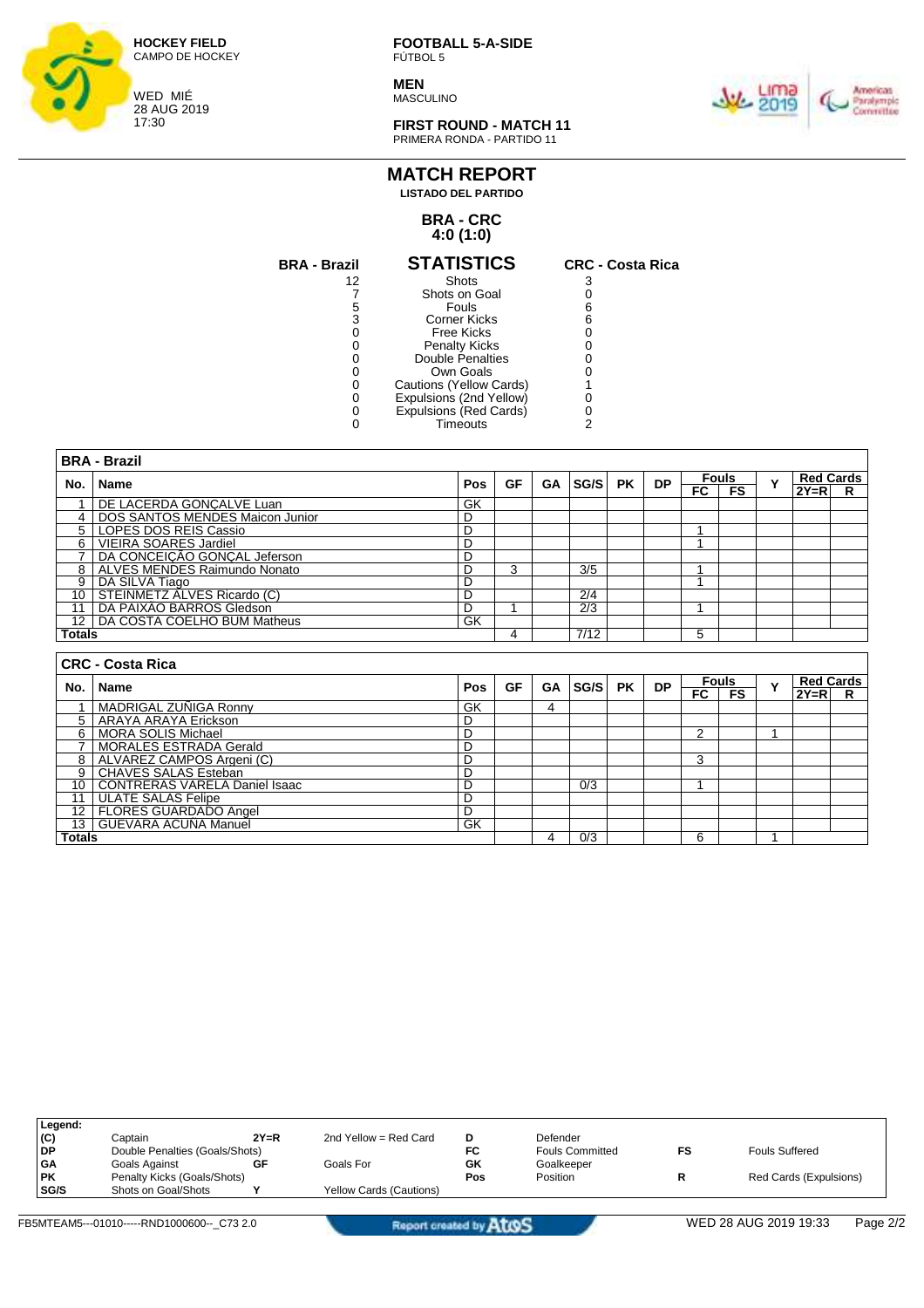

**MEN MASCULINO** 



**FIRST ROUND - MATCH 12** PRIMERA RONDA - PARTIDO 12

## **MATCH REPORT**

**LISTADO DEL PARTIDO**

**PER - COL 2:3 (0:0)**

| Match Officials:<br>Referee:<br>2nd Referee: | <b>OVIEDO Matias Ezequiel (ARG)</b><br>MOLINA DOGGENWEILER Natalia (CHI) | Timekeeper:<br>4th Referee: | TAYPE RODRIGUEZ Nelson Jesús (PER)<br>ERIRA MORENO Hector Enrique (COL) |
|----------------------------------------------|--------------------------------------------------------------------------|-----------------------------|-------------------------------------------------------------------------|
| 3rd Referee:                                 | CASTILLO YUNCA Luis Enrique (PER)                                        | Scorer:                     | TARAZONA PADILLA Carlos Andres (PER)                                    |

#### **Goals Scored:**

GONZALEZ HERNANDEZ Jhon Eider (COL) 25', ALZA TAPIA Richard Elio (PER) 29', GONZALEZ HERNANDEZ Jhon Eider (COL) 31', GONZALEZ HERNANDEZ Jhon Eider (COL) 35', BARTOLO CLIMACO Brayan Jhonatan (PER) 37'

#### **PER - Peru**

| <b>PER - Peru</b>                                                                           |                                                                                                                                                                                             | <b>COL - Colombia</b>            |                                                                                                                                                                              |
|---------------------------------------------------------------------------------------------|---------------------------------------------------------------------------------------------------------------------------------------------------------------------------------------------|----------------------------------|------------------------------------------------------------------------------------------------------------------------------------------------------------------------------|
| $\begin{bmatrix} 1 \end{bmatrix}$<br>$\sqrt{7}$<br>[8]<br>[9<br>$\sqrt{10}$                 | BOLIVAR MEJIA Jose Carlos (GK)<br>PEREZ DAVILA Francesco Leone<br><b>GUEVARA SHUPINGAHUA Carlos Javier</b><br><b>ESTRADA RAMIREZ Rony Giancarlos (C)</b><br>BARTOLO CLIMACO Brayan Jhonatan | $\overline{1}$<br>9<br>ำ0<br>13  | CORREA ARISTIZABAL William Andres (GK)<br>MARTINEZ GUEVARA Alex Enrique<br>GONZALEZ HERNANDEZ Jhon Eider<br>PEREZ QUINTERO Juan David<br>HERNANDEZ GARCIA Jhon Alexander (C) |
| Substitutes:                                                                                |                                                                                                                                                                                             | <b>Substitutes:</b>              |                                                                                                                                                                              |
| $\begin{bmatrix} 4 \end{bmatrix}$<br>$\sqrt{5}$<br>$\sqrt{6}$<br>$\sqrt{11}$<br>$\sqrt{12}$ | <b>FERNANDEZ TINCO Cesar</b><br><b>TORRES RODRIGUEZ Juan Pablo</b><br>ALZA TAPIA Richard Elio<br>DEL VALLE FARFAN Waldir Antony<br>RAMIREZ FERNANDEZ Jhony Francisco (GK)                   | 2 I<br>- 3<br>-8<br>i 11<br>[ 12 | LOPEZ MORALES Fredy Duvian<br>PIMIENTO SEQUEDA Javier Ricardo<br><b>RINCON RINCON Jose Danilo</b><br>PARRA SANTACRUZ Juan Pablo<br>ARDILA CARDENAS Jhohan Dario (GK)         |
| Coach:                                                                                      | RAMIREZ FERNANDEZ Jhonny Felipe                                                                                                                                                             | Coach:                           | <b>CARRILLO RAMIREZ Fernando</b>                                                                                                                                             |

#### **Cautions:**

BOLIVAR MEJIA Jose Carlos (PER) 7', PEREZ QUINTERO Juan David (COL) 17'

#### **Expulsions:**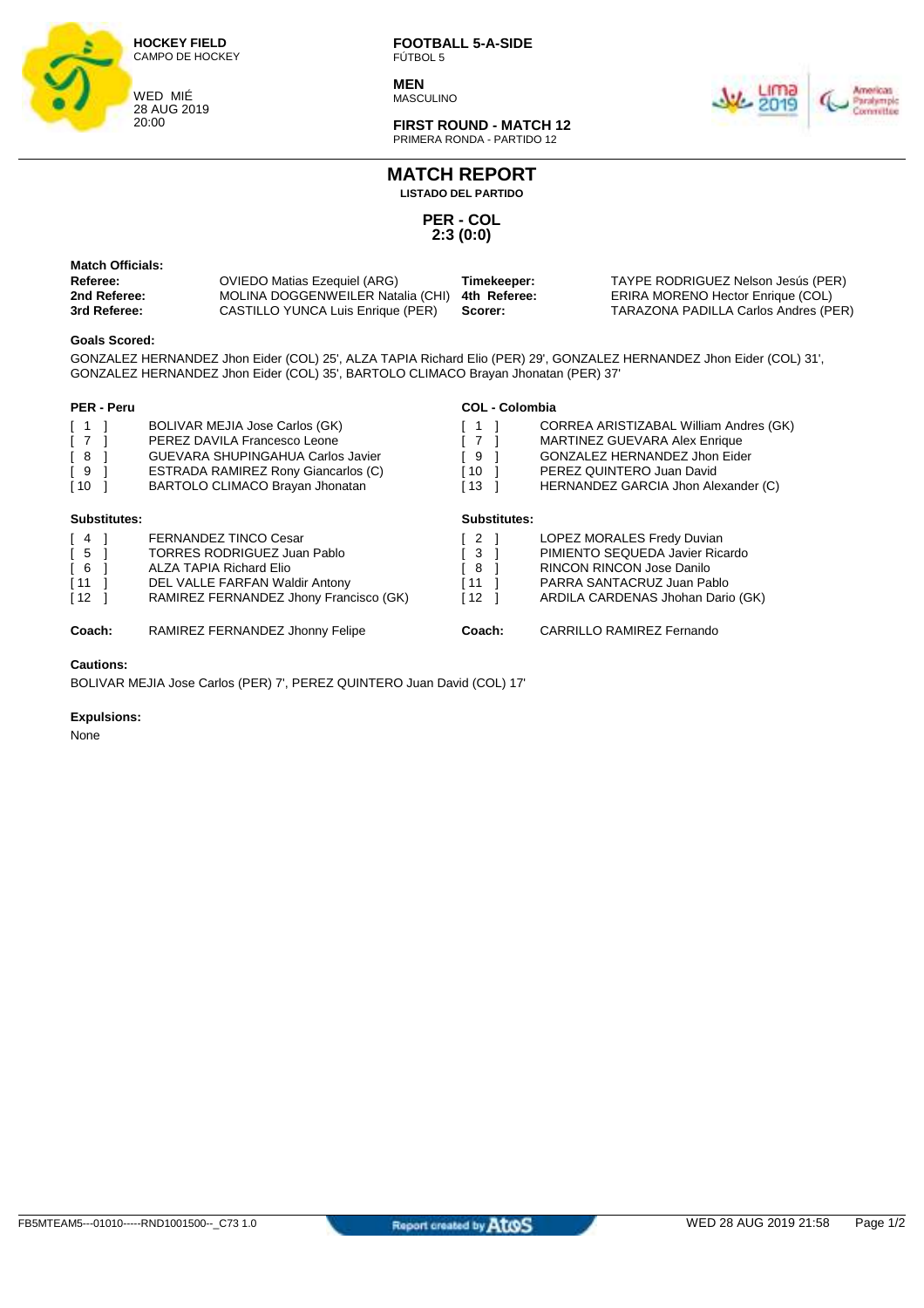

**MEN MASCULINO** 



**FIRST ROUND - MATCH 12** PRIMERA RONDA - PARTIDO 12

#### **PER - COL MATCH REPORT LISTADO DEL PARTIDO**

## **2:3 (0:0)**

| <b>PER - Peru</b> | <b>STATISTICS</b>       | <b>COL - Colombia</b> |
|-------------------|-------------------------|-----------------------|
|                   | Shots                   |                       |
|                   | Shots on Goal           |                       |
| 8                 | Fouls                   |                       |
| 3                 | <b>Corner Kicks</b>     | ิค                    |
|                   | Free Kicks              |                       |
|                   | <b>Penalty Kicks</b>    |                       |
| 2                 | Double Penalties        |                       |
|                   | Own Goals               |                       |
|                   | Cautions (Yellow Cards) |                       |
|                   | Expulsions (2nd Yellow) |                       |
|                   | Expulsions (Red Cards)  |                       |
|                   | Timeouts                |                       |
|                   |                         |                       |

| 8            |  |
|--------------|--|
| 3            |  |
| 9            |  |
| 6            |  |
| 0            |  |
| $\mathbf{0}$ |  |
| 2            |  |
| 0            |  |
| 1            |  |
| 0            |  |
| 0            |  |
| 2            |  |
|              |  |

|               | PER - Peru                              |              |    |           |      |           |           |    |              |              |                  |                  |  |
|---------------|-----------------------------------------|--------------|----|-----------|------|-----------|-----------|----|--------------|--------------|------------------|------------------|--|
| No.           | Name                                    | Pos          | GF | <b>GA</b> | SG/S | <b>PK</b> | <b>DP</b> |    | <b>Fouls</b> | $\checkmark$ | <b>Red Cards</b> |                  |  |
|               |                                         |              |    |           |      |           |           | FC | <b>FS</b>    |              | $2Y=R$           | R                |  |
|               | <b>BOLIVAR MEJIA Jose Carlos</b>        | GK           |    | 3         |      |           |           |    |              |              |                  |                  |  |
|               | 4   FERNANDEZ TINCO Cesar               | D            |    |           |      |           |           |    |              |              |                  |                  |  |
|               | 5   TORRES RODRIGUEZ Juan Pablo         | D            |    |           |      |           |           |    |              |              |                  |                  |  |
|               | 6   ALZA TAPIA Richard Elio             | D            |    |           | 1/1  |           | 0/1       |    |              |              |                  |                  |  |
|               | <b>I PEREZ DAVILA Francesco Leone</b>   | D            |    |           |      |           |           |    |              |              |                  |                  |  |
|               | 8 GUEVARA SHUPINGAHUA Carlos Javier     | D            |    |           |      |           |           |    |              |              |                  |                  |  |
|               | 9   ESTRADA RAMIREZ Rony Giancarlos (C) | D            |    |           | 1/1  |           |           | 4  |              |              |                  |                  |  |
| 10            | BARTOLO CLIMACO Brayan Jhonatan         | D            |    |           | 2/2  |           |           |    |              |              |                  |                  |  |
| 11            | DEL VALLE FARFAN Waldir Antony          | D            |    |           |      |           | 0/1       |    |              |              |                  |                  |  |
| 12            | RAMIREZ FERNANDEZ Jhony Francisco       | GK           |    |           |      |           |           |    |              |              |                  |                  |  |
| <b>Totals</b> |                                         |              | 2  | 3         | 4/4  |           | 0/2       | 8  |              |              |                  |                  |  |
|               |                                         |              |    |           |      |           |           |    |              |              |                  |                  |  |
|               | <b>COL - Colombia</b>                   |              |    |           |      |           |           |    |              |              |                  |                  |  |
| No.           | Name                                    | Pos          | GF | <b>GA</b> | SG/S | <b>PK</b> | <b>DP</b> |    | <b>Fouls</b> | $\checkmark$ |                  | <b>Red Cards</b> |  |
|               |                                         |              |    |           |      |           |           | FC | <b>FS</b>    |              | $2Y=R$           | R                |  |
|               | CORREA ARISTIZABAL William Andres       | GK           |    | 2         |      |           |           |    |              |              |                  |                  |  |
|               | 2   LODEZ MODALES Erody Duvion          | <sub>D</sub> |    |           |      |           |           |    |              |              |                  |                  |  |

|        |                                          | ິ  |   |     |     |  |  |  |
|--------|------------------------------------------|----|---|-----|-----|--|--|--|
|        | LOPEZ MORALES Fredy Duvian               |    |   |     |     |  |  |  |
| 3      | PIMIENTO SEQUEDA Javier Ricardo          |    |   |     | 0/1 |  |  |  |
|        | MARTINEZ GUEVARA Alex Enrique            |    |   |     |     |  |  |  |
|        | 8   RINCON RINCON Jose Danilo            |    |   |     |     |  |  |  |
| 9      | <b>GONZALEZ HERNANDEZ Jhon Eider</b>     |    | 3 | 3/4 |     |  |  |  |
|        | 10   PEREZ QUINTERO Juan David           |    |   | 0/3 |     |  |  |  |
|        | 11   PARRA SANTACRUZ Juan Pablo          |    |   |     |     |  |  |  |
|        | 12   ARDILA CARDENAS Jhohan Dario        | GK |   |     |     |  |  |  |
|        | 13   HERNANDEZ GARCIA Jhon Alexander (C) |    |   | 0/1 | 0/1 |  |  |  |
| Totals |                                          |    | ◠ | 3/8 | 0/2 |  |  |  |

| Legend:   |                                |        |                                |     |                        |    |                        |
|-----------|--------------------------------|--------|--------------------------------|-----|------------------------|----|------------------------|
| (C)       | Captain                        | $2Y=R$ | 2nd Yellow = Red Card          | D   | Defender               |    |                        |
| l DP      | Double Penalties (Goals/Shots) |        |                                | FC  | <b>Fouls Committed</b> | FS | <b>Fouls Suffered</b>  |
| <b>GA</b> | Goals Against                  | GF     | Goals For                      | GK  | Goalkeeper             |    |                        |
| <b>PK</b> | Penalty Kicks (Goals/Shots)    |        |                                | Pos | Position               |    | Red Cards (Expulsions) |
| SG/S      | Shots on Goal/Shots            |        | <b>Yellow Cards (Cautions)</b> |     |                        |    |                        |
|           |                                |        |                                |     |                        |    |                        |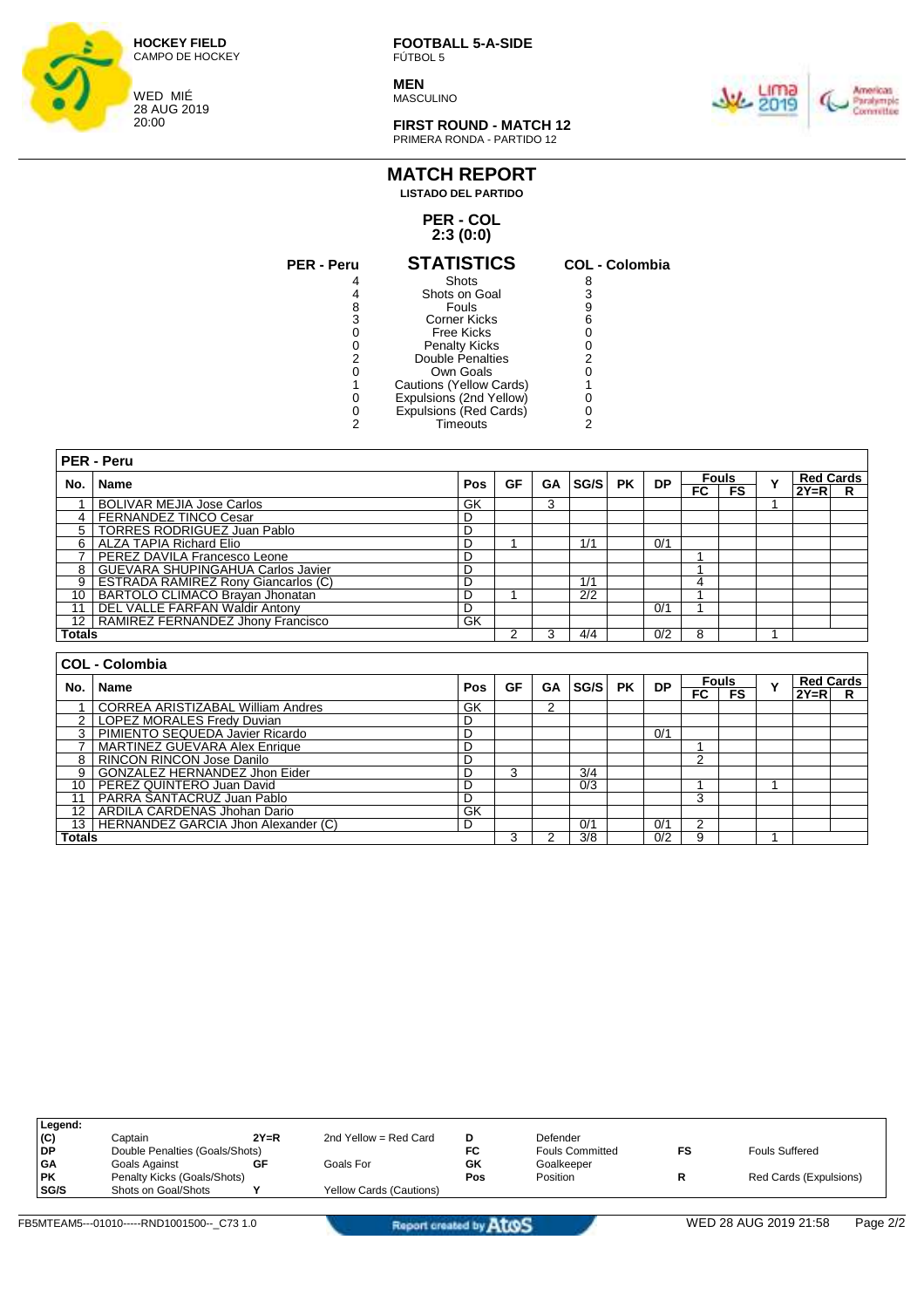

**MEN MASCULINO** 



**FIRST ROUND - MATCH 13** PRIMERA RONDA - PARTIDO 13

**MATCH REPORT**

**LISTADO DEL PARTIDO**

**MEX - CRC 1:0 (0:0)**

| <b>Match Officials:</b><br>Referee:<br>2nd Referee:<br>3rd Referee:                                  | ERIRA MORENO Hector Enrique (COL)<br>RAMIREZ MONTOYA Hilary (CRC)<br><b>OVIEDO Matias Ezequiel (ARG)</b>                                                                   | Timekeeper:<br>4th Referee:<br>Scorer:                                                                                                                                                 | TARAZONA PADILLA Carlos Andres (PER)<br>MOLINA DOGGENWEILER Natalia (CHI)<br>SARCEÑO ALVARADO Christhian (GUA)                           |  |  |  |
|------------------------------------------------------------------------------------------------------|----------------------------------------------------------------------------------------------------------------------------------------------------------------------------|----------------------------------------------------------------------------------------------------------------------------------------------------------------------------------------|------------------------------------------------------------------------------------------------------------------------------------------|--|--|--|
| <b>Goals Scored:</b>                                                                                 | CEREZO RIVERA Jose Eduardo (MEX) 38' double penalty goal                                                                                                                   |                                                                                                                                                                                        |                                                                                                                                          |  |  |  |
| <b>MEX - Mexico</b>                                                                                  |                                                                                                                                                                            | <b>CRC - Costa Rica</b>                                                                                                                                                                |                                                                                                                                          |  |  |  |
| $^{\circ}$ 1<br>$\sqrt{3}$<br>$\begin{bmatrix} 4 \end{bmatrix}$<br>[8]<br>[10 ]                      | AMOZURRUTIA CASTRO Javier Augusto (GK)<br>CEREZO RIVERA Jose Eduardo (C)<br>RANGEL MONREAL Francisco Javie<br>CARRILLO MONTES DE Edgar Javier<br>DE LA CRUZ TORRES Rubicel | MADRIGAL ZUÑIGA Ronny (GK)<br>-1<br>6<br><b>MORA SOLIS Michael</b><br>8<br>ALVAREZ CAMPOS Argeni (C)<br>9<br>CHAVES SALAS Esteban<br><b>10</b><br><b>CONTRERAS VARELA Daniel Isaac</b> |                                                                                                                                          |  |  |  |
| Substitutes:                                                                                         |                                                                                                                                                                            | Substitutes:                                                                                                                                                                           |                                                                                                                                          |  |  |  |
| $\begin{bmatrix} 2 \end{bmatrix}$<br>$\begin{bmatrix} 5 \end{bmatrix}$<br>6<br>$\overline{7}$<br>I 9 | LOPEZ HERNANDEZ Jonathan Agustí (GK)<br><b>CEREZO RIVERA Moises</b><br>SOTELO MARTINEZ Gerardo Javier<br>OTERO MUÑOZ Omar<br>ARANA MAGAÑA Felipe Gustavo                   | $\sqrt{5}$<br>$\sqrt{7}$<br>[11]<br>$\lceil 12 \rceil$<br>[13]                                                                                                                         | ARAYA ARAYA Erickson<br><b>MORALES ESTRADA Gerald</b><br><b>ULATE SALAS Felipe</b><br>FLORES GUARDADO Angel<br>GUEVARA ACUÑA Manuel (GK) |  |  |  |
| Coach:                                                                                               | ORTIZ MELLO Raúl Ignacio                                                                                                                                                   | Coach:                                                                                                                                                                                 | MONTERO MORA Fernando                                                                                                                    |  |  |  |
| <b>Cautions:</b>                                                                                     |                                                                                                                                                                            |                                                                                                                                                                                        |                                                                                                                                          |  |  |  |

MORA SOLIS Michael (CRC) 25', AMOZURRUTIA CASTRO Javier Augusto (MEX) 31'

#### **Expulsions:**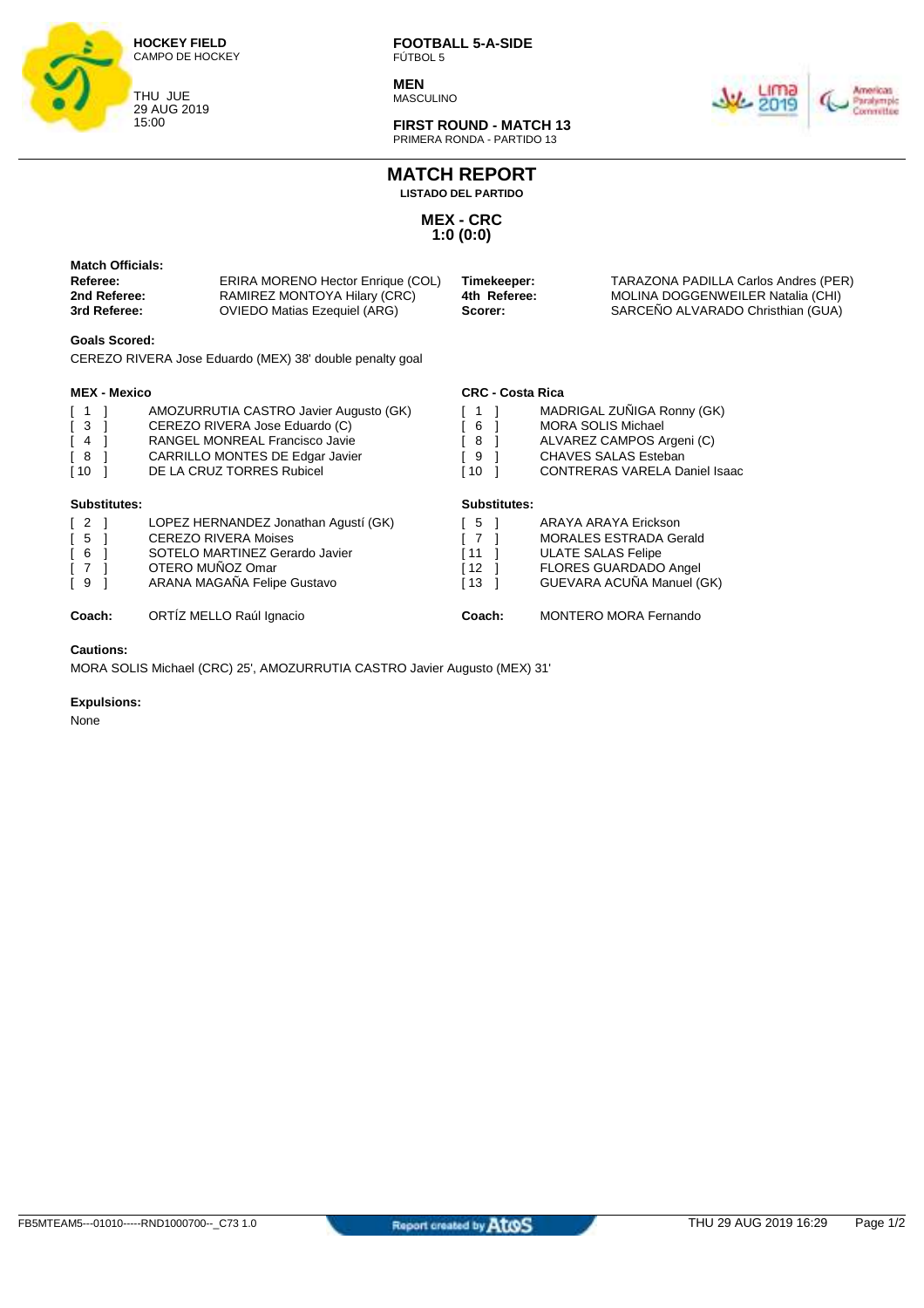

**MEN MASCULINO** 



**FIRST ROUND - MATCH 13** PRIMERA RONDA - PARTIDO 13

## **MATCH REPORT LISTADO DEL PARTIDO**

#### **MEX - CRC 1:0 (0:0)**

| <b>MEX - Mexico</b> | <b>STATISTICS</b>       | <b>CRC - Costa Rica</b> |
|---------------------|-------------------------|-------------------------|
| 5                   | Shots                   |                         |
|                     | Shots on Goal           |                         |
|                     | Fouls                   |                         |
|                     | Corner Kicks            |                         |
|                     | Free Kicks              |                         |
|                     | <b>Penalty Kicks</b>    |                         |
|                     | Double Penalties        |                         |
|                     | Own Goals               |                         |
|                     | Cautions (Yellow Cards) |                         |
|                     | Expulsions (2nd Yellow) |                         |
|                     | Expulsions (Red Cards)  |                         |
|                     | Timeouts                |                         |

|        | <b>MEX - Mexico</b>                 |     |    |           |      |           |           |                |                     |   |                            |    |  |  |  |   |                  |  |
|--------|-------------------------------------|-----|----|-----------|------|-----------|-----------|----------------|---------------------|---|----------------------------|----|--|--|--|---|------------------|--|
| No.    | Name                                | Pos | GF | <b>GA</b> | SG/S | <b>PK</b> | <b>DP</b> |                | <b>Fouls</b>        |   |                            |    |  |  |  | Y | <b>Red Cards</b> |  |
|        |                                     |     |    |           |      |           |           | FC.            | <b>FS</b>           |   | $2Y=R$                     | R. |  |  |  |   |                  |  |
|        | AMOZURRUTIA CASTRO Javier Augusto   | GK  |    |           |      |           |           |                |                     |   |                            |    |  |  |  |   |                  |  |
|        | LOPEZ HERNANDEZ Jonathan Agustí     | GK  |    |           |      |           |           |                |                     |   |                            |    |  |  |  |   |                  |  |
|        | 3   CEREZO RIVERA Jose Eduardo (C)  | D   |    |           |      |           | 1/1       |                |                     |   |                            |    |  |  |  |   |                  |  |
|        | RANGEL MONREAL Francisco Javie      | D   |    |           |      |           |           | 2              |                     |   |                            |    |  |  |  |   |                  |  |
|        | 5   CEREZO RIVERA Moises            | D   |    |           |      |           |           |                |                     |   |                            |    |  |  |  |   |                  |  |
| 6      | SOTELO MARTINEZ Gerardo Javier      | D   |    |           |      |           |           | $\overline{2}$ |                     |   |                            |    |  |  |  |   |                  |  |
|        | OTERO MUÑOZ Omar                    | D   |    |           |      |           |           |                |                     |   |                            |    |  |  |  |   |                  |  |
|        | 8   CARRILLO MONTES DE Edgar Javier | D   |    |           |      |           |           |                |                     |   |                            |    |  |  |  |   |                  |  |
| 9      | ARANA MAGANA Felipe Gustavo         | D   |    |           | 2/3  |           |           |                |                     |   |                            |    |  |  |  |   |                  |  |
| 10     | DE LA CRUZ TORRES Rubicel           | D   |    |           | 0/2  |           |           | 2              |                     |   |                            |    |  |  |  |   |                  |  |
| Totals |                                     |     |    |           | 2/5  |           | 1/1       | 8              |                     |   |                            |    |  |  |  |   |                  |  |
|        |                                     |     |    |           |      |           |           |                |                     |   |                            |    |  |  |  |   |                  |  |
|        | <b>CRC - Costa Rica</b>             |     |    |           |      |           |           |                |                     |   |                            |    |  |  |  |   |                  |  |
| No.    | l Name                              | Pos | GF | <b>GA</b> | SG/S | <b>PK</b> | <b>DP</b> | FC.            | <b>Fouls</b><br>FS. | Y | <b>Red Cards</b><br>$2Y=R$ | R. |  |  |  |   |                  |  |
|        | MADRIGAL ZUÑIGA Ronny               | GK  |    |           |      |           |           |                |                     |   |                            |    |  |  |  |   |                  |  |
|        | 5   ARAYA ARAYA Erickson            | D   |    |           |      |           |           |                |                     |   |                            |    |  |  |  |   |                  |  |
|        | 6   MORA SOLIS Michael              | D   |    |           |      |           |           | 3              |                     |   |                            |    |  |  |  |   |                  |  |

8 ALVAREZ CAMPOS Argeni (C) D 2 9 CHAVES SALAS Esteban D 0/1 2 10 CONTRERAS VARELA Daniel Isaac D 10 1 1/3 0/1 1

12 FLORES GUARDADO Angel D 1

**Totals** 1 1/4 0/1 9 1

7 | MORALES ESTRADA Gerald | D

11 | ULATE SALAS Felipe | D

13 GUEVARA ACUÑA Manuel GK

| Legend:   |                                |        |                                |     |                        |                        |
|-----------|--------------------------------|--------|--------------------------------|-----|------------------------|------------------------|
| (C)       | Captain                        | $2Y=R$ | 2nd Yellow = Red Card          | D   | Defender               |                        |
| DP        | Double Penalties (Goals/Shots) |        |                                | FC  | <b>Fouls Committed</b> | <b>Fouls Suffered</b>  |
| <b>GA</b> | Goals Against                  | GF     | Goals For                      | GK  | Goalkeeper             |                        |
| <b>PK</b> | Penalty Kicks (Goals/Shots)    |        |                                | Pos | Position               | Red Cards (Expulsions) |
| SG/S      | Shots on Goal/Shots            |        | <b>Yellow Cards (Cautions)</b> |     |                        |                        |
|           |                                |        |                                |     |                        |                        |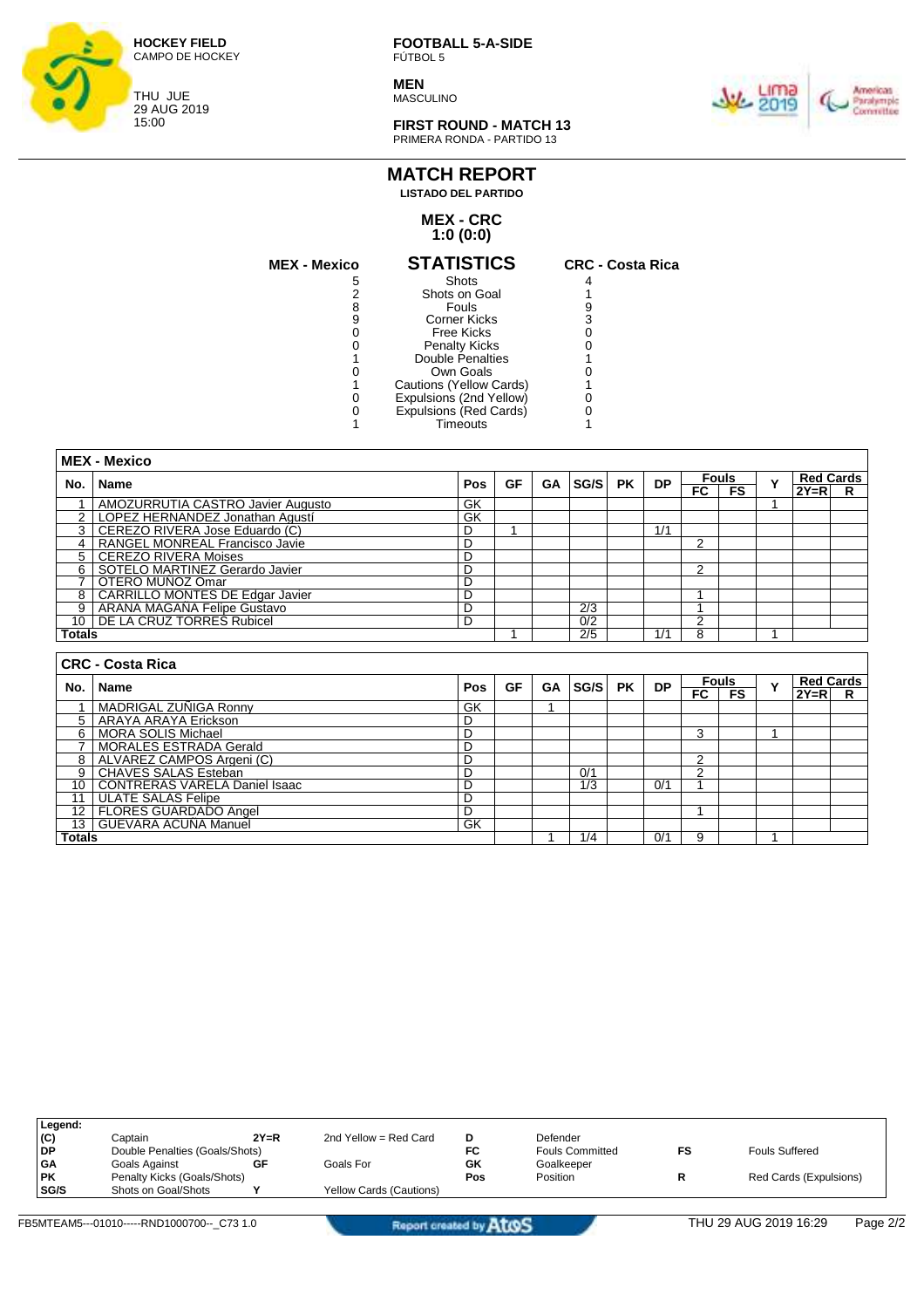

**MEN** MASCULINO



**FIRST ROUND - MATCH 14** PRIMERA RONDA - PARTIDO 14

**MATCH REPORT**

**LISTADO DEL PARTIDO**

**PER - BRA 0:5 (0:2)**

| <b>Match Officials:</b> |
|-------------------------|
| Referee:                |
| 2nd Referee:            |
| 3rd Referee:            |

**Referee:** LUBRANO Germinal Dante (ARG) **Timekeeper:** TORRES RODRIGUEZ Jose Antonio (PER)  $\overline{C}$ ASTILLO YUNCA Luis Enrique (PER)

**BRA - Brazil**

**2000 RIBEIRO GUIMARAES Germi (BRA) 4th Referee:** OVIEDO Matias Ezequiel (ARG)<br>CASTILLO YUNCA Luis Enrique (PER) **Scorer:** TAYPE RODRIGUEZ Nelson Jesús (PER)

#### **Goals Scored:**

DA CONCEIÇÃO GONÇAL Jeferson (BRA) 1', STEINMETZ ALVES Ricardo (BRA) 5', STEINMETZ ALVES Ricardo (BRA) 26', VIEIRA SOARES Jardiel (BRA) 37', DOS SANTOS MENDES Maicon Junior (BRA) 40' penalty goal

#### **PER - Peru**

| I 1<br>[ 4<br><b>6</b> I<br>$\sqrt{9}$<br>[ 10           | BOLIVAR MEJIA Jose Carlos (GK)<br><b>FERNANDEZ TINCO Cesar</b><br><b>GUEVARA SHUPINGAHUA Carlos Javier</b><br>ESTRADA RAMIREZ Rony Giancarlos (C)<br>BARTOLO CLIMACO Brayan Jhonatan | [ 12<br>5<br>[ 7<br>9<br>[ 10     |                     | DA COSTA COELHO BUM Matheus (GK)<br>LOPES DOS REIS Cassio<br>DA CONCEIÇÃO GONÇAL Jeferson<br>DA SILVA Tiago<br>STEINMETZ ALVES Ricardo (C)                     |
|----------------------------------------------------------|--------------------------------------------------------------------------------------------------------------------------------------------------------------------------------------|-----------------------------------|---------------------|----------------------------------------------------------------------------------------------------------------------------------------------------------------|
| Substitutes:                                             |                                                                                                                                                                                      |                                   | <b>Substitutes:</b> |                                                                                                                                                                |
| $\sqrt{5}$<br>6 <sup>1</sup><br>$\sqrt{7}$<br>[11]<br>12 | TORRES RODRIGUEZ Juan Pablo<br>ALZA TAPIA Richard Elio<br>PEREZ DAVILA Francesco Leone<br>DEL VALLE FARFAN Waldir Antony<br>RAMIREZ FERNANDEZ Jhony Francisco (GK)                   | 4<br>6<br>.8 <sub>1</sub><br>ſ 11 |                     | DE LACERDA GONÇALVE Luan<br><b>DOS SANTOS MENDES Maicon Junior</b><br><b>VIEIRA SOARES Jardiel</b><br>ALVES MENDES Raimundo Nonato<br>DA PAIXÃO BARROS Gledson |

**Coach:** HERRERA CHAMORRO Jorge Guiseppe **Coach:** RIBEIRO DE VASCONCE Fábio Luiz

**Cautions:**

None

#### **Expulsions:**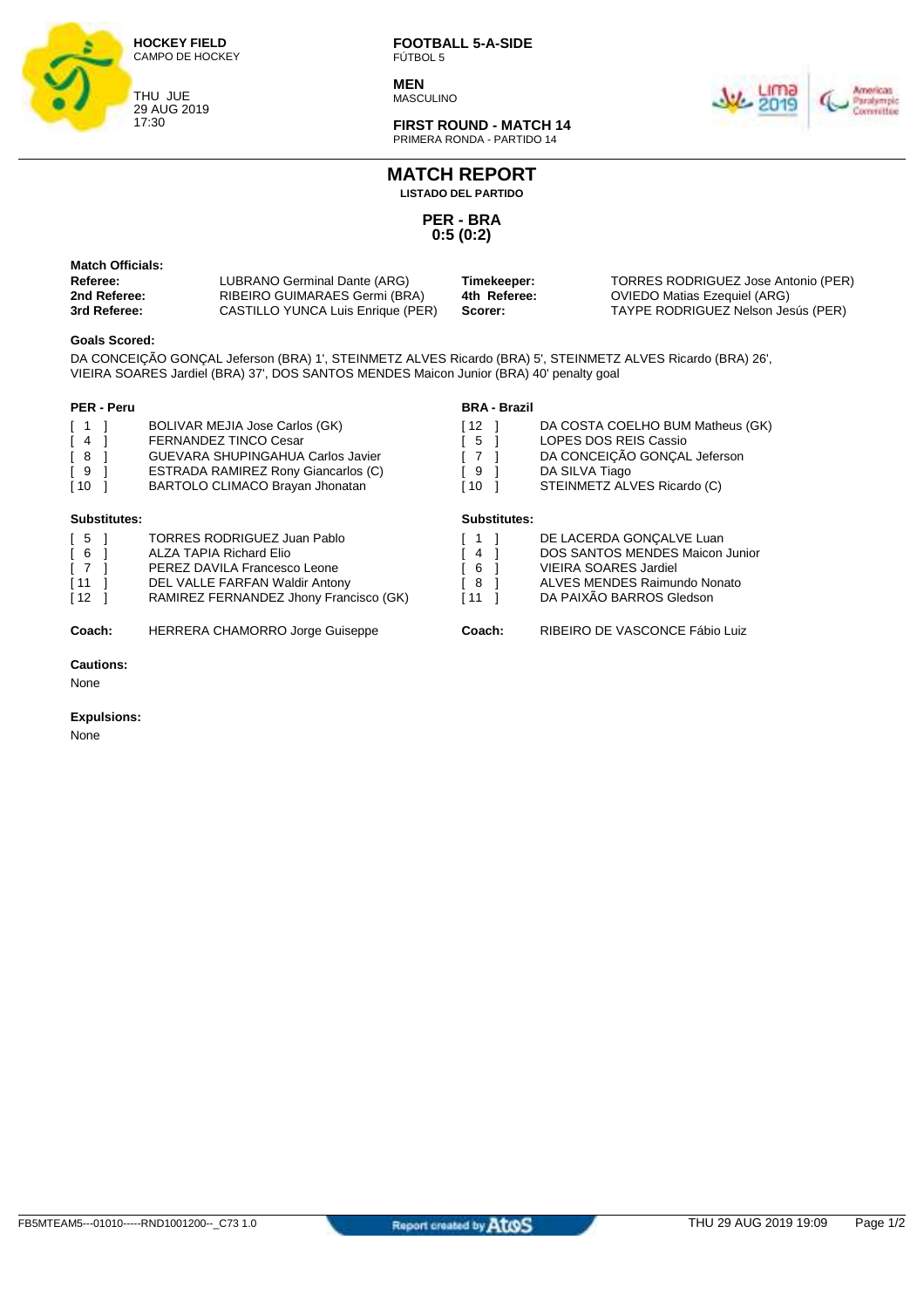

**MEN MASCULINO** 



**FIRST ROUND - MATCH 14** PRIMERA RONDA - PARTIDO 14

### **PER - BRA MATCH REPORT LISTADO DEL PARTIDO**

## **0:5 (0:2)**

| <b>PER - Peru</b> | <b>STATISTICS</b>             | <b>BRA - Brazil</b> |
|-------------------|-------------------------------|---------------------|
|                   | Shots                         | ิธ                  |
|                   | Shots on Goal                 |                     |
| 10                | Fouls                         | 5                   |
|                   | <b>Corner Kicks</b>           | 5                   |
|                   | Free Kicks                    |                     |
|                   | <b>Penalty Kicks</b>          | 2                   |
|                   | Double Penalties              |                     |
|                   | Own Goals                     |                     |
|                   | Cautions (Yellow Cards)       |                     |
|                   | Expulsions (2nd Yellow)       |                     |
| 0                 | <b>Expulsions (Red Cards)</b> |                     |
| 2                 | Timeouts                      |                     |
|                   |                               |                     |

|                   | <b>PER - Peru</b>                          |     |    |           |      |           |           |              |              |   |          |                  |
|-------------------|--------------------------------------------|-----|----|-----------|------|-----------|-----------|--------------|--------------|---|----------|------------------|
| No.               |                                            |     | GF | <b>GA</b> | SG/S | <b>PK</b> | <b>DP</b> |              | <b>Fouls</b> | Y |          | <b>Red Cards</b> |
|                   | <b>Name</b>                                | Pos |    |           |      |           |           | FC           | <b>FS</b>    |   | $2Y = R$ | R                |
|                   | <b>BOLIVAR MEJIA Jose Carlos</b>           | GK  |    | 5         |      |           |           |              |              |   |          |                  |
| 4                 | <b>FERNANDEZ TINCO Cesar</b>               | D   |    |           |      |           |           | 2            |              |   |          |                  |
| 5.                | <b>TORRES RODRIGUEZ Juan Pablo</b>         | D   |    |           |      |           |           |              |              |   |          |                  |
| 6                 | <b>ALZA TAPIA Richard Elio</b>             | D   |    |           |      |           |           |              |              |   |          |                  |
|                   | PEREZ DAVILA Francesco Leone               | D   |    |           |      | 0/1       |           |              |              |   |          |                  |
| 8                 | GUEVARA SHUPINGAHUA Carlos Javier          | D   |    |           |      |           |           | 2            |              |   |          |                  |
| 9                 | <b>ESTRADA RAMIREZ Rony Giancarlos (C)</b> | D   |    |           |      |           |           | 4            |              |   |          |                  |
| 10                | BARTOLO CLIMACO Brayan Jhonatan            | D   |    |           |      |           |           |              |              |   |          |                  |
| 11                | DEL VALLE FARFAN Waldir Antony             | D   |    |           |      |           |           |              |              |   |          |                  |
| $12 \overline{ }$ | RAMIREZ FERNANDEZ Jhony Francisco          | GK  |    |           |      |           |           |              |              |   |          |                  |
| <b>Totals</b>     |                                            |     |    | 5         |      | 0/1       |           | 10           |              |   |          |                  |
|                   |                                            |     |    |           |      |           |           |              |              |   |          |                  |
|                   | <b>BRA - Brazil</b>                        |     |    |           |      |           |           |              |              |   |          |                  |
| No.               | <b>Name</b>                                | Pos | GF | <b>GA</b> | SG/S | <b>PK</b> | <b>DP</b> | <b>Fouls</b> |              | Y |          | <b>Red Cards</b> |
|                   |                                            |     |    |           |      |           |           | FC.          | <b>FS</b>    |   | $2Y = R$ | R                |
|                   | DE LACERDA GONCALVE Luan                   | D   |    |           |      |           |           |              |              |   |          |                  |
| 4                 | DOS SANTOS MENDES Maicon Junior            | D   | и  |           |      | 1/1       |           |              |              |   |          |                  |
|                   | 5   LOPES DOS REIS Cassio                  | D   |    |           |      |           |           |              |              |   |          |                  |

6 VIEIRA SOARES Jardiel D 1 1/2 1

9 DA SILVA Tiago D 2 10 STEINMETZ ALVES Ricardo (C) D 2 2/3 2 11 DA PAIXÃO BARROS Gledson D 0/1 0/1

**Totals** 5 4/6 1/2 0/1 5

7 DA CONCEIÇÃO GONÇAL Jeferson  $\vert$ D | 1 | 1/1

8 | ALVES MENDES Raimundo Nonato | D

12 | DA COSTA COELHO BUM Matheus GK

| Legend:   |                                |        |                                |     |                        |    |                        |
|-----------|--------------------------------|--------|--------------------------------|-----|------------------------|----|------------------------|
| (C)       | Captain                        | $2Y=R$ | 2nd Yellow = Red Card          | D   | Defender               |    |                        |
| <b>DP</b> | Double Penalties (Goals/Shots) |        |                                | FC  | <b>Fouls Committed</b> | FS | <b>Fouls Suffered</b>  |
| <b>GA</b> | Goals Against                  | GF     | Goals For                      | GK  | Goalkeeper             |    |                        |
| <b>PK</b> | Penalty Kicks (Goals/Shots)    |        |                                | Pos | Position               |    | Red Cards (Expulsions) |
| SG/S      | Shots on Goal/Shots            |        | <b>Yellow Cards (Cautions)</b> |     |                        |    |                        |
|           |                                |        |                                |     |                        |    |                        |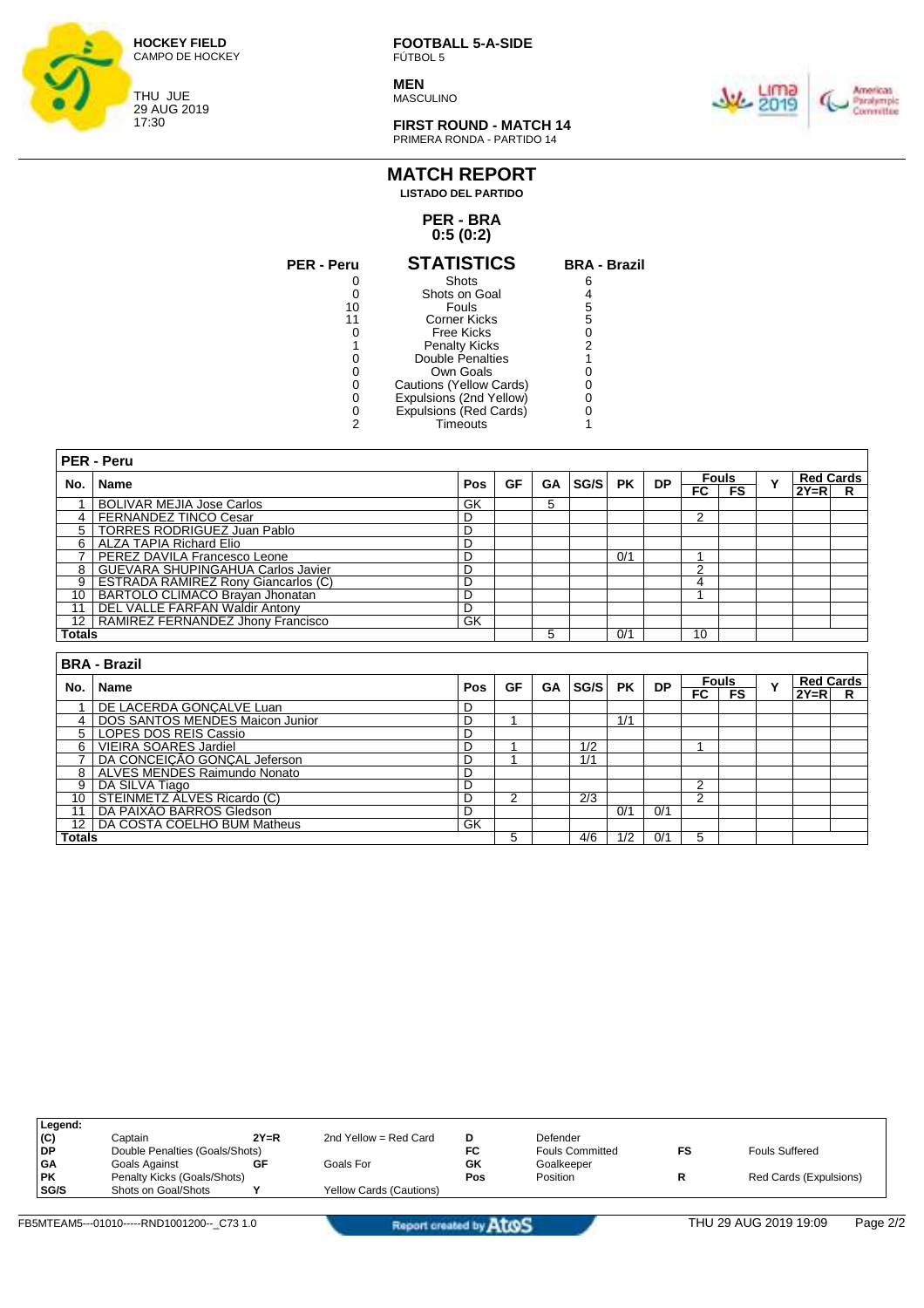

**MEN MASCULINO** 



**FIRST ROUND - MATCH 15** PRIMERA RONDA - PARTIDO 15

## **MATCH REPORT**

**LISTADO DEL PARTIDO**

**ARG - COL 1:0 (0:0)**

| matvii viilviais.<br>Referee:<br>2nd Referee:<br>3rd Referee: | PINHEIRO MORGADO Lúcio (BRA)<br>GONZALEZ GONZALEZ Rafael (MEX)<br>RIBEIRO GUIMARAES Germi (BRA) | Timekeeper:<br>4th Referee:<br>Scorer: | TORRES RODRIGUEZ Jose Antonio (PER)<br>LUBRANO Germinal Dante (ARG)<br>RAMIREZ MONTOYA Hilary (CRC) |
|---------------------------------------------------------------|-------------------------------------------------------------------------------------------------|----------------------------------------|-----------------------------------------------------------------------------------------------------|
| $\sim$ $\sim$ $\sim$ $\sim$                                   |                                                                                                 |                                        |                                                                                                     |

**COL - Colombia**

[ 1 ] CORREA ARISTIZABAL William Andres (GK)

HERNANDEZ GARCIA Jhon Alexander (C)

[ 2 ] LOPEZ MORALES Fredy Duvian<br>[ 9 ] GONZALEZ HERNANDEZ Jhon I [ 9 ] GONZALEZ HERNANDEZ Jhon Eider<br>[ 10 ] PEREZ QUINTERO Juan David [10 ] PEREZ QUINTERO Juan David<br>[13 ] HERNANDEZ GARCIA Jhon Ale

#### **Goals Scored:**

**Match Officials:** 

ESPINILLO Maximiliano Ant (ARG) 32'

#### **ARG - Argentina**

| $\lceil 12 \rceil$ | MÜLECK German (GK)                |
|--------------------|-----------------------------------|
| I 2                | <b>DELDO GARCIA Angel Ricardo</b> |
| I 3                | <b>ACCARDI Federico Miguel</b>    |
| [ 4                | <b>PADILLA Froilan Durval</b>     |
| $\lceil 15 \rceil$ | <b>ESPINILLO Maximiliano Ant</b>  |

|  | <b>Substitutes:</b> |  |
|--|---------------------|--|
|  |                     |  |

| Substitutes:                                                                                                |                                                                                                                                          | Substitutes:                                                                                                                                     |                                                                                                                                                                         |
|-------------------------------------------------------------------------------------------------------------|------------------------------------------------------------------------------------------------------------------------------------------|--------------------------------------------------------------------------------------------------------------------------------------------------|-------------------------------------------------------------------------------------------------------------------------------------------------------------------------|
| $\begin{bmatrix} 1 \end{bmatrix}$<br>$\begin{bmatrix} 5 \end{bmatrix}$<br>$\sqrt{8}$<br>$\sqrt{10}$<br>[11] | LENCINA Dario Aldo (GK)<br>VELO Silvio Mauricio (C)<br>PANIZZA Marcelo Alejand<br><b>HEREDIA Nahuel Armando</b><br>VELIZ Nicolas Agustin | $\begin{bmatrix} 3 \end{bmatrix}$<br>$\begin{bmatrix} 7 \end{bmatrix}$<br>[ 8<br>$\begin{array}{c} \boxed{11} \end{array}$<br>$\lceil 12 \rceil$ | PIMIENTO SEQUEDA Javier Ricardo<br>MARTINEZ GUEVARA Alex Enrique<br><b>RINCON RINCON Jose Danilo</b><br>PARRA SANTACRUZ Juan Pablo<br>ARDILA CARDENAS Jhohan Dario (GK) |
| Coach:                                                                                                      | <b>DEMONTE Ricardo Martin</b>                                                                                                            | Coach:                                                                                                                                           | <b>CARRILLO RAMIREZ Fernando</b>                                                                                                                                        |

#### **Cautions:**

LOPEZ MORALES Fredy Duvian (COL) 22'

#### **Expulsions:**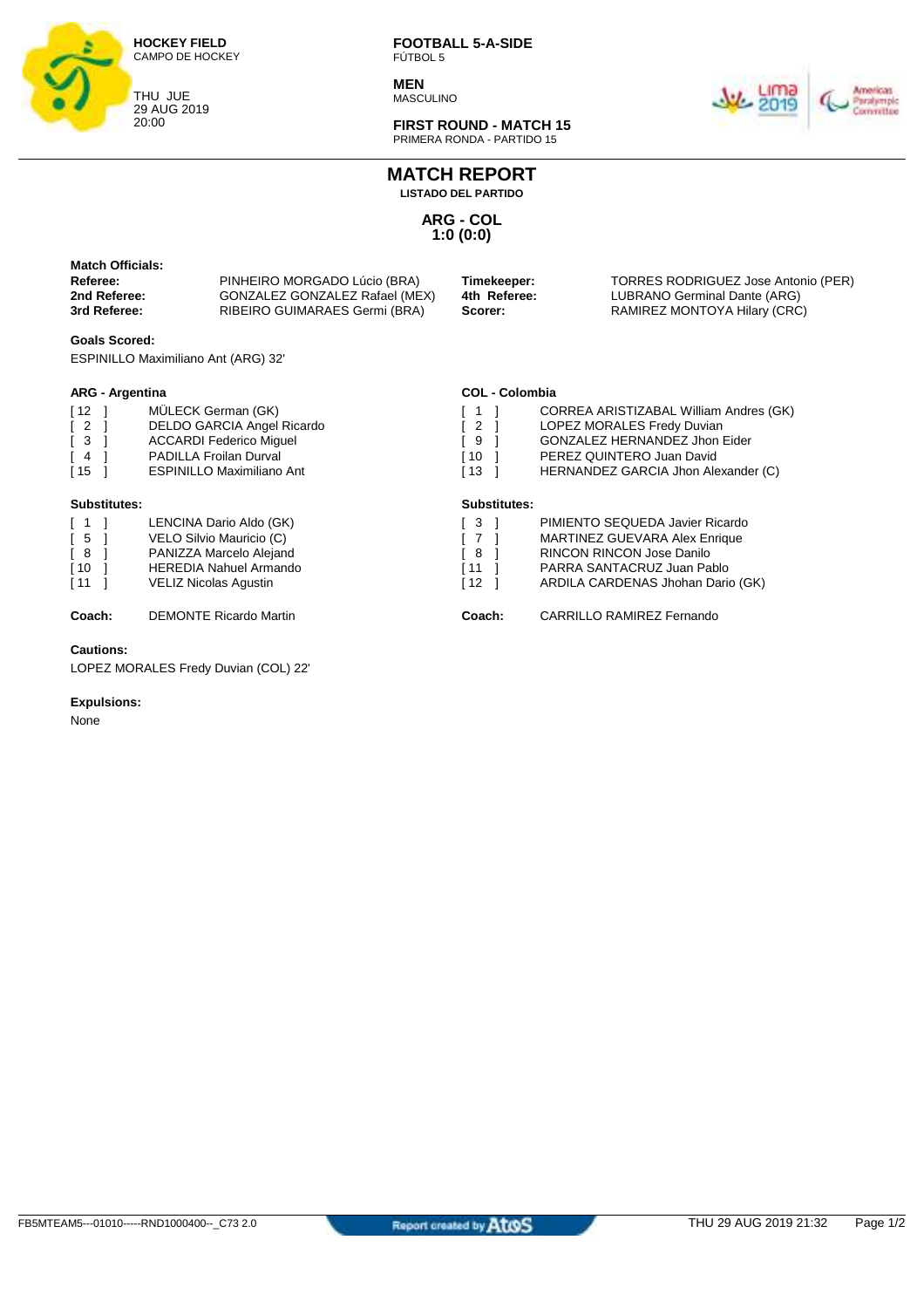

**MEN MASCULINO** 



**FIRST ROUND - MATCH 15** PRIMERA RONDA - PARTIDO 15

#### **MATCH REPORT LISTADO DEL PARTIDO**

#### **ARG - COL 1:0 (0:0)**

| <b>ARG - Argentina</b> | <b>STATISTICS</b>       | <b>COL - Colombia</b> |
|------------------------|-------------------------|-----------------------|
|                        | Shots                   |                       |
| 3                      | Shots on Goal           |                       |
| 3                      | Fouls                   |                       |
| 8                      | Corner Kicks            |                       |
|                        | Free Kicks              |                       |
|                        | <b>Penalty Kicks</b>    |                       |
|                        | Double Penalties        |                       |
|                        | Own Goals               |                       |
| 0                      | Cautions (Yellow Cards) |                       |
| Ω                      | Expulsions (2nd Yellow) |                       |
| 0                      | Expulsions (Red Cards)  |                       |
| 2                      | Timeouts                |                       |

|                | <b>ARG - Argentina</b>                   |     |           |           |      |           |           |                |    |   |                  |                  |
|----------------|------------------------------------------|-----|-----------|-----------|------|-----------|-----------|----------------|----|---|------------------|------------------|
|                |                                          |     | <b>GF</b> | <b>GA</b> | SG/S | <b>PK</b> | <b>DP</b> | Fouls          |    | Y | <b>Red Cards</b> |                  |
| No.            | <b>Name</b>                              | Pos |           |           |      |           |           | $_{\rm FC}$    | FS |   | $2Y=R$           | R                |
|                | <b>LENCINA Dario Aldo</b>                | GK  |           |           |      |           |           |                |    |   |                  |                  |
| $\overline{2}$ | <b>DELDO GARCIA Angel Ricardo</b>        | D   |           |           |      |           |           |                |    |   |                  |                  |
| 3              | <b>ACCARDI Federico Miquel</b>           | D   |           |           | 0/1  |           |           |                |    |   |                  |                  |
| 4              | PADILLA Froilan Durval                   | D   |           |           |      |           |           |                |    |   |                  |                  |
| 5              | VELO Silvio Mauricio (C)                 | D   |           |           |      |           |           |                |    |   |                  |                  |
| 8              | PANIZZA Marcelo Alejand                  | D   |           |           |      |           |           |                |    |   |                  |                  |
| 10             | <b>HEREDIA Nahuel Armando</b>            | D   |           |           |      |           |           |                |    |   |                  |                  |
| 11             | <b>VELIZ Nicolas Agustin</b>             | D   |           |           | 0/1  |           |           |                |    |   |                  |                  |
| 12             | MÜLECK German                            | GK  |           |           |      |           |           |                |    |   |                  |                  |
| 15             | <b>ESPINILLO Maximiliano Ant</b>         | D   |           |           | 3/5  |           |           |                |    |   |                  |                  |
|                | <b>Totals</b>                            |     |           |           | 3/7  |           |           | 3              |    |   |                  |                  |
|                |                                          |     |           |           |      |           |           |                |    |   |                  |                  |
|                | <b>COL - Colombia</b>                    |     |           |           |      |           |           |                |    |   |                  |                  |
| No.            | Name                                     | Pos | <b>GF</b> | <b>GA</b> | SG/S | <b>PK</b> | <b>DP</b> | <b>Fouls</b>   |    | Y |                  | <b>Red Cards</b> |
|                |                                          |     |           |           |      |           |           | FC             | FS |   | $2Y=R$           | R                |
|                | <b>CORREA ARISTIZABAL William Andres</b> | GK  |           |           |      |           |           |                |    |   |                  |                  |
| 2              | LOPEZ MORALES Fredy Duvian               | D   |           |           |      |           |           | $\overline{2}$ |    | и |                  |                  |
| 3              | PIMIENTO SEQUEDA Javier Ricardo          | D   |           |           |      |           |           |                |    |   |                  |                  |
|                | <b>MARTINEZ GUEVARA Alex Enrique</b>     | D   |           |           |      |           |           |                |    |   |                  |                  |

8 | RINCON RINCON Jose Danilo | D

12 | ARDILA CARDENAS Jhohan Dario GK 13 | HERNANDEZ GARCIA Jhon Alexander (C) | D

9 GONZALEZ HERNANDEZ Jhon Eider **D D** D 0/1

10 PEREZ QUINTERO Juan David **D 0/1 1** 0/1 1 1 11 PARRA SANTACRUZ Juan Pablo D 1

**Totals** 1 0/2 4 1

| Legend:     |                                |        |                                |     |                        |                        |
|-------------|--------------------------------|--------|--------------------------------|-----|------------------------|------------------------|
| (C)         | Captain                        | $2Y=R$ | 2nd Yellow = Red Card          | D   | Defender               |                        |
| l DP        | Double Penalties (Goals/Shots) |        |                                | FC  | <b>Fouls Committed</b> | <b>Fouls Suffered</b>  |
| <b>GA</b>   | Goals Against                  | GF     | Goals For                      | GK  | Goalkeeper             |                        |
| <b>PK</b>   | Penalty Kicks (Goals/Shots)    |        |                                | Pos | Position               | Red Cards (Expulsions) |
| <b>SG/S</b> | Shots on Goal/Shots            |        | <b>Yellow Cards (Cautions)</b> |     |                        |                        |
|             |                                |        |                                |     |                        |                        |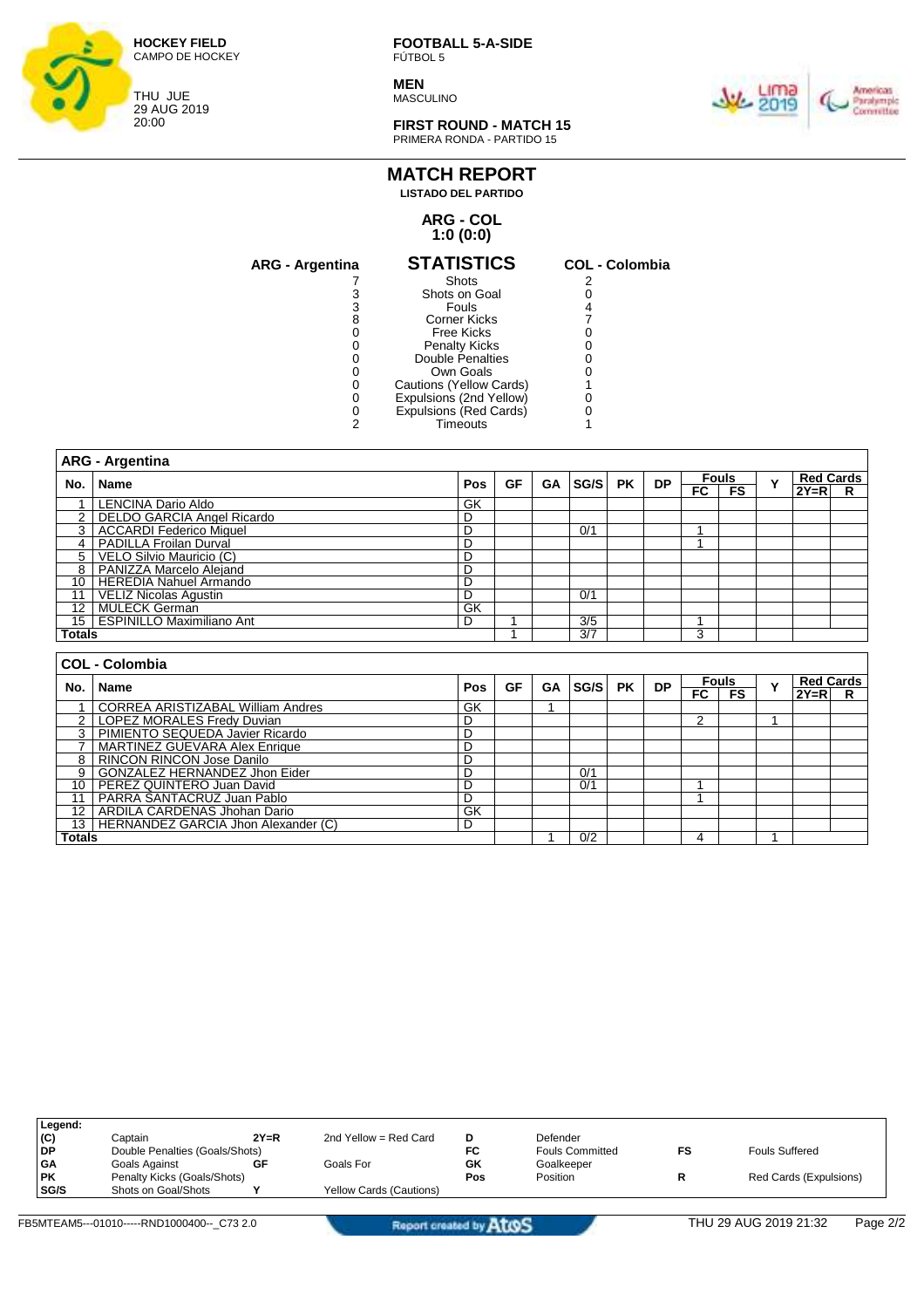

**MEN** MASCULINO



**BRONZE MEDAL - MATCH 17** MEDALLA DE BRONCE - PARTIDO 17

**MATCH REPORT**

**LISTADO DEL PARTIDO**

**COL - MEX 0:1 (0:0)**

| <b>Match Officials:</b><br>Referee:<br>2nd Referee:<br>3rd Referee:<br><b>Goals Scored:</b>                                                 | GONZALEZ GONZALEZ Rafael (MEX)<br>ERIRA MORENO Hector Enrique (COL)<br>CASTILLO YUNCA Luis Enrique (PER)                                                                     | Timekeeper:<br>4th Referee:<br>Scorer:                                           | RIBEIRO GUIMARAES Germi (BRA)<br>TARAZONA PADILLA Carlos Andres (PER)<br>SARCEÑO ALVARADO Christhian (GUA)                                                            |
|---------------------------------------------------------------------------------------------------------------------------------------------|------------------------------------------------------------------------------------------------------------------------------------------------------------------------------|----------------------------------------------------------------------------------|-----------------------------------------------------------------------------------------------------------------------------------------------------------------------|
|                                                                                                                                             | RANGEL MONREAL Francisco Javie (MEX) 28'                                                                                                                                     |                                                                                  |                                                                                                                                                                       |
| <b>COL - Colombia</b><br>$\begin{bmatrix} 1 \end{bmatrix}$<br>$\begin{bmatrix} 7 \end{bmatrix}$<br>- 1<br>[9]<br>$\sqrt{10}$<br>$\sqrt{13}$ | CORREA ARISTIZABAL William Andres (GK)<br>MARTINEZ GUEVARA Alex Enrique<br>GONZALEZ HERNANDEZ Jhon Eider<br>PEREZ QUINTERO Juan David<br>HERNANDEZ GARCIA Jhon Alexander (C) | <b>MEX - Mexico</b><br>ſ 1<br>3 <sup>1</sup><br>$4 \quad$<br>$\overline{7}$<br>9 | AMOZURRUTIA CASTRO Javier Augusto (GK)<br>CEREZO RIVERA Jose Eduardo (C)<br>RANGEL MONREAL Francisco Javie<br>OTERO MUÑOZ Omar<br>ARANA MAGAÑA Felipe Gustavo         |
| Substitutes:<br>$\begin{bmatrix} 3 \end{bmatrix}$<br>[8]<br>[11]<br>[12]                                                                    | PIMIENTO SEQUEDA Javier Ricardo<br><b>RINCON RINCON Jose Danilo</b><br>PARRA SANTACRUZ Juan Pablo<br>ARDILA CARDENAS Jhohan Dario (GK)                                       | <b>Substitutes:</b><br>2 ]<br>5<br>6<br>8<br>l 10                                | LOPEZ HERNANDEZ Jonathan Agustí (GK)<br><b>CEREZO RIVERA Moises</b><br>SOTELO MARTINEZ Gerardo Javier<br>CARRILLO MONTES DE Edgar Javier<br>DE LA CRUZ TORRES Rubicel |
| Coach:                                                                                                                                      | CARRILLO RAMIREZ Fernando                                                                                                                                                    | Coach:                                                                           | ORTÍZ MELLO Raúl Ignacio                                                                                                                                              |
| <b>Cautions:</b><br>None                                                                                                                    |                                                                                                                                                                              |                                                                                  |                                                                                                                                                                       |

#### **Expulsions:**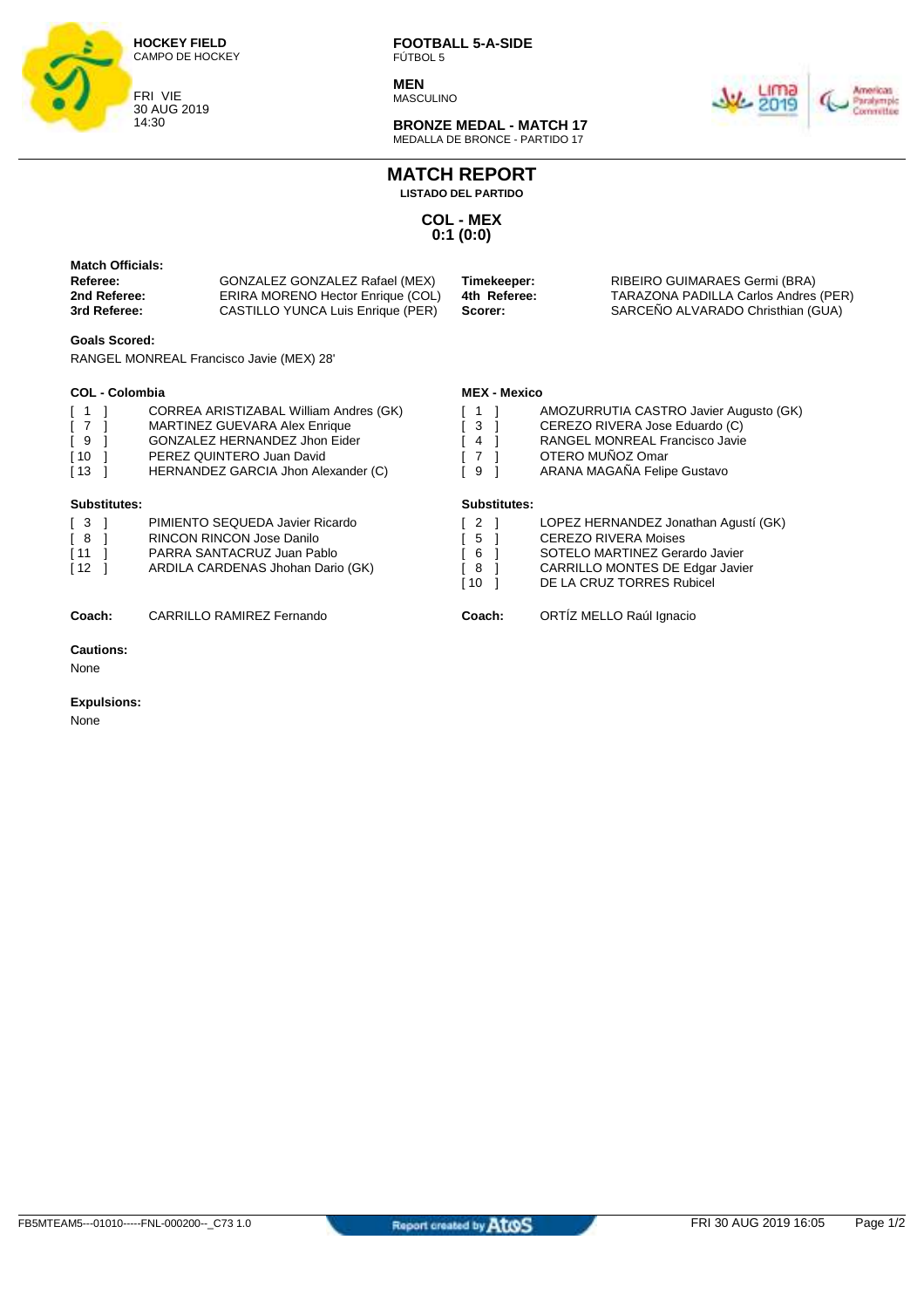

**MEN MASCULINO** 



**BRONZE MEDAL - MATCH 17** MEDALLA DE BRONCE - PARTIDO 17

#### **MATCH REPORT LISTADO DEL PARTIDO**

#### **COL - MEX 0:1 (0:0)**

| <b>COL - Colombia</b> | <b>STATISTICS</b>       | <b>MEX - Mexico</b> |
|-----------------------|-------------------------|---------------------|
|                       | Shots                   |                     |
| 3                     | Shots on Goal           |                     |
|                       | Fouls                   |                     |
|                       | <b>Corner Kicks</b>     |                     |
|                       | Free Kicks              |                     |
|                       | <b>Penalty Kicks</b>    |                     |
|                       | Double Penalties        |                     |
|                       | Own Goals               |                     |
|                       | Cautions (Yellow Cards) |                     |
|                       | Expulsions (2nd Yellow) |                     |
|                       | Expulsions (Red Cards)  |                     |
|                       | Timeouts                |                     |

| 1              |  |
|----------------|--|
| 1              |  |
| 9              |  |
| $\overline{6}$ |  |
| $\mathbf{0}$   |  |
| $\mathbf{0}$   |  |
| 0              |  |
| 0              |  |
| ō              |  |
| $\mathbf{0}$   |  |
| $\frac{0}{2}$  |  |
|                |  |
|                |  |

|               | <b>COL - Colombia</b>                    |            |    |           |             |           |           |     |                              |  |        |                  |
|---------------|------------------------------------------|------------|----|-----------|-------------|-----------|-----------|-----|------------------------------|--|--------|------------------|
| No.           | <b>Name</b>                              | <b>Pos</b> | GF | <b>GA</b> | <b>SG/S</b> | <b>PK</b> | <b>DP</b> |     | <b>Fouls</b><br>$\checkmark$ |  |        | <b>Red Cards</b> |
|               |                                          |            |    |           |             |           |           | FC. | <b>FS</b>                    |  | $2Y=R$ | R                |
|               | <b>CORREA ARISTIZABAL William Andres</b> | GK         |    |           |             |           |           |     |                              |  |        |                  |
|               | 3   PIMIENTO SEQUEDA Javier Ricardo      | D          |    |           |             |           |           |     |                              |  |        |                  |
|               | MARTINEZ GUEVARA Alex Enrique            | D          |    |           |             |           |           | Δ   |                              |  |        |                  |
|               | 8   RINCON RINCON Jose Danilo            | D          |    |           |             |           |           |     |                              |  |        |                  |
|               | 9 GONZALEZ HERNANDEZ Jhon Eider          | D          |    |           | 2/4         |           |           | c   |                              |  |        |                  |
| 10            | PEREZ QUINTERO Juan David                | D          |    |           | 1/3         |           |           |     |                              |  |        |                  |
|               | <b>I PARRA SANTACRUZ Juan Pablo</b>      | D          |    |           | 0/1         |           |           |     |                              |  |        |                  |
|               | 12   ARDILA CARDENAS Jhohan Dario        | GK         |    |           |             |           |           |     |                              |  |        |                  |
|               | 13   HERNANDEZ GARCIA Jhon Alexander (C) | D          |    |           | 0/1         |           |           |     |                              |  |        |                  |
| <b>Totals</b> |                                          |            |    |           | 3/9         |           |           |     |                              |  |        |                  |
|               |                                          |            |    |           |             |           |           |     |                              |  |        |                  |
|               | <b>MEX - Mexico</b>                      |            |    |           |             |           |           |     |                              |  |        |                  |
|               |                                          |            |    |           |             |           |           |     |                              |  |        |                  |

| No.            | Name                               | Pos | GF | GA | SG/S | <b>PK</b> | <b>DP</b> | <b>Fouls</b> |    | v |        | <b>Red Cards</b> |
|----------------|------------------------------------|-----|----|----|------|-----------|-----------|--------------|----|---|--------|------------------|
|                |                                    |     |    |    |      |           |           | FC           | FS |   | $2Y=R$ | R                |
|                | AMOZURRUTIA CASTRO Javier Augusto  | GK  |    |    |      |           |           |              |    |   |        |                  |
|                | LOPEZ HERNANDEZ Jonathan Agustí    | GK  |    |    |      |           |           |              |    |   |        |                  |
| 3 <sup>1</sup> | CEREZO RIVERA Jose Eduardo (C)     | D   |    |    |      |           |           |              |    |   |        |                  |
|                | RANGEL MONREAL Francisco Javie     |     |    |    | 1/1  |           |           |              |    |   |        |                  |
|                | 5 CEREZO RIVERA Moises             | D   |    |    |      |           |           |              |    |   |        |                  |
| 6              | SOTELO MARTINEZ Gerardo Javier     | D   |    |    |      |           |           |              |    |   |        |                  |
|                | OTERO MUÑOZ Omar                   | D   |    |    |      |           |           |              |    |   |        |                  |
| 81             | CARRILLO MONTES DE Edgar Javier    | D   |    |    |      |           |           |              |    |   |        |                  |
| 9 I            | <b>ARANA MAGAÑA Felipe Gustavo</b> | D   |    |    |      |           |           |              |    |   |        |                  |
|                | 10   DE LA CRUZ TORRES Rubicel     | D   |    |    |      |           |           |              |    |   |        |                  |
| <b>Totals</b>  |                                    |     |    |    | 1/2  |           |           |              |    |   |        |                  |

| Legend:   |                                |        |                         |     |                        |    |                        |
|-----------|--------------------------------|--------|-------------------------|-----|------------------------|----|------------------------|
| (C)       | Captain                        | $2Y=R$ | 2nd Yellow = Red Card   | D   | Defender               |    |                        |
| l DP      | Double Penalties (Goals/Shots) |        |                         | FC  | <b>Fouls Committed</b> | FS | <b>Fouls Suffered</b>  |
| <b>GA</b> | Goals Against                  | GF     | Goals For               | GK  | Goalkeeper             |    |                        |
| <b>PK</b> | Penalty Kicks (Goals/Shots)    |        |                         | Pos | Position               |    | Red Cards (Expulsions) |
| SG/S      | Shots on Goal/Shots            |        | Yellow Cards (Cautions) |     |                        |    |                        |
|           |                                |        |                         |     |                        |    |                        |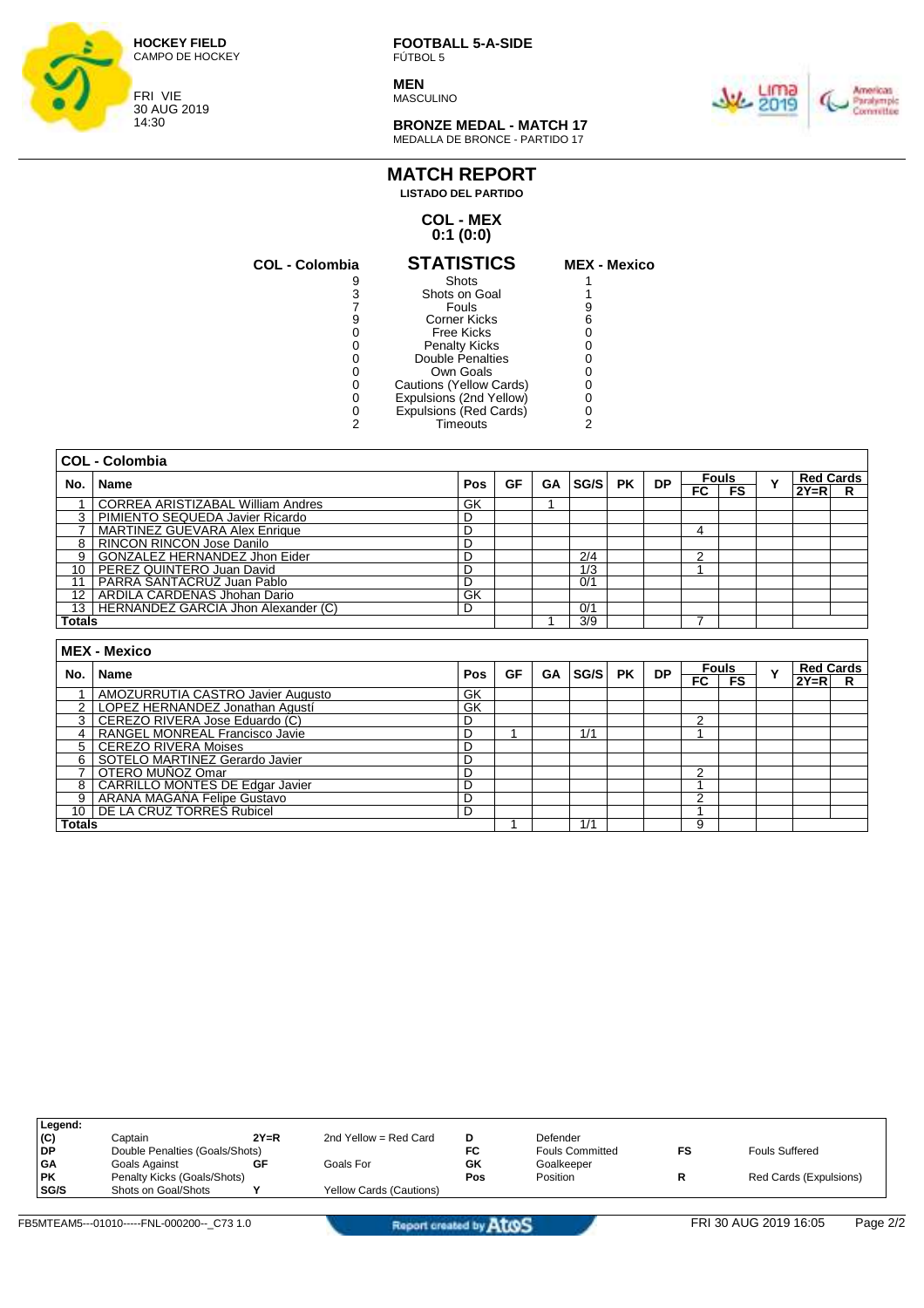

**MEN** MASCULINO



**GOLD MEDAL - MATCH 18** MEDALLA DE ORO - PARTIDO 18

## **MATCH REPORT**

**LISTADO DEL PARTIDO**

**ARG - BRA 0:2 (0:1)**

| Match Officials:<br>Referee: | PINHEIRO MORGADO Lúcio (BRA)      | Timekeeper:  | TORRES RODRIGUEZ Jose Antonio (PER) |
|------------------------------|-----------------------------------|--------------|-------------------------------------|
| 2nd Referee:                 | LUBRANO Germinal Dante (ARG)      | 4th Referee: | TAYPE RODRIGUEZ Nelson Jesús (PER)  |
| 3rd Referee:                 | MOLINA DOGGENWEILER Natalia (CHI) | Scorer:      | RAMIREZ MONTOYA Hilary (CRC)        |

#### **Goals Scored:**

DA CONCEIÇÃO GONÇAL Jeferson (BRA) 7', LOPES DOS REIS Cassio (BRA) 36' double penalty goal

#### **ARG - Argentina**

| <b>ARG - Argentina</b>                                                                                   |                                                                                                                                                            |                                  | <b>BRA - Brazil</b> |                                                                                                                                                                        |
|----------------------------------------------------------------------------------------------------------|------------------------------------------------------------------------------------------------------------------------------------------------------------|----------------------------------|---------------------|------------------------------------------------------------------------------------------------------------------------------------------------------------------------|
| $\lceil 1 \rceil$<br>$\begin{bmatrix} 2 \end{bmatrix}$<br>$\sqrt{3}$<br>$\left[ 4 \right]$<br>$\sqrt{8}$ | LENCINA Dario Aldo (GK)<br><b>DELDO GARCIA Angel Ricardo</b><br><b>ACCARDI Federico Miquel</b><br><b>PADILLA Froilan Durval</b><br>PANIZZA Marcelo Alejand | 5<br>$\overline{7}$<br>9<br>[ 10 |                     | DE LACERDA GONÇALVE Luan (GK)<br><b>LOPES DOS REIS Cassio</b><br>DA CONCEIÇÃO GONÇAL Jeferson<br>DA SILVA Tiago<br>STEINMETZ ALVES Ricardo (C)                         |
| <b>Substitutes:</b>                                                                                      |                                                                                                                                                            |                                  | <b>Substitutes:</b> |                                                                                                                                                                        |
| $\sqrt{5}$<br>$\sqrt{10}$<br>$\sqrt{11}$<br>$\sqrt{12}$<br>$\sqrt{15}$                                   | VELO Silvio Mauricio (C)<br><b>HEREDIA Nahuel Armando</b><br><b>VELIZ Nicolas Agustin</b><br>MÜLECK German (GK)<br><b>ESPINILLO Maximiliano Ant</b>        | 4<br>6<br>8<br>[ 11<br>12        |                     | <b>DOS SANTOS MENDES Maicon Junior</b><br><b>VIEIRA SOARES Jardiel</b><br>ALVES MENDES Raimundo Nonato<br>DA PAIXÃO BARROS Gledson<br>DA COSTA COELHO BUM Matheus (GK) |

**Coach:** DEMONTE Ricardo Martin **Coach:** RIBEIRO DE VASCONCE Fábio Luiz

#### **Cautions:**

None

#### **Expulsions:**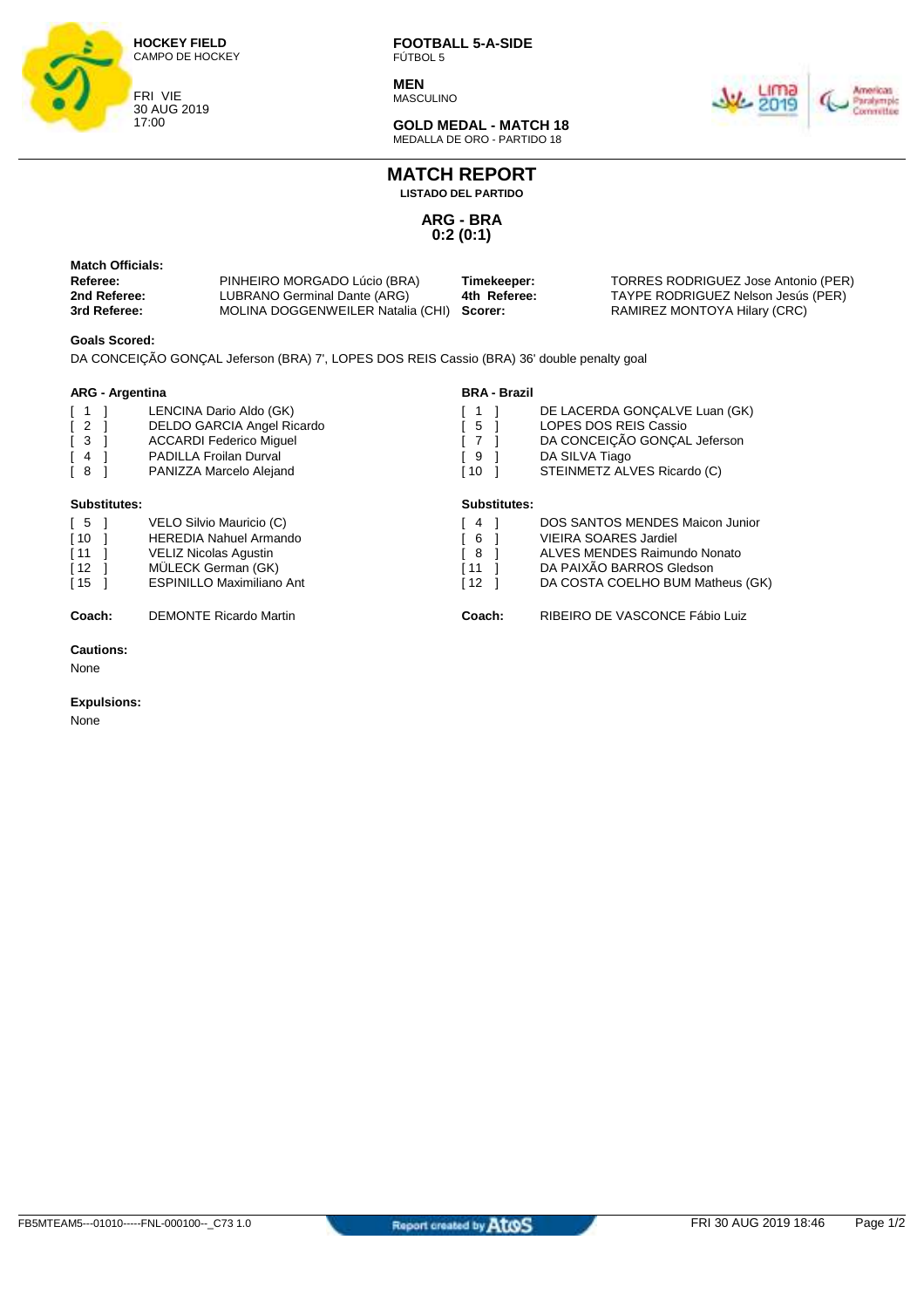

**MEN** MASCULINO



**GOLD MEDAL - MATCH 18** MEDALLA DE ORO - PARTIDO 18

## **MATCH REPORT LISTADO DEL PARTIDO**

#### **ARG - BRA 0:2 (0:1)**

| ARG - Argentina | <b>STATISTICS</b>       | <b>BRA - Brazil</b> |
|-----------------|-------------------------|---------------------|
|                 | Shots                   |                     |
|                 | Shots on Goal           |                     |
|                 | Fouls                   |                     |
| 13              | Corner Kicks            | 9                   |
|                 | Free Kicks              |                     |
|                 | <b>Penalty Kicks</b>    |                     |
|                 | Double Penalties        |                     |
|                 | Own Goals               |                     |
|                 | Cautions (Yellow Cards) |                     |
|                 | Expulsions (2nd Yellow) |                     |
|                 | Expulsions (Red Cards)  |                     |
|                 | Timeouts                |                     |
|                 |                         |                     |

|                 | <b>ARG - Argentina</b>                                  |     |                     |           |      |           |           |                |                    |   |                            |                  |  |  |
|-----------------|---------------------------------------------------------|-----|---------------------|-----------|------|-----------|-----------|----------------|--------------------|---|----------------------------|------------------|--|--|
| No.             | <b>Name</b>                                             | Pos | <b>GF</b>           | <b>GA</b> | SG/S | <b>PK</b> | <b>DP</b> | $_{\sf FC}$    | <b>Fouls</b><br>FS | Y | <b>Red Cards</b><br>$2Y=R$ | R                |  |  |
| 1               | <b>LENCINA Dario Aldo</b>                               | GK  |                     |           |      |           |           |                |                    |   |                            |                  |  |  |
| 2               | <b>DELDO GARCIA Angel Ricardo</b>                       | D   |                     |           | 2/2  |           |           |                |                    |   |                            |                  |  |  |
| 3               | <b>ACCARDI Federico Miquel</b>                          | D   |                     |           |      |           |           | 5              |                    |   |                            |                  |  |  |
| 4               | PADILLA Froilan Durval                                  | D   |                     |           | 0/1  |           |           |                |                    |   |                            |                  |  |  |
| 5               | VELO Silvio Mauricio (C)                                | D   |                     |           |      |           |           |                |                    |   |                            |                  |  |  |
| 8               | PANIZZA Marcelo Alejand                                 | D   |                     |           | 0/1  |           |           |                |                    |   |                            |                  |  |  |
| 10              | <b>HEREDIA Nahuel Armando</b>                           | D   |                     |           |      |           |           |                |                    |   |                            |                  |  |  |
| 11              | <b>VELIZ Nicolas Agustin</b>                            | D   |                     |           |      |           |           |                |                    |   |                            |                  |  |  |
| 12              | <b>MÜLECK German</b>                                    | GK  |                     | 4         |      |           |           |                |                    |   |                            |                  |  |  |
| 15 <sup>1</sup> | <b>ESPINILLO Maximiliano Ant</b>                        | D   |                     |           |      |           |           | $\overline{2}$ |                    |   |                            |                  |  |  |
| Totals          |                                                         |     |                     | 2         | 2/4  |           |           | 8              |                    |   |                            |                  |  |  |
|                 |                                                         |     |                     |           |      |           |           |                |                    |   |                            |                  |  |  |
|                 |                                                         |     | <b>BRA - Brazil</b> |           |      |           |           |                |                    |   |                            |                  |  |  |
|                 |                                                         |     |                     |           |      |           |           |                |                    |   |                            |                  |  |  |
|                 |                                                         |     |                     |           |      |           |           |                | <b>Fouls</b>       |   |                            | <b>Red Cards</b> |  |  |
| No.             | <b>Name</b>                                             | Pos | <b>GF</b>           | GA        | SG/S | <b>PK</b> | <b>DP</b> | $F_{\rm C}$    | FS                 | Y | $2Y=R$                     | R                |  |  |
|                 | DE LACERDA GONCALVE Luan                                | GK  |                     |           |      |           |           |                |                    |   |                            |                  |  |  |
| 4               | DOS SANTOS MENDES Maicon Junior                         | D   |                     |           |      |           |           |                |                    |   |                            |                  |  |  |
| 5               | <b>LOPES DOS REIS Cassio</b>                            | D   |                     |           |      |           | 1/1       |                |                    |   |                            |                  |  |  |
| 6               | <b>VIEIRA SOARES Jardiel</b>                            | D   |                     |           |      |           |           |                |                    |   |                            |                  |  |  |
| $\overline{7}$  | DA CONCEIÇÃO GONÇAL Jeferson                            | D   | 4                   |           | 1/1  |           |           |                |                    |   |                            |                  |  |  |
| 8               | ALVES MENDES Raimundo Nonato                            | D   |                     |           | 1/1  |           |           | 3              |                    |   |                            |                  |  |  |
| 9               | DA SILVA Tiago                                          | D   |                     |           |      |           |           | 3              |                    |   |                            |                  |  |  |
| 10              | STEINMETZ ALVES Ricardo (C)<br>DA PAIXÃO BARROS Gledson | D   |                     |           | 1/1  |           |           |                |                    |   |                            |                  |  |  |

| Legend:   |                                |        |                         |     |                        |    |                        |
|-----------|--------------------------------|--------|-------------------------|-----|------------------------|----|------------------------|
| (C)       | Captain                        | $2Y=R$ | 2nd Yellow = Red Card   |     | Defender               |    |                        |
| <b>DP</b> | Double Penalties (Goals/Shots) |        |                         | FC  | <b>Fouls Committed</b> | FS | <b>Fouls Suffered</b>  |
| <b>GA</b> | Goals Against                  | GF     | Goals For               | GK  | Goalkeeper             |    |                        |
| <b>PK</b> | Penalty Kicks (Goals/Shots)    |        |                         | Pos | Position               |    | Red Cards (Expulsions) |
| SG/S      | Shots on Goal/Shots            |        | Yellow Cards (Cautions) |     |                        |    |                        |
|           |                                |        |                         |     |                        |    |                        |

12 | DA COSTA COELHO BUM Matheus GK

**Totals** 2 3/3 1/1 8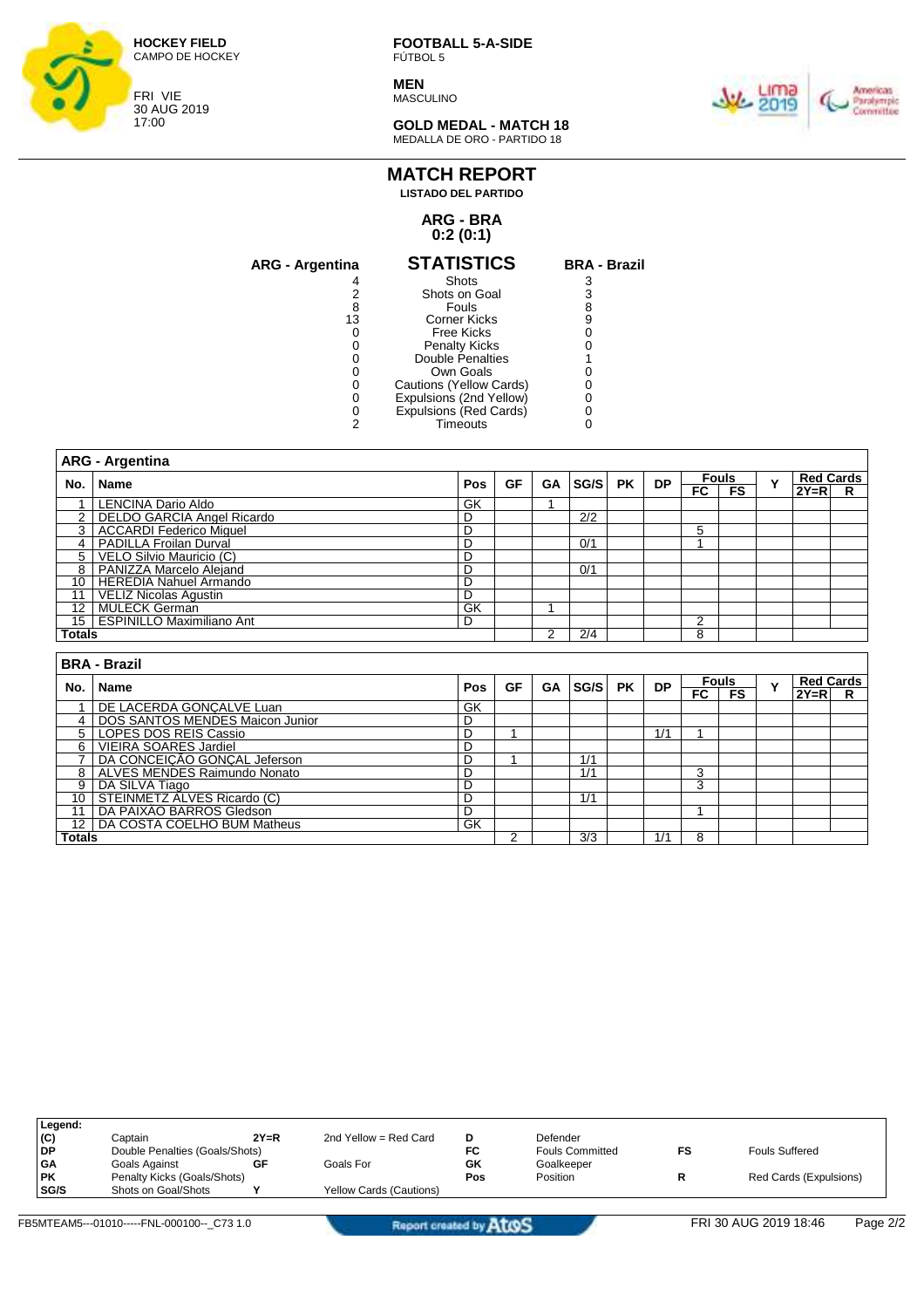

**MEN** MASCULINO



## **CUMULATIVE STATISTICS**

**ESTADÍSTICAS ACUMULADAS**

### **ARG - Argentina**

**After 6 matches**

|                |                                   |     |           |                |    |       |           |    | <b>Fouls</b>   |                  |   | <b>Red Cards</b> |   |
|----------------|-----------------------------------|-----|-----------|----------------|----|-------|-----------|----|----------------|------------------|---|------------------|---|
| No.            | <b>Name</b>                       | Pos | <b>MP</b> | GF             | GΑ | SG/S  | <b>PK</b> | DP | FC             | <b>FS</b>        | ν | $2Y=R$           | R |
| 1              | LENCINA Dario Aldo                |     | 3         |                |    |       |           |    |                |                  |   |                  |   |
| $\overline{2}$ | <b>DELDO GARCIA Angel Ricardo</b> |     | 6         |                |    | 3/6   |           |    | 4              | $\overline{A}$   |   |                  |   |
| 3              | <b>ACCARDI Federico Miquel</b>    |     | 6         |                |    | 0/2   |           |    | 10             |                  |   |                  |   |
| 4              | <b>PADILLA Froilan Durval</b>     |     | 6         |                |    | 0/4   |           |    | $\overline{ }$ |                  |   |                  |   |
| 5              | <b>VELO Silvio Mauricio</b>       |     | 1         |                |    | 1/2   |           |    |                |                  |   |                  |   |
| 8              | PANIZZA Marcelo Alejand           |     | 3         |                |    | 2/6   |           |    | 8              | 4                |   |                  |   |
| 10             | <b>HEREDIA Nahuel Armando</b>     |     | 3         |                |    |       |           |    |                |                  |   |                  |   |
| 11             | <b>VELIZ Nicolas Agustin</b>      |     | 3         | $\overline{2}$ |    | 6/13  |           |    | 3              | $\boldsymbol{A}$ |   |                  |   |
| 12             | MÜLECK German                     |     | 4         |                | ۸  |       |           |    |                |                  |   |                  |   |
| 15             | <b>ESPINILLO Maximiliano Ant</b>  |     | 6         | 5              |    | 16/26 |           |    | 5              |                  |   |                  |   |
|                | Totals                            |     |           | 7              | 2  | 28/59 |           |    | 39             | 4                |   |                  |   |

| <b>Corner Kicks:</b>                        | 75  |
|---------------------------------------------|-----|
| Free Kicks:                                 | O   |
| <b>Penalty Kicks Against (Goals/Shots):</b> | 0/0 |
| Double Penalties Against (Goals/Shots): 1/2 |     |
| <b>Own Goals:</b>                           | 0   |
| <b>Own Goals Against:</b>                   | Ω   |

| Legend:     |                             |    |                                |     |           |    |                        |
|-------------|-----------------------------|----|--------------------------------|-----|-----------|----|------------------------|
| $2Y=R$      | 2nd Yellow = Red Card       | DP | Double Penalties (Goals/Shots) |     |           | FC | <b>Fouls Committed</b> |
| FS          | <b>Fouls Suffered</b>       | GΑ | Goals Against                  | GF  | Goals For | МP | Matches Played         |
| <b>PK</b>   | Penalty Kicks (Goals/Shots) |    |                                | Pos | Position  | R  | Red Cards (Expulsions) |
| <b>SG/S</b> | Shots on Goal/Shots         |    | <b>Yellow Cards (Cautions)</b> |     |           |    |                        |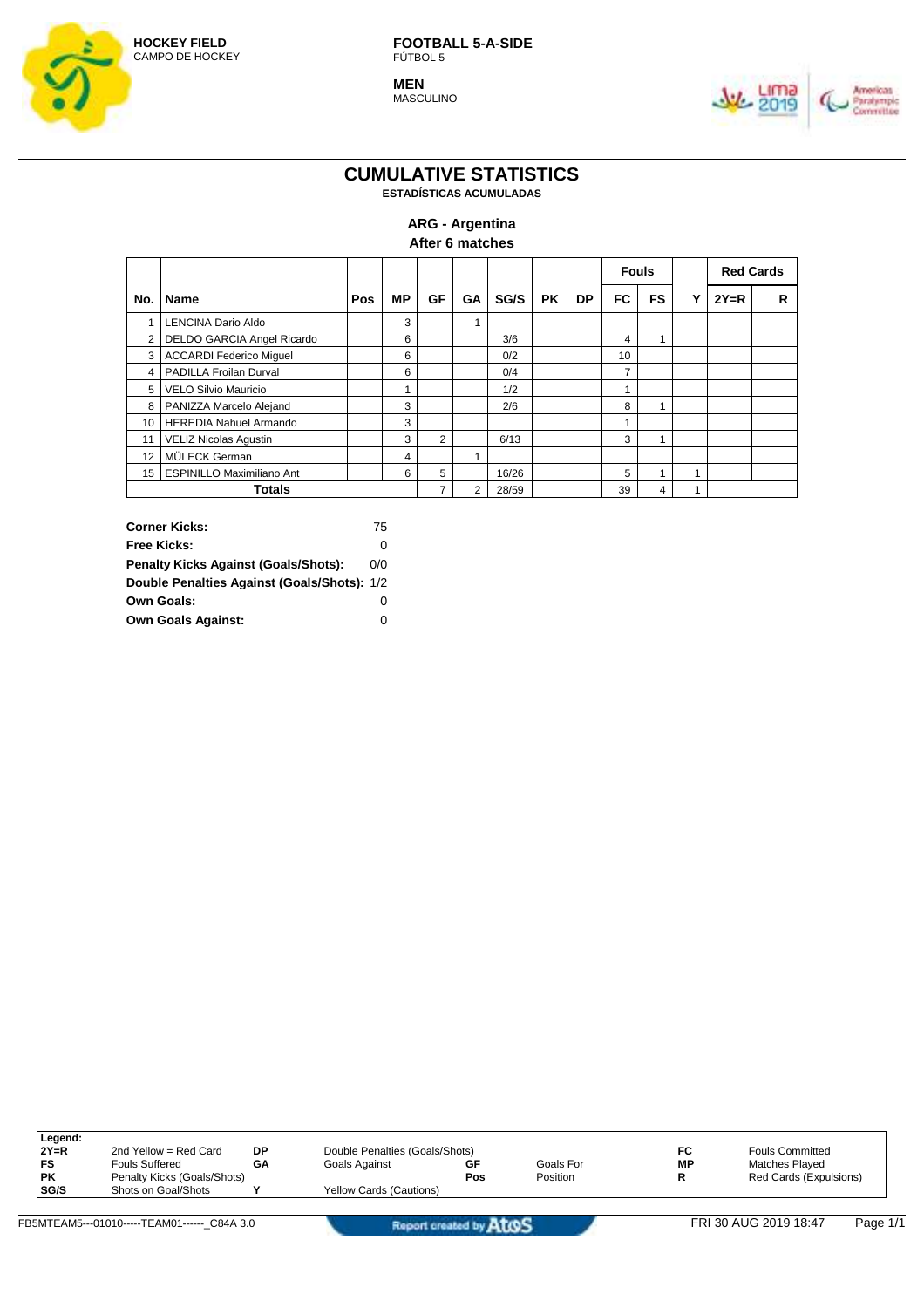

**MEN** MASCULINO



## **CUMULATIVE STATISTICS**

**ESTADÍSTICAS ACUMULADAS**

#### **BRA - Brazil**

**After 6 matches**

|                |                                 |     |           |                |    |       |           |     | <b>Fouls</b>   |           |   | <b>Red Cards</b> |   |
|----------------|---------------------------------|-----|-----------|----------------|----|-------|-----------|-----|----------------|-----------|---|------------------|---|
| No.            | <b>Name</b>                     | Pos | <b>MP</b> | GF             | GА | SG/S  | <b>PK</b> | DP  | FC             | <b>FS</b> | ν | $2Y=R$           | R |
|                | DE LACERDA GONÇALVE Luan        |     | 5         |                |    |       |           |     |                |           | 1 |                  |   |
| 4              | DOS SANTOS MENDES Maicon Junior |     |           |                |    |       | 1/1       |     |                |           |   |                  |   |
| 5 <sup>1</sup> | LOPES DOS REIS Cassio           |     | 6         |                |    | 0/1   |           | 1/1 | 4              |           |   |                  |   |
| 6              | <b>VIEIRA SOARES Jardiel</b>    |     | 3         |                |    | 1/2   |           |     | 3              |           |   |                  |   |
|                | DA CONCEIÇÃO GONÇAL Jeferson    |     | 6         | $\overline{2}$ |    | 4/6   | 0/1       |     | $\overline{2}$ |           |   |                  |   |
| 8              | ALVES MENDES Raimundo Nonato    |     | 4         | 3              |    | 4/7   |           | 0/2 | ⇁              |           |   |                  |   |
| 9              | DA SILVA Tiago                  |     | 6         |                |    | 1/3   |           |     | 11             |           |   |                  |   |
| 10             | <b>STEINMETZ ALVES Ricardo</b>  |     | 6         | 4              |    | 10/16 |           |     | 6              |           |   |                  |   |
| 11             | DA PAIXÃO BARROS Gledson        |     | 3         | $\overline{2}$ |    | 3/6   | 0/1       | 0/1 | 4              |           |   |                  |   |
| 12             | DA COSTA COELHO BUM Matheus     |     | 2         |                |    |       |           |     |                |           |   |                  |   |
|                | <b>Totals</b>                   |     |           | 14             |    | 23/41 | 1/3       | 1/4 | 37             |           |   |                  |   |

| <b>Corner Kicks:</b>                        | 51  |
|---------------------------------------------|-----|
| Free Kicks:                                 | Ω   |
| <b>Penalty Kicks Against (Goals/Shots):</b> | 0/2 |
| Double Penalties Against (Goals/Shots): 0/0 |     |
| <b>Own Goals:</b>                           | 0   |
| <b>Own Goals Against:</b>                   | Ω   |

| Legend:     |                             |    |                                |     |           |                        |                        |
|-------------|-----------------------------|----|--------------------------------|-----|-----------|------------------------|------------------------|
| $2Y=R$      | 2nd Yellow = Red Card       | DP | Double Penalties (Goals/Shots) |     | FC        | <b>Fouls Committed</b> |                        |
| FS          | Fouls Suffered              | GΑ | Goals Against                  | GF  | Goals For | МP                     | Matches Played         |
| PΚ          | Penalty Kicks (Goals/Shots) |    |                                | Pos | Position  | R                      | Red Cards (Expulsions) |
| <b>SG/S</b> | Shots on Goal/Shots         |    | <b>Yellow Cards (Cautions)</b> |     |           |                        |                        |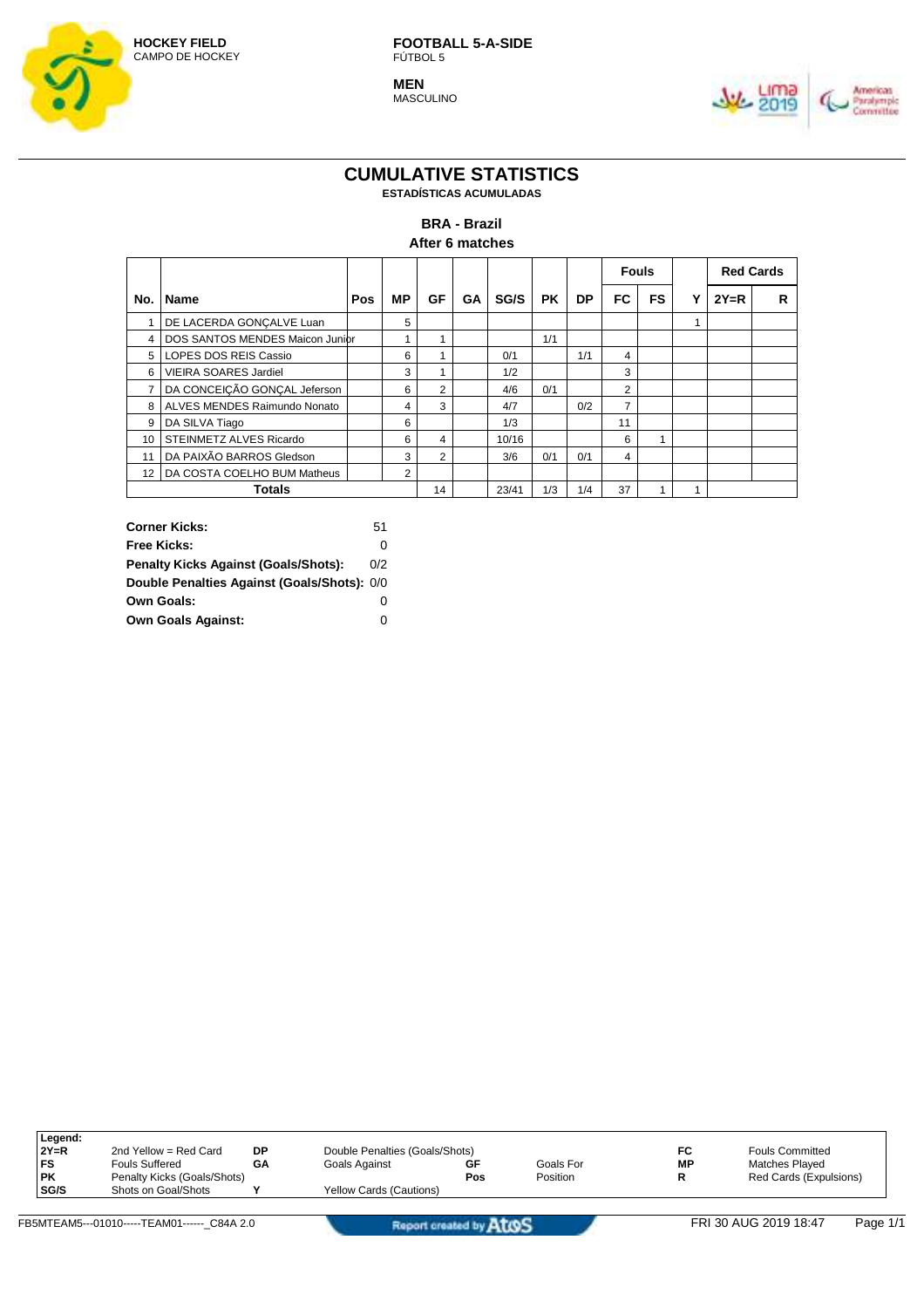

**MEN** MASCULINO



#### **CUMULATIVE STATISTICS ESTADÍSTICAS ACUMULADAS**

### **COL - Colombia**

|  |  | After 6 matches |
|--|--|-----------------|
|--|--|-----------------|

|                |                                          |     |                |    |    |      |           |     | <b>Fouls</b>    |           |                |        | <b>Red Cards</b> |  |
|----------------|------------------------------------------|-----|----------------|----|----|------|-----------|-----|-----------------|-----------|----------------|--------|------------------|--|
| No.            | <b>Name</b>                              | Pos | <b>MP</b>      | GF | GΑ | SG/S | <b>PK</b> | DP  | FC              | <b>FS</b> | v              | $2Y=R$ | R                |  |
|                | <b>CORREA ARISTIZABAL William Andres</b> |     | 6              |    | 4  |      |           |     |                 |           |                |        |                  |  |
| $\overline{2}$ | <b>LOPEZ MORALES Fredy Duvian</b>        |     | 3              |    |    |      |           |     | 10 <sup>1</sup> |           | $\overline{2}$ |        |                  |  |
| 3              | PIMIENTO SEQUEDA Javier Ricardo          |     | $\overline{2}$ |    |    |      |           | 0/1 |                 |           |                |        |                  |  |
|                | MARTINEZ GUEVARA Alex Enrique            |     | 5              |    |    |      |           |     | 5               |           |                |        |                  |  |
| 8              | <b>RINCON RINCON Jose Danilo</b>         |     | ۸              |    |    |      |           |     | 2               |           |                |        |                  |  |
| 9              | GONZALEZ HERNANDEZ Jhon Eider            |     | 6              | 3  |    | 5/13 | 0/1       |     | $\overline{ }$  |           |                |        |                  |  |
| 10             | PEREZ QUINTERO Juan David                |     | 6              |    |    | 2/14 |           |     | 6               | и         | 1              |        |                  |  |
| 11             | PARRA SANTACRUZ Juan Pablo               |     | 3              |    |    | 1/4  |           |     | 5               |           |                |        |                  |  |
| 12             | ARDILA CARDENAS Jhohan Dario             |     |                |    |    |      |           |     |                 |           |                |        |                  |  |
| 13             | HERNANDEZ GARCIA Jhon Alexander          |     | 6              |    |    | 0/3  |           | 0/1 | 5               |           |                |        |                  |  |
|                | Totals                                   |     |                | 5  | 4  | 8/34 | 0/1       | 0/2 | 40              |           | 4              |        |                  |  |

| <b>Corner Kicks:</b>                        | 46  |
|---------------------------------------------|-----|
| Free Kicks:                                 | 0   |
| <b>Penalty Kicks Against (Goals/Shots):</b> | 0/0 |
| Double Penalties Against (Goals/Shots): 0/4 |     |
| <b>Own Goals:</b>                           | 0   |
| <b>Own Goals Against:</b>                   | Ω   |

| 2nd Yellow = Red Card       | <b>DP</b> | Double Penalties (Goals/Shots) |     |           | FC        | <b>Fouls Committed</b> |  |
|-----------------------------|-----------|--------------------------------|-----|-----------|-----------|------------------------|--|
| <b>Fouls Suffered</b>       | GA        | Goals Against                  | GF  | Goals For | <b>MP</b> | Matches Played         |  |
| Penalty Kicks (Goals/Shots) |           |                                | Pos | Position  | R         | Red Cards (Expulsions) |  |
| Shots on Goal/Shots         |           | <b>Yellow Cards (Cautions)</b> |     |           |           |                        |  |
|                             |           |                                |     |           |           |                        |  |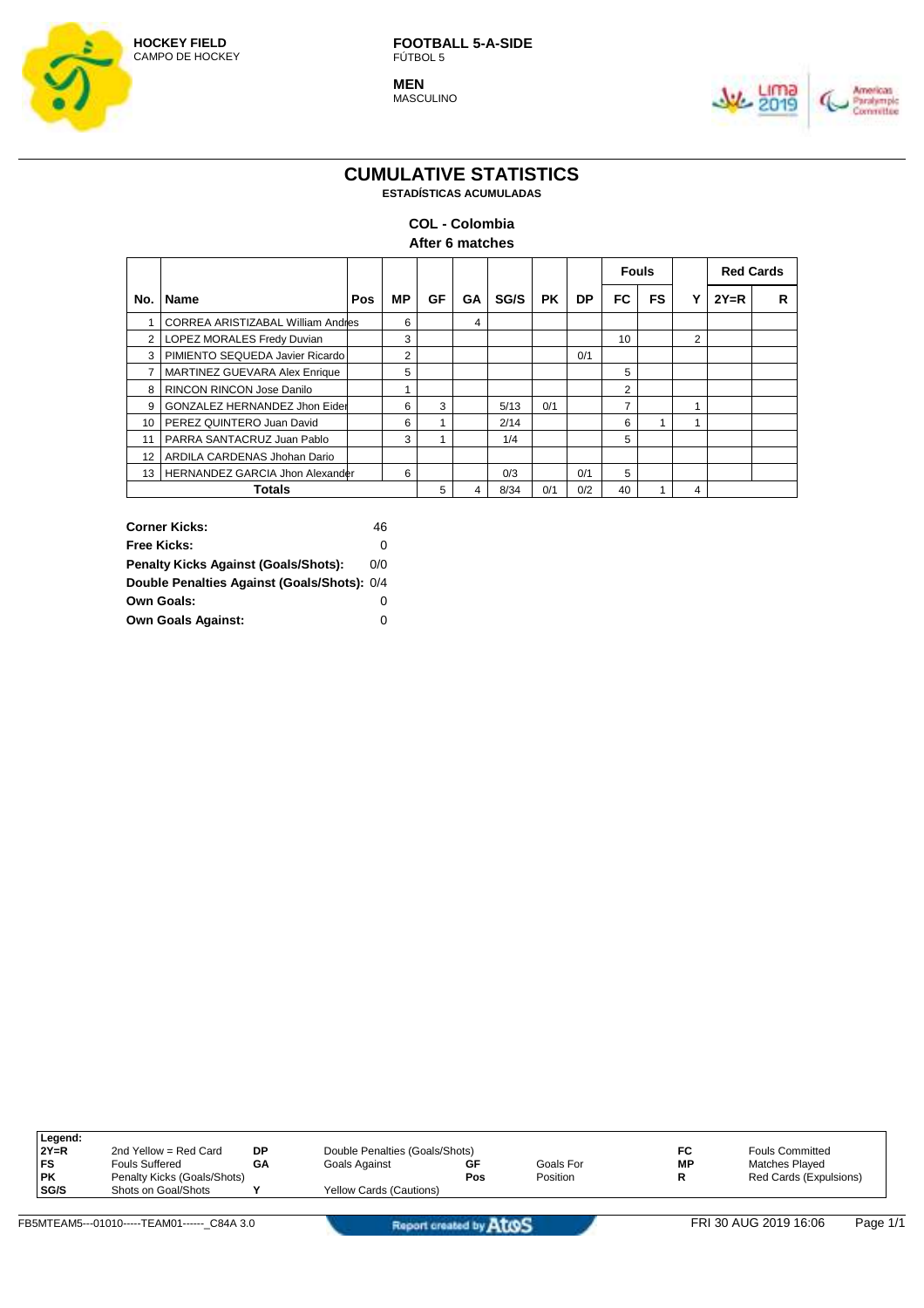

**MEN** MASCULINO



#### **CUMULATIVE STATISTICS ESTADÍSTICAS ACUMULADAS**

#### **CRC - Costa Rica After 5 matches**

|     |                                      |     |    |    |    |      |           |     | <b>Fouls</b> |           |                |        | <b>Red Cards</b> |  |
|-----|--------------------------------------|-----|----|----|----|------|-----------|-----|--------------|-----------|----------------|--------|------------------|--|
| No. | <b>Name</b>                          | Pos | МP | GF | GΑ | SG/S | <b>PK</b> | DP  | FC           | <b>FS</b> | v              | $2Y=R$ | R                |  |
|     | MADRIGAL ZUÑIGA Ronny                |     | 5  |    | 10 |      |           |     |              |           |                |        |                  |  |
| 5   | ARAYA ARAYA Erickson                 |     | и  |    |    |      |           |     | 2            |           |                |        |                  |  |
| 6   | <b>MORA SOLIS Michael</b>            |     | 5  |    |    |      |           |     | 10           |           | $\overline{2}$ |        |                  |  |
| 7   | <b>MORALES ESTRADA Gerald</b>        |     |    |    |    |      |           |     |              |           |                |        |                  |  |
| 8   | ALVAREZ CAMPOS Argeni                |     | 5  |    |    |      |           |     | 9            |           |                |        |                  |  |
| 9   | CHAVES SALAS Esteban                 |     | 4  |    |    | 0/1  |           |     | 3            |           |                |        |                  |  |
| 10  | <b>CONTRERAS VARELA Daniel Isaac</b> |     | 5  |    |    | 1/11 |           | 0/1 | 8            |           | 4              |        |                  |  |
| 11  | <b>ULATE SALAS Felipe</b>            |     | и  |    |    |      |           | 0/1 |              |           |                |        |                  |  |
| 12  | <b>FLORES GUARDADO Angel</b>         |     | 5  |    |    | 0/1  |           |     | 9            | 2         |                |        |                  |  |
|     | 13 GUEVARA ACUÑA Manuel              |     |    |    |    |      |           |     |              |           |                |        |                  |  |
|     | <b>Totals</b>                        |     |    |    | 10 | 1/13 |           | 0/2 | 41           | 2         | 3              |        |                  |  |

| <b>Corner Kicks:</b>                        | 29  |
|---------------------------------------------|-----|
| <b>Free Kicks:</b>                          | O   |
| <b>Penalty Kicks Against (Goals/Shots):</b> | 0/0 |
| Double Penalties Against (Goals/Shots): 1/3 |     |
| <b>Own Goals:</b>                           | 0   |
| <b>Own Goals Against:</b>                   | Ω   |

| Legend:   |                             |    |                                |     |           |    |                        |
|-----------|-----------------------------|----|--------------------------------|-----|-----------|----|------------------------|
| $2Y=R$    | 2nd Yellow = Red Card       | DP | Double Penalties (Goals/Shots) |     |           | FC | <b>Fouls Committed</b> |
| FS        | <b>Fouls Suffered</b>       | GΑ | Goals Against                  | GF  | Goals For | МP | <b>Matches Plaved</b>  |
| <b>PK</b> | Penalty Kicks (Goals/Shots) |    |                                | Pos | Position  | R  | Red Cards (Expulsions) |
| SG/S      | Shots on Goal/Shots         |    | <b>Yellow Cards (Cautions)</b> |     |           |    |                        |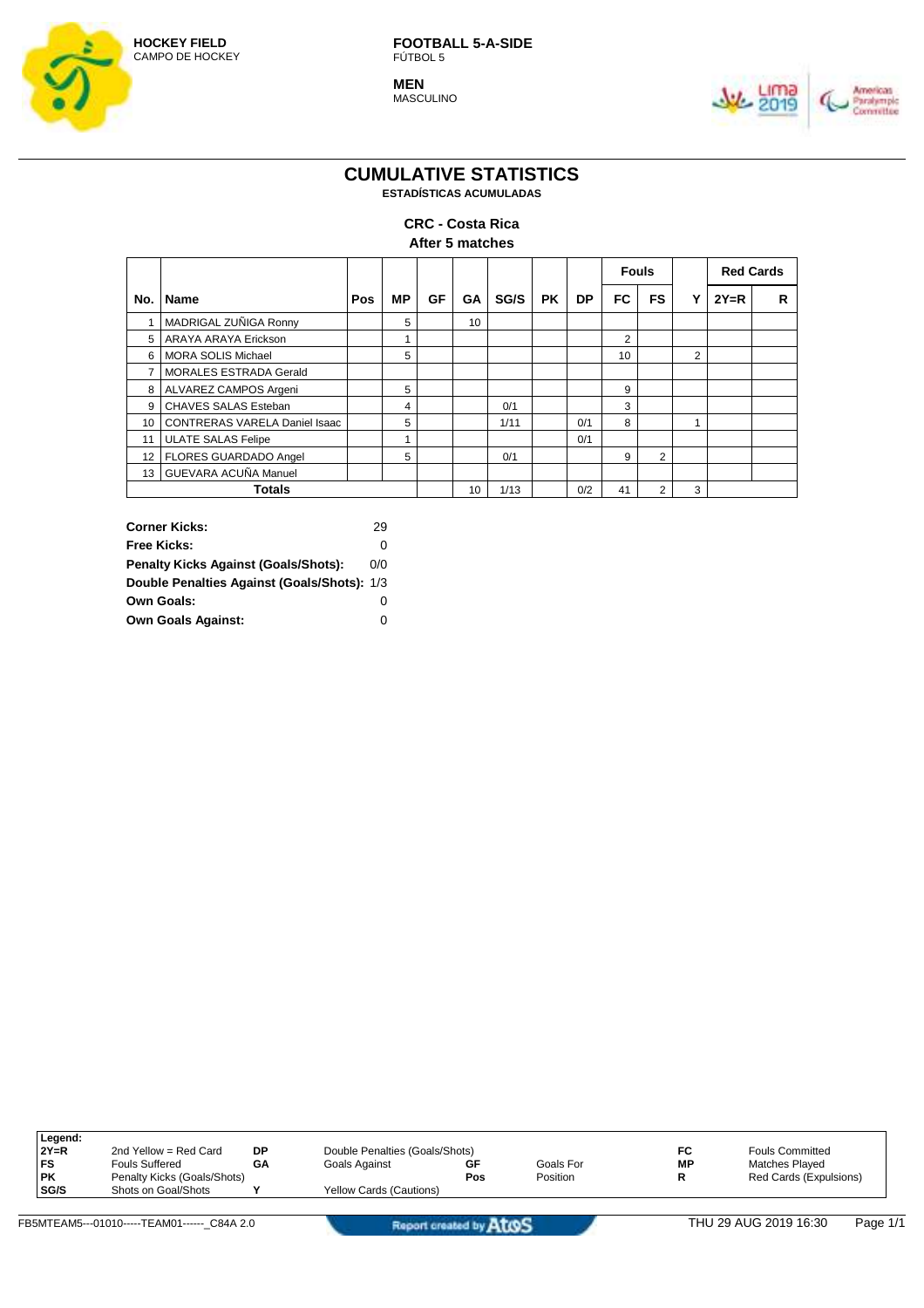

**MEN** MASCULINO



## **CUMULATIVE STATISTICS**

**ESTADÍSTICAS ACUMULADAS**

#### **MEX - Mexico**

**After 6 matches**

|                                          |                                   |     |    |     |    |      |     |     | <b>Fouls</b> |           |   |        | <b>Red Cards</b> |  |
|------------------------------------------|-----------------------------------|-----|----|-----|----|------|-----|-----|--------------|-----------|---|--------|------------------|--|
| No.                                      | <b>Name</b>                       | Pos | МP | GF  | GА | SG/S | PK. | DP. | FC           | <b>FS</b> |   | $2Y=R$ | R                |  |
|                                          | AMOZURRUTIA CASTRO Javier Augusto |     | 6  |     | 4  |      |     |     |              |           | 1 |        |                  |  |
| 2                                        | LOPEZ HERNANDEZ Jonathan Agustí   |     |    |     |    |      |     |     |              |           |   |        |                  |  |
| 3                                        | CEREZO RIVERA Jose Eduardo        |     | 6  |     |    |      |     | 1/2 | 6            |           |   |        |                  |  |
| RANGEL MONREAL Francisco Javie<br>6<br>4 |                                   |     |    | 2/4 |    |      | 8   |     |              |           |   |        |                  |  |
|                                          | 5 CEREZO RIVERA Moises            |     |    |     |    |      |     |     |              |           |   |        |                  |  |
| 6                                        | SOTELO MARTINEZ Gerardo Javier    |     |    |     |    |      |     |     | 3            |           |   |        |                  |  |
|                                          | OTERO MUÑOZ Omar                  |     | 5  |     |    | 0/3  |     |     | 4            |           |   |        |                  |  |
| 8                                        | CARRILLO MONTES DE Edgar Javier   |     | 3  |     |    |      |     |     | 4            |           |   |        |                  |  |
| 9                                        | ARANA MAGAÑA Felipe Gustavo       |     | 6  |     |    | 5/10 |     |     | 9            |           |   |        |                  |  |
| 10 <sup>1</sup>                          | DE LA CRUZ TORRES Rubicel         |     | 6  |     |    | 2/8  | 1/1 |     | 11           |           |   |        |                  |  |
|                                          | <b>Totals</b>                     |     |    | 3   |    | 9/25 | 1/1 | 1/2 | 46           |           | 3 |        |                  |  |

| <b>Corner Kicks:</b>                        | 43  |
|---------------------------------------------|-----|
| <b>Free Kicks:</b>                          | O   |
| <b>Penalty Kicks Against (Goals/Shots):</b> | 0/1 |
| Double Penalties Against (Goals/Shots): 0/1 |     |
| <b>Own Goals:</b>                           | 0   |
| <b>Own Goals Against:</b>                   | Ω   |

| Legend: |                             |    |                                |     |           |    |                        |
|---------|-----------------------------|----|--------------------------------|-----|-----------|----|------------------------|
| $2Y=R$  | 2nd Yellow = Red Card       | DP | Double Penalties (Goals/Shots) |     |           | FC | <b>Fouls Committed</b> |
| FS      | <b>Fouls Suffered</b>       | GΑ | Goals Against                  | GF  | Goals For | МP | <b>Matches Played</b>  |
| PΚ      | Penalty Kicks (Goals/Shots) |    |                                | Pos | Position  | R  | Red Cards (Expulsions) |
| SG/S    | Shots on Goal/Shots         |    | Yellow Cards (Cautions)        |     |           |    |                        |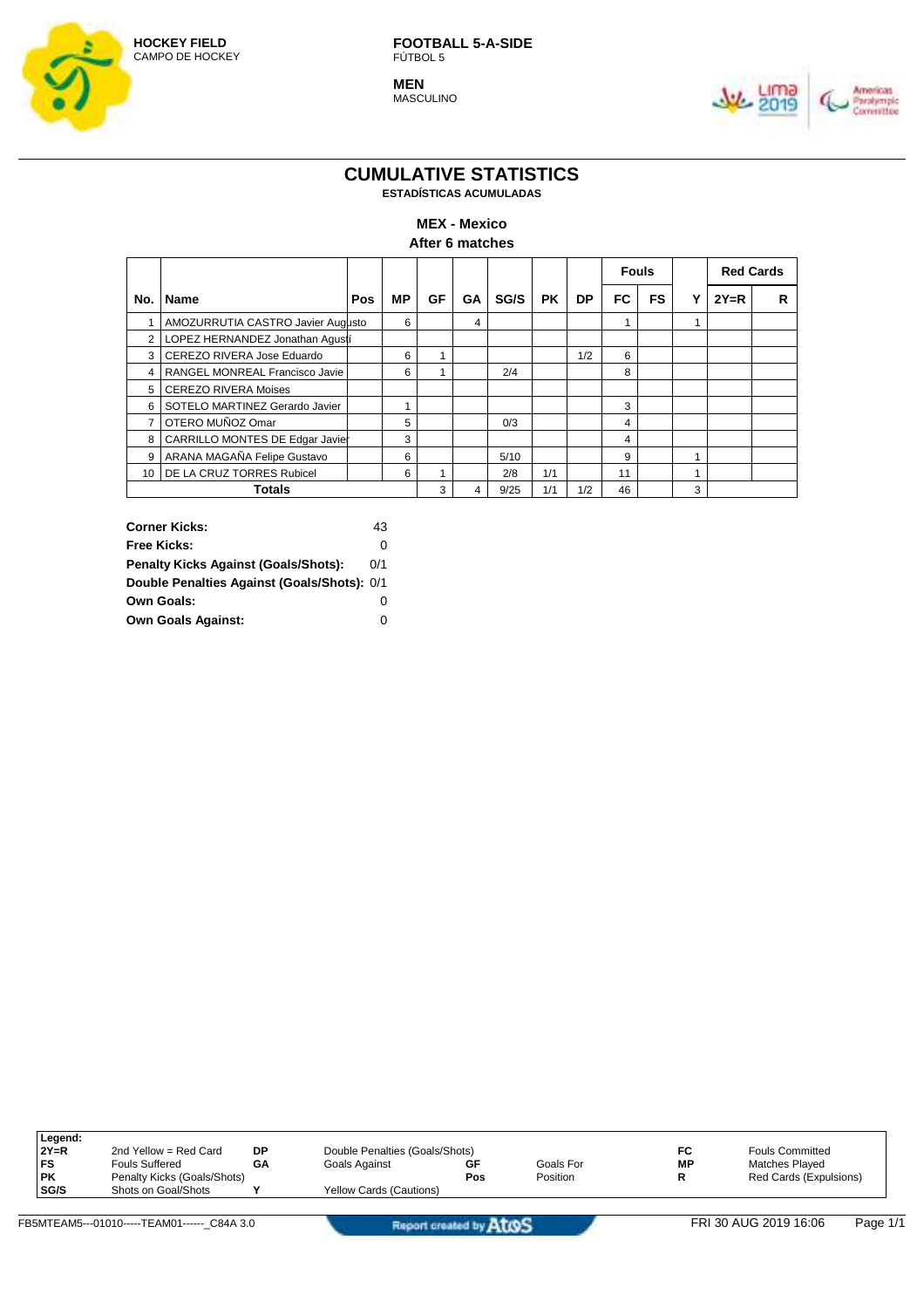

**MEN** MASCULINO



## **CUMULATIVE STATISTICS**

**ESTADÍSTICAS ACUMULADAS**

#### **PER - Peru**

**After 5 matches**

|     |                                        |     |                |    |    |       |           |     | <b>Fouls</b> |           |   |        | <b>Red Cards</b> |  |
|-----|----------------------------------------|-----|----------------|----|----|-------|-----------|-----|--------------|-----------|---|--------|------------------|--|
| No. | <b>Name</b>                            | Pos | <b>MP</b>      | GF | GA | SG/S  | <b>PK</b> | DP  | FC           | <b>FS</b> | v | $2Y=R$ | R                |  |
|     | <b>BOLIVAR MEJIA Jose Carlos</b>       |     | 5              |    | 12 |       |           |     |              |           | 4 |        |                  |  |
| 4   | <b>FERNANDEZ TINCO Cesar</b>           |     | 4              |    |    |       |           |     | 3            |           |   |        |                  |  |
| 5   | <b>TORRES RODRIGUEZ Juan Pablo</b>     |     |                |    |    |       |           |     |              |           |   |        |                  |  |
| 6   | <b>ALZA TAPIA Richard Elio</b>         |     |                |    |    | 1/1   |           | 0/1 |              |           |   |        |                  |  |
|     | PEREZ DAVILA Francesco Leone           |     | 5              |    |    | 1/5   | 0/1       |     | 9            |           |   |        |                  |  |
| 8   | GUEVARA SHUPINGAHUA Carlos Javier      |     | 4              |    |    | 1/3   |           |     | 3            |           |   |        |                  |  |
| 9   | <b>ESTRADA RAMIREZ Rony Giancarlos</b> |     | 5              |    |    | 2/9   |           | 0/1 | 15           |           |   |        |                  |  |
| 10  | BARTOLO CLIMACO Brayan Jhonatah        |     | 4              | 2  |    | 7/15  |           | 0/1 | 8            |           |   |        |                  |  |
| 11  | DEL VALLE FARFAN Waldir Antony         |     | $\overline{2}$ |    |    |       |           | 0/1 |              |           |   |        |                  |  |
| 12  | RAMIREZ FERNANDEZ Jhony Francisco      |     |                |    |    |       |           |     |              |           |   |        |                  |  |
|     | Totals                                 |     |                | 3  | 12 | 12/33 | 0/1       | 0/4 | 41           |           | 2 |        |                  |  |

| <b>Corner Kicks:</b>                        | 39  |
|---------------------------------------------|-----|
| <b>Free Kicks:</b>                          | Ω   |
| <b>Penalty Kicks Against (Goals/Shots):</b> | 2/3 |
| Double Penalties Against (Goals/Shots): 0/4 |     |
| <b>Own Goals:</b>                           | 0   |
| <b>Own Goals Against:</b>                   | Ω   |

| Legend:     |                             |    |                                |     |           |    |                        |
|-------------|-----------------------------|----|--------------------------------|-----|-----------|----|------------------------|
| $2Y=R$      | 2nd Yellow = Red Card       | DP | Double Penalties (Goals/Shots) |     |           | FC | <b>Fouls Committed</b> |
| FS          | <b>Fouls Suffered</b>       | GΑ | Goals Against                  | GF  | Goals For | МP | Matches Played         |
| <b>PK</b>   | Penalty Kicks (Goals/Shots) |    |                                | Pos | Position  | R  | Red Cards (Expulsions) |
| <b>SG/S</b> | Shots on Goal/Shots         |    | <b>Yellow Cards (Cautions)</b> |     |           |    |                        |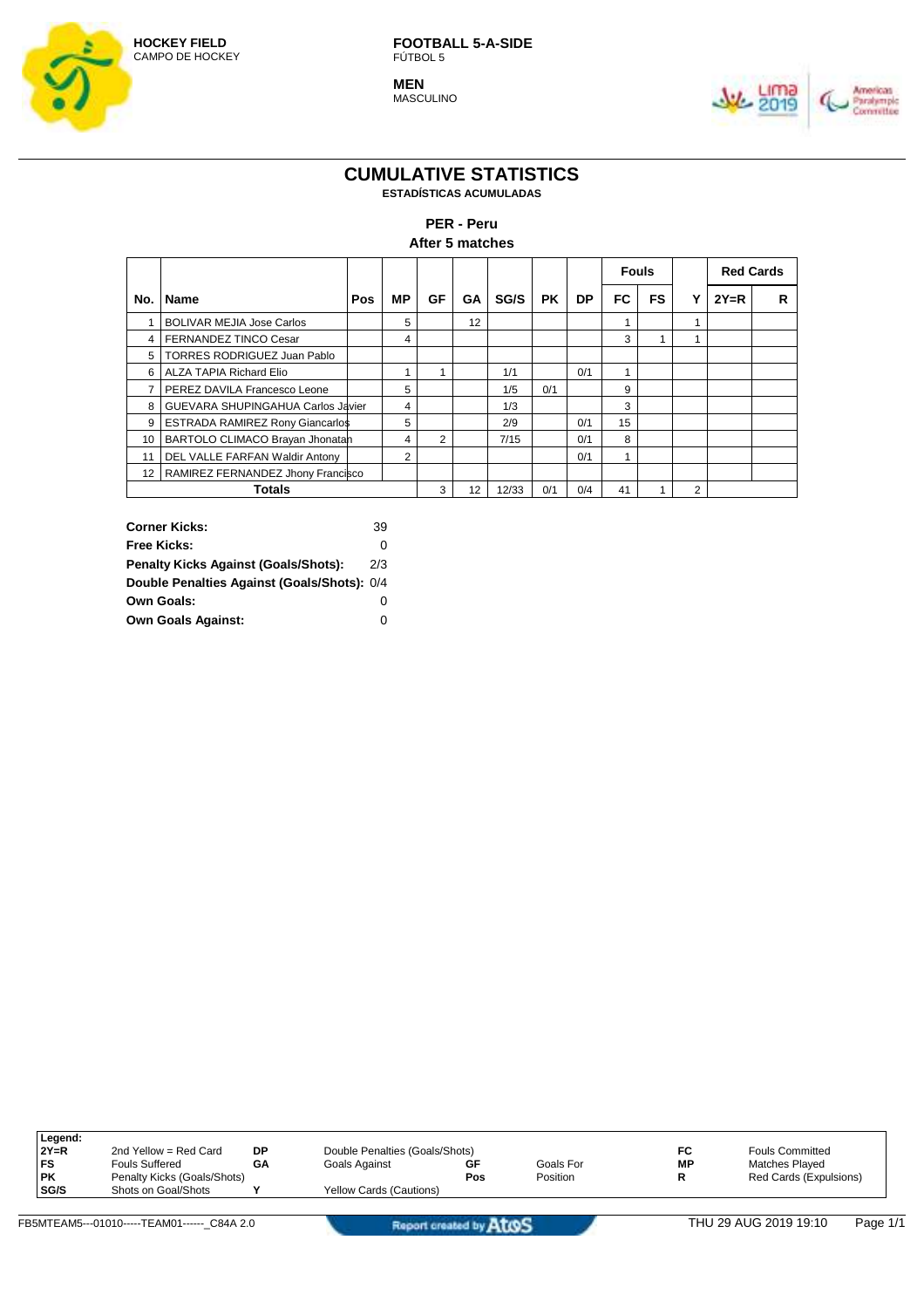

**MEN MASCULINO** 



#### **OVERALL TEAM STATISTICS** As of 30 AUG 2019 **ESTAD. GENERALES DE EQUIPO**

**Team MP GF GA SG/S PK PKA DP CK Fouls Y Red Cards FC/Avg FS/Avg 2Y=R R** ARG - Argentina 1 6 7 2 28/59 1 75 39/6.5 4/0.7 1 BRA - Brazil | 6 | 14 | | 23/41 | 1/3 | 0/2 | 1/4 | 51 | 37/6.2 | 1/0.2 | 1 COL - Colombia 6 5 4 8/34 0/1 0/2 46 40/6.7 1/0.2 4 CRC - Costa Rica 5 10 1/13 0/2 29 41/8.2 2/0.4 3 MEX - Mexico 6 3 4 9/25 1/1 0/1 1/2 43 46/7.7 PER - Peru | 5 | 3 | 12 | 12/33 | 0/1 | 2/3 | 0/4 | 39 | 41/8.2 | 1/0.2 | 2 **Tournament Totals** 32 32 81/205 2/6 2/6 2/14 283 244 14 **Average (per match)** 1.9 1.9 4.8/12.1 0.1/0.4 0.1/0.4 0.1/0.8 16.6 14.4 0.8

| Legend:<br>$2Y=R$ | 2nd Yellow = Red Card          | Ava  | Average per Match   | СK         | Corner Kicks                        |                |
|-------------------|--------------------------------|------|---------------------|------------|-------------------------------------|----------------|
| DP.               | Double Penalties (Goals/Shots) |      |                     | FC         | <b>Fouls Committed</b>              | Fouls Suffered |
| <b>GA</b>         | Goals Against                  | GF   | Goals For           | <b>MP</b>  | Matches Played                      |                |
| <b>PK</b>         | Penalty Kicks (Goals/Shots)    |      |                     | <b>PKA</b> | Penalty Kicks Against (Goals/Shots) |                |
|                   | Red Cards (Expulsions)         | SG/S | Shots on Goal/Shots |            | <b>Yellow Cards (Cautions)</b>      |                |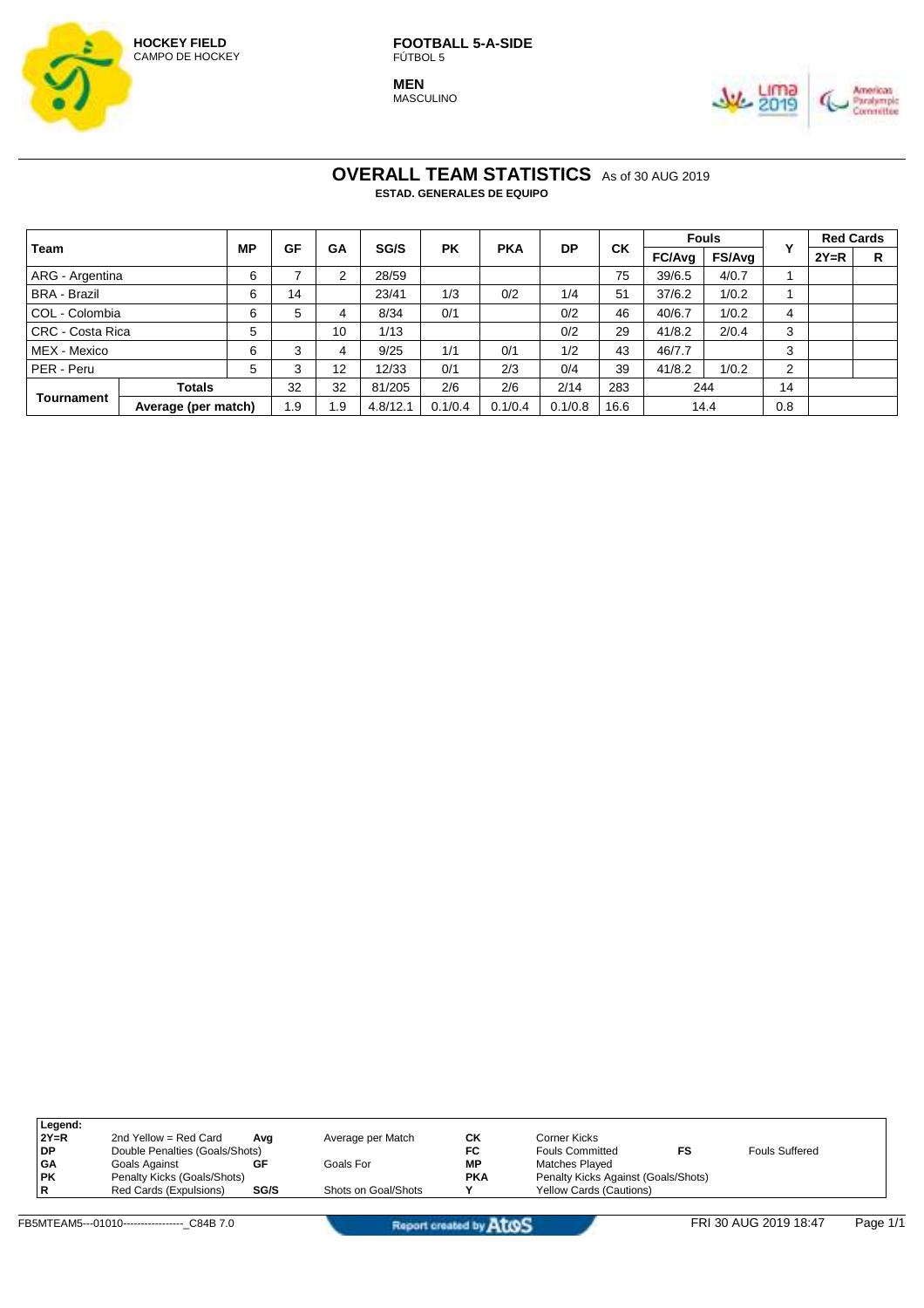

**MEN** MASCULINO



#### **INDIVIDUAL STATISTICS** As of 30 AUG 2019 **ESTADÍSTICAS INDIVIDUALES**

#### **GOALSCORERS**

| Rank           | Shirt No.      | <b>Name</b>                            | <b>Team</b> | Goals          | MР |
|----------------|----------------|----------------------------------------|-------------|----------------|----|
|                | 15             | <b>ESPINILLO Maximiliano Ant</b>       | ARG         | 5              | 6  |
| 2              | 10             | <b>STEINMETZ ALVES Ricardo</b>         | <b>BRA</b>  | 4              | 6  |
| 3              | 8              | ALVES MENDES Raimundo Nonato           | <b>BRA</b>  | 3              | 4  |
| 4              | 9              | GONZALEZ HERNANDEZ Jhon Eider          | <b>COL</b>  | 3              | 6  |
| 5              | 11             | DA PAIXÃO BARROS Gledson               | <b>BRA</b>  | $\mathcal{P}$  | 3  |
| 5              | 11             | <b>VELIZ Nicolas Agustin</b>           | <b>ARG</b>  | $\mathfrak{p}$ | 3  |
| $\overline{7}$ | 10             | BARTOLO CLIMACO Brayan Jhonatan        | <b>PER</b>  | $\mathfrak{p}$ | 4  |
| 8              | $\overline{7}$ | DA CONCEIÇÃO GONÇAL Jeferson           | <b>BRA</b>  | $\overline{2}$ | 6  |
| 9              | 6              | <b>ALZA TAPIA Richard Elio</b>         | <b>PER</b>  |                | 1  |
| 9              | 4              | <b>DOS SANTOS MENDES Maicon Junior</b> | <b>BRA</b>  |                | 1  |
| 11             | 11             | PARRA SANTACRUZ Juan Pablo             | <b>COL</b>  |                | 3  |
| 11             | 6              | <b>VIEIRA SOARES Jardiel</b>           | <b>BRA</b>  |                | 3  |
| 13             | 3              | CEREZO RIVERA Jose Eduardo             | <b>MEX</b>  |                | 6  |
| 13             | 10             | DE LA CRUZ TORRES Rubicel              | MEX         |                | 6  |
| 13             | 5              | <b>LOPES DOS REIS Cassio</b>           | <b>BRA</b>  |                | 6  |
| 13             | 10             | PEREZ QUINTERO Juan David              | <b>COL</b>  |                | 6  |
| 13             | 4              | RANGEL MONREAL Francisco Javie         | <b>MEX</b>  |                | 6  |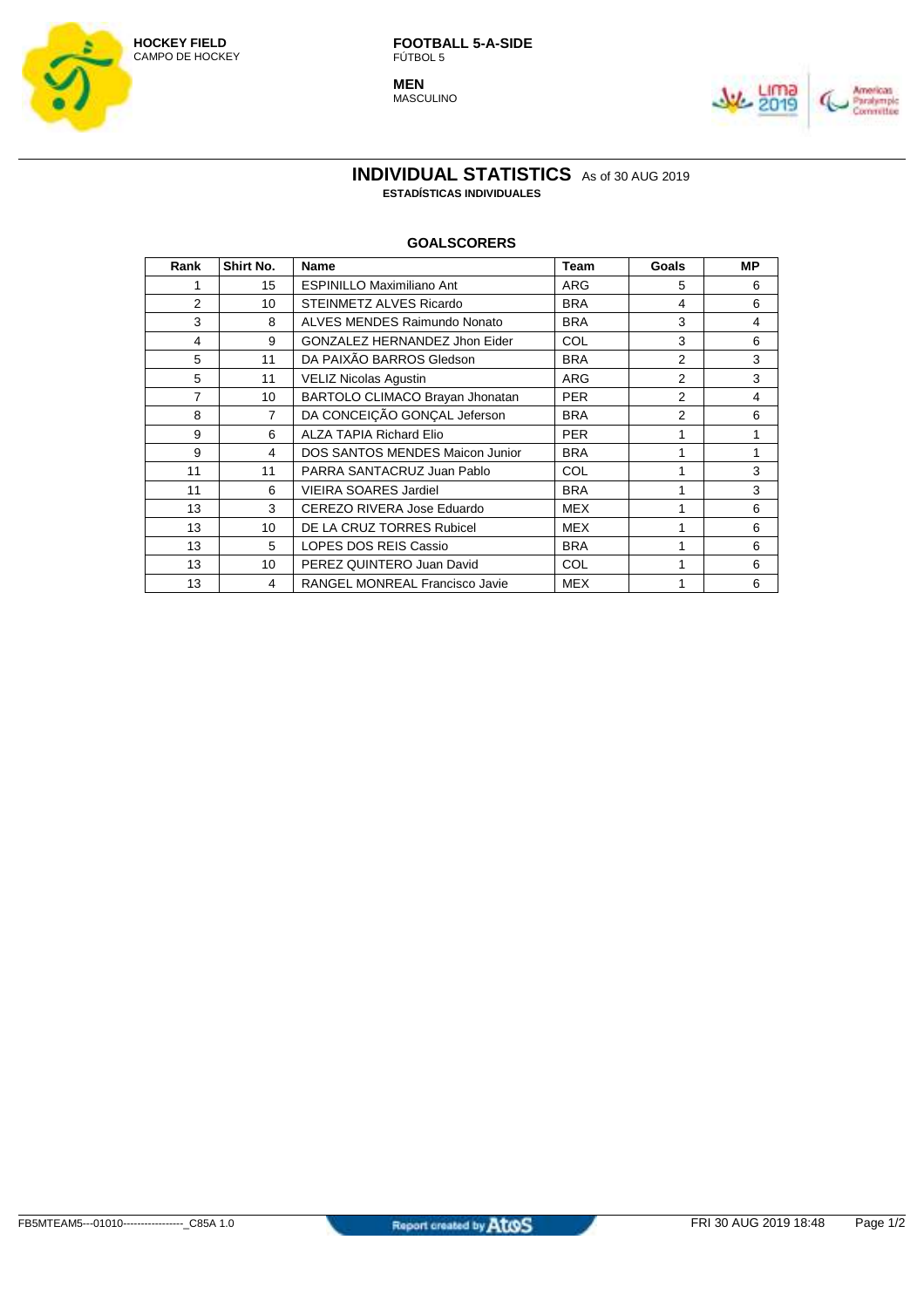

**MEN** MASCULINO



**INDIVIDUAL STATISTICS** As of 30 AUG 2019 **ESTADÍSTICAS INDIVIDUALES**

#### **SHOTS ON GOAL**

| Rank | Shirt No. | <b>Name</b>                      | <b>Team</b> | SG | МP | Avg |
|------|-----------|----------------------------------|-------------|----|----|-----|
|      | 15        | <b>ESPINILLO Maximiliano Ant</b> | ARG         | 16 | 6  | 2.7 |
| 2    | 11        | <b>VELIZ Nicolas Aqustin</b>     | ARG         | 6  | 3  | 2.0 |
| 3    | 10        | BARTOLO CLIMACO Brayan Jhonatan  | <b>PER</b>  |    | 4  | 1.8 |
| 4    | 10        | <b>STEINMETZ ALVES Ricardo</b>   | <b>BRA</b>  | 10 | 6  | 1.7 |
| 5    | 8         | ALVES MENDES Raimundo Nonato     | <b>BRA</b>  | 4  | 4  | 1.0 |
| 5    | 11        | DA PAIXÃO BARROS Gledson         | <b>BRA</b>  | 3  | 3  | 1.0 |
|      | 9         | ARANA MAGAÑA Felipe Gustavo      | <b>MEX</b>  | 5  | 6  | 0.8 |
|      | 9         | GONZALEZ HERNANDEZ Jhon Eider    | COL         | 5  | 6  | 0.8 |
| 9    |           | DA CONCEIÇÃO GONÇAL Jeferson     | <b>BRA</b>  | 4  | 6  | 0.7 |
| 9    | 8         | PANIZZA Marcelo Alejand          | <b>ARG</b>  | 2  | 3  | 0.7 |

#### **SHOTS**

| Rank | Shirt No. | Name                                 | Team       | s  | МP | Avg |
|------|-----------|--------------------------------------|------------|----|----|-----|
|      | 15        | <b>ESPINILLO Maximiliano Ant</b>     | ARG        | 26 | 6  | 4.3 |
|      |           | <b>VELIZ Nicolas Agustin</b>         | ARG        | 13 | 3  | 4.3 |
| 3    | 10        | BARTOLO CLIMACO Brayan Jhonatan      | <b>PER</b> | 15 | 4  | 3.8 |
| 4    | 10        | <b>STEINMETZ ALVES Ricardo</b>       | <b>BRA</b> | 16 | 6  | 2.7 |
| 5    | 10        | PEREZ QUINTERO Juan David            | COL        | 14 | 6  | 2.3 |
| 6    | 10        | <b>CONTRERAS VARELA Daniel Isaac</b> | <b>CRC</b> | 11 | 5  | 2.2 |
| 6    | 9         | GONZALEZ HERNANDEZ Jhon Eider        | COL        | 13 | 6  | 2.2 |
| 8    |           | DA PAIXÃO BARROS Gledson             | <b>BRA</b> | 6  | 3  | 2.0 |
| 8    | 8         | PANIZZA Marcelo Alejand              | ARG        | 6  | 3  | 2.0 |

Note: Next 2 players were tied with Avg of 1.8

| Leaend: |                           |      |                                  |           |                       |       |  |
|---------|---------------------------|------|----------------------------------|-----------|-----------------------|-------|--|
| Ava     | per match<br>Average<br>. | Min. | $\sim$ Alignes<br>Minutes Plaved | <b>MP</b> | <b>Matches Plaved</b> | Shots |  |
| ' SG    | Shots on Goal             |      |                                  |           |                       |       |  |